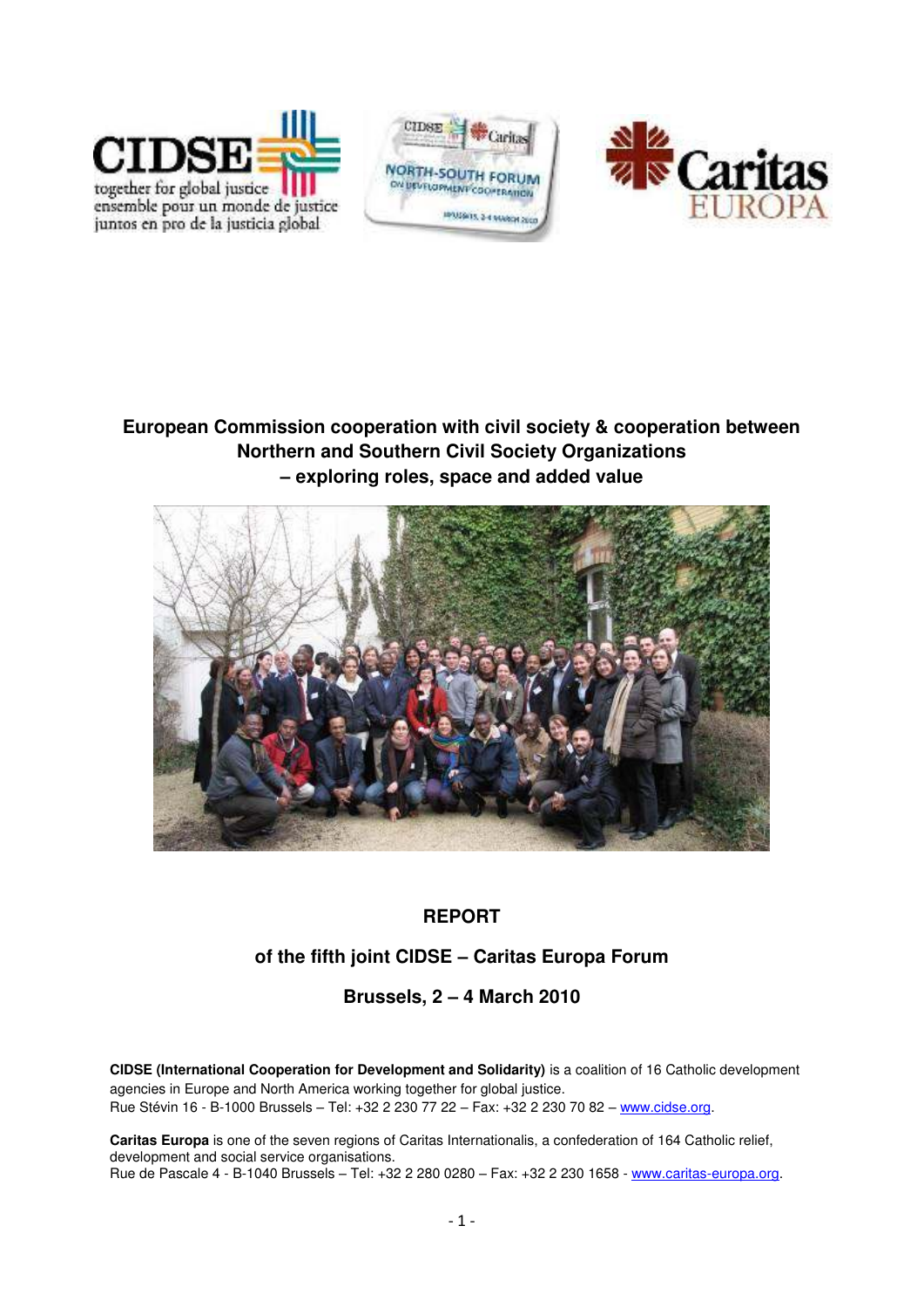#### **FOREWORD**

We are pleased to present the report of the fifth joint CIDSE-Caritas Europa Forum. Participants reflected on the challenges and opportunities that the changing global aid environment poses to our work during three intense days of discussions.

The Forum touched on issues that are strongly emphasised by Pope Benedict XVI in his Encyclical *Caritas in Veritate*: Para 47 of the encyclical states: "Development programmes, if they are to be adapted to individual situations, need to be flexible; […] and the people who benefit from them ought to be directly involved in their planning and implementation. The criteria to be applied should aspire towards incremental development in a context of solidarity — with careful monitoring of results — inasmuch as there are no universally valid solutions."

As Catholic organisations these words should inspire us in our response to current challenges..: The Millennium Development Goals are unlikely to be reached globally without accelerated effort ahead of the 2015 deadline.The financial and economic crisis, which has heavily affected developing countries, resulted in many donors adjusting their international aid commitments downwards and has made it difficult to engage in a progressive debate on development. At the same time, some governments and multilateral donors are challenging us to demonstrate our added value to the development agenda in the framework of the aid effectiveness agenda. CIDSE and Caritas Europa member organisations and our partners worldwide have over the decades built up a form of cooperation, which is based on a spirit of true partnership and rooted in Catholic Social Teaching. The Forum demonstrated once again the healthy and respectful partnership we share, our efforts and commonly held principles to serve development effectiveness. We recognise that we must find ways to make the positive impacts of our work more visible in the lives of poor women and men in the future. We recognise that development cannot be done by one actor alone and therefore realise the need to invest in new innovative partnerships with other development stakeholders.

Initiated by the working group of Co-Financing Officers of the two networks, the event provided a forum for exchange with partners and officials from the European Commission on the changing aid context and funding modalities that govern North-South relations as well as our cooperation with the European Commission. We addressed challenges and opportunities in relation to the future cooperation and came to concrete recommendations.

At network, national and local level, we will continue monitoring these changes and ensure that our input into the aid/development effectiveness debate as well as for the future EU Financial Perspectives from 2014 onward is heard by European decision-makers. We also aim to ensure the involvement of civil society in policy formulation and operational issues.

We would like to acknowledge the work done by the working group members, CIDSE and Caritas Europa Secretariats in organising the Forum. Special thanks go to all participants for coming to Brussels from far away and contributing to the discussions.

Wilk

Bernd Nilles **Marius Wanders** Marius Wanders

CIDSE Secretary General Caritas Europa Secretary General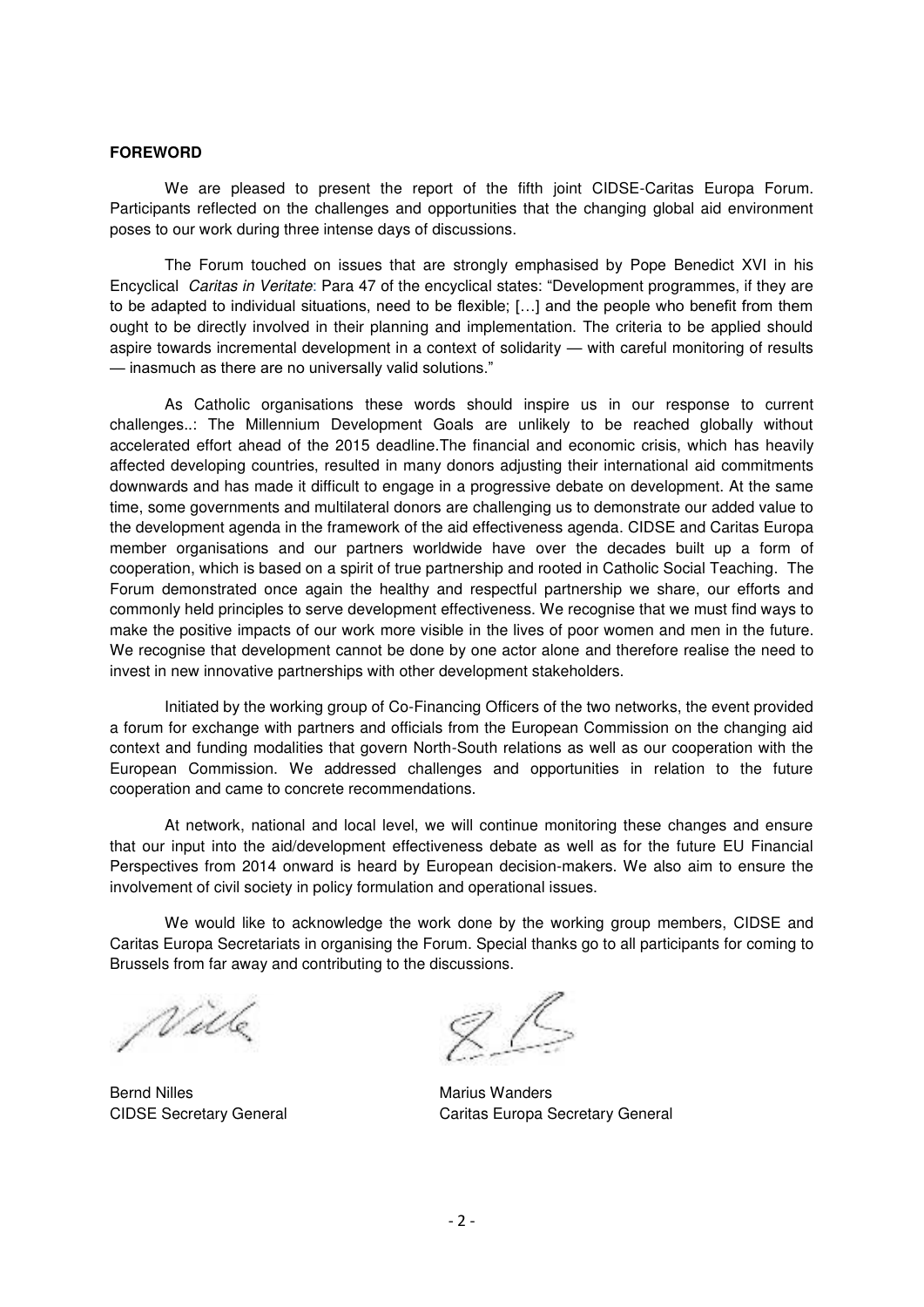## **TABLE OF CONTENTS**

FOREWORD

[SUMMARY OF THE FORUM OUTCOMES](#page-3-0) 

[NORTH-SOUTH DEVELOPMENT FORUM: Context & Purpose & Programme](#page-3-0) 

[CURRENT TRENDS IN THE AID ENVIRONMENT \(2 March\)](#page-11-0)

[DIALOGUE WITH EUROPEAN COMMISSION OFFICIALS \(3 March\)](#page-13-0)

WORKING GROUP OUTCOMES

[WG 1: EC and CSOs: Challenges moving forward together](#page-17-0)

[WG 2: Space for CSOs in Aid Modalities](#page-20-0)

[WG 3: North-South Cooperation](#page-23-0)

[WG 4: Cooperation with other \(Non\) State Actors: the Multi-Actor Process](#page-26-0)

[CONFERENCE IN THE EUROPEAN PARLIAMENT \(4 March\)](#page-31-0)

[LIST OF PARTICIPANTS AND EUROPEAN COMMISSION OFFICIALS](#page-34-0)

[FEEDBACK FROM PARTICIPANTS](#page-38-0)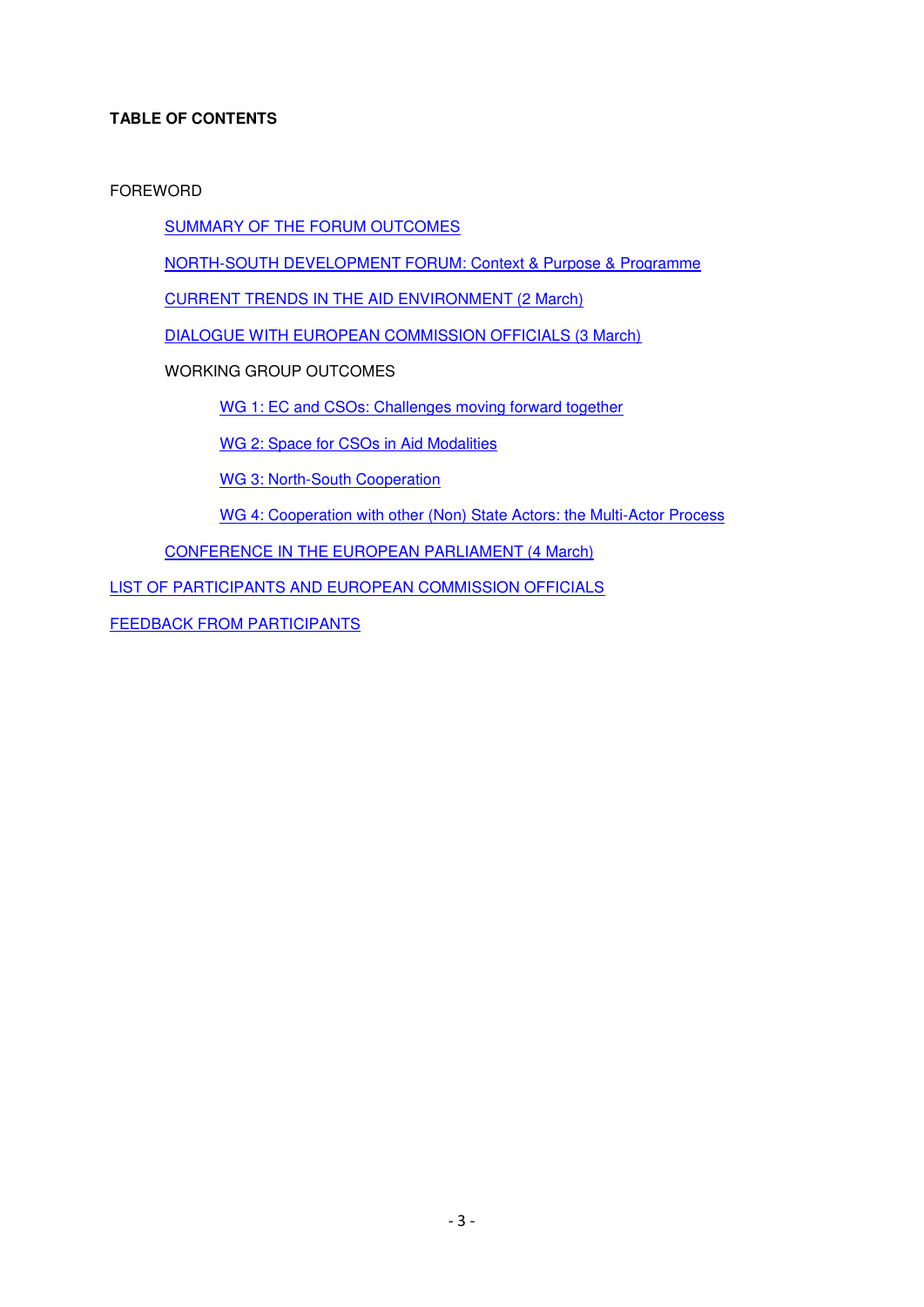#### <span id="page-3-0"></span>**SUMMARY OF THE FORUM OUTCOMES**

Based on the rich discussions on our respective roles and added value, and many experiences shared by participants, including by officials from the European Commission, the below recommendations were identified. They are the product of discussions in the working groups and plenary and are addressed to the different stakeholders present. All participants from the CIDSE and Caritas Europa networks and partner organisations have undertaken to widely disseminate issues raised during the Forum as ‗challenges' and ‗opportunities' as well as the Forum's recommendations within our organisations and networks for further reflection and action.

We acknowledge and appreciate the support of the European Union for its ongoing support to development and poverty eradication. We request the European Parliament and European Commission to also reflect on the challenges and opportunities identified at the Forum and implement the recommendations addressed to them. We would appreciate a dialogue with the Commission on the issues and recommendations we have presented.

#### **Challenges**

- 1. Lack of opportunities to present proposals from coalitions and networks due to limitations in the EC's legal frameworks;
- 2. The lack of sustainability of project-based short-term funding;
- 3. The complexity of EC application processes, rules and regulations during implementation, especially for southern CSOs;
- 4. The European Commission's limited investment in policy, analytical, advocacy, and watchdog functions of CSOs;
- 5. The limited downward accountability to citizens in general and to people in poverty specifically, resulting in lack of ownership
- 6. The limited and inconsistent policy dialogue between southern Civil Society and their governments and the need for new aid modalities recognising and supporting the role of Civil Society;
- 7. The lack of ownership of development efforts due to the lack of actual relationships between CSOs and national parliaments and the weakness of parliamentary scrutiny;
- 8. The limited processes of policy consultation between CSOs and the European Commission in developing countries;
- 9. The limitations of instruments available to the European Commission at present to strengthen CSOs in their autonomous role and to help create an 'enabling environment' where national governments are responsive to Civil Society and accountable to national parliaments allowing healthy multi-actor approaches to development processes;
- 10. Overemphasis on quantitative impact indicators in measuring aid effectiveness.

#### **The following opportunities were identified:**

- 1. To counter fragmentation, find alternatives to the traditional one-to-one activity-based funding of CSOs;
- 2. To stimulate, encourage and support the building of coherent approaches within formal or informal CSO networks;
- 3. To strengthen coalitions across countries to help create 'enabling environments' at national level that are conducive to civil society and understand their contribution to democratic, just and sustainable development;
- 4. To strengthen accountability of development actions to people living in poverty by all actors, including governments, donors, CSOs and other actors;
- 5. To build EC cooperation around funding arrangements that are based on network-like cooperation that help build North – South and South – South cooperation, learning and capacity building;
- 6. To create sustainable long-term and predictable funding arrangements to enhance the policy, analytical and advocacy capacities of civil society organisations and their roles as a democratic counter-weight;
- 7. Strengthening CSO networks and platforms to advance the responsiveness of national governments to CSO concerns;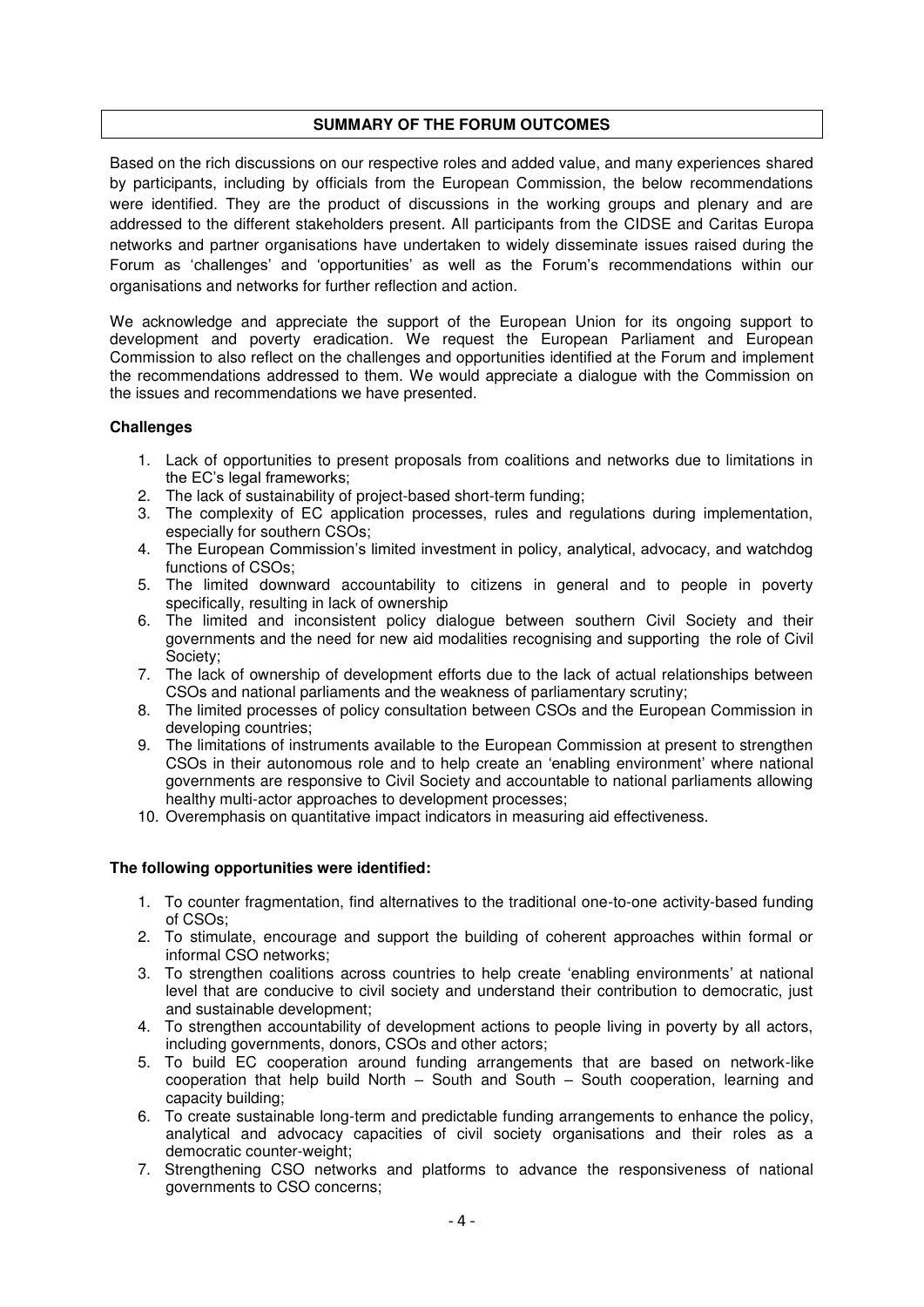- 8. To support appropriate roles and responsibilities for different actors in the development process, which go beyond the role of the state, identifying the specific roles of national parliaments, local authorities, CSOs, the private sector, etc;
- 9. To replace risk averse short-term financial arrangements and a project-based approach by the EC with more flexible mechanisms and long-term investments to structurally strengthen CSOs and; to deepen cooperation between the European Commission, its Delegations and CSOs, in the North and the South;
- 10. To use existing opportunities for multi-stakeholder dialogue such as the EU Quadrilogue/Structured Dialogue and the Open Forum on CSO development effectiveness to deepen mutual understanding of the added value of and the 'enabling environment' needed by each stakeholder.

## **RECOMMENDATIONS**

#### **To CIDSE/CE Member Organisations and for joint actions as networks**

- 1. European NGOs should keep investing in relations with the EC which go beyond a donorrecipient relationship. This will contribute to a common understanding of the added value of the different actors.
- 2. Facilitate communication between southern CSOs and EC Delegations. Both the EC HQ and northern CSOs, should foster / facilitate more systematic consultations between EC Delegations and CSOs in the South.
- 3. Invest in building the capacity of southern CSOS, in order to support them in:
	- accessing EC funding
	- undertaking policy dialogue and advocacy, including capacity strengthening for local networks and platforms.
	- strengthening their research capacity, including the interpretation of information
- 4. Address issues of good governance in multi-stakeholder dialogues. More generally, become more active in the introduction of the multi-stakeholder approach, which is believed to enhance the impact of actual development actions.
- 5. Disclose what is actually happening in the field and invest in providing accessible information (to donors, partners and constituency). The public disclosure of information is related to different kinds of processes and policy implementation.

#### **To Partner Organisations**

- 1. Invest in relations with the EC which go beyond a donor-recipient relationship. Capitalise on the presence and political weight of the EC and its representations in the field to achieve common goals.
- 2. Address issues of good governance in multi-stakeholder dialogues.
- 3. Become more aware and active via multi-stakeholder approaches to enhance the impact and coherence of actual development actions.
- 4. Build up and invest in knowledge and capacity to access EC funding, for example, through sound management, transparency, accounting and accountability mechanisms, formats, etc.
- 5. Be prepared to build and invest in knowledge and capacity for local lobby and advocacy towards institutional donors (like the EC) in the field, as well as towards better cooperation – where possible and appropriate – with the own national government, with the goal for better inclusion / visibility in national policy formulation on respective development issues.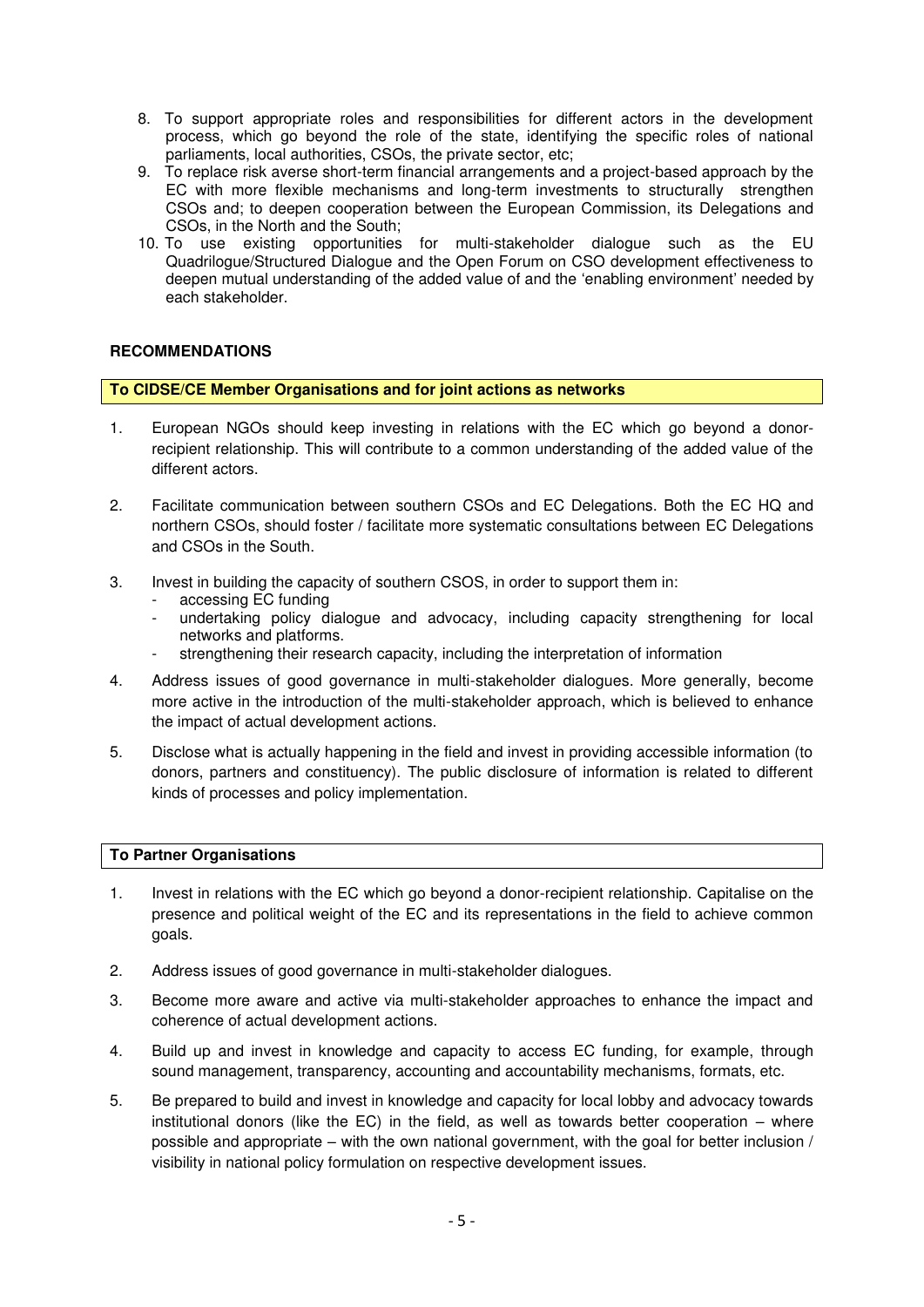- 6. Be prepared to organise in legitimate networks and platforms (sectoral, regional or otherwise) to increase the impact of lobby and advocacy.
- 7. Southern CSOs based in the capital city should reach out better to smaller (grassroots and community based) CSOs in the provinces.

#### **Joint actions**

- 1. To increase support for Southern CSOs and their networks, southern and northern CSOs should create or strengthen joint partnerships, networks and platforms:
	- To improve the institutional and political environment in which southern civil society works and; to influence policies.
	- To support organisational development.
	- For risk sharing when accessing and working with EC funds.
	- To enhance collaboration & coordination at national & regional levels in the South and to support CSO networks.
- 2. Southern and Northern CSOs should build the capacity of and/or represent the views of community based and grassroots organisations in national planning processes.
- 3. NCSOs and SCSOs should build up common advocacy agendas on commonly supported subjects.

#### **To the European Commission**

1. More donor coordination and coherence is needed to enhance an enabling environment for CSOs and for more secure CSO funding in order to;

- a. Avoid double funding and funding gaps.
- b. Help strengthen the coordination between CSOs in the South.

2. The European Commission and its representations in Southern countries on the one hand and all donors present in southern countries should create and foster political space for CSO consultations led by CSOs. Bilateral EC-donor agreements should include a clause in that respect so as to ensure multi -stakeholder elements in the national consultations.

3. The EC should provide EU Delegations with some margin of manoeuvre to adapt EC regulations regarding access to EU funding by CSOs to the realities of local CSOs (disabling environment, conflict situations, etc.) and to the needs of CBOs. This includes:

- i. Building EU Delegations' capacity to reach out to CSOs and CBOs.
- ii. EC funding modalities should acknowledge that Civil Society development entails risks and that these should not only be borne by CSOs. Furthermore they should support sustainability by amending their policies and Financial Regulations to allow for more flexible time periods and financial mechanisms depending on the size of the grant for development actions with CSOs.
- iii.  $\blacksquare$ , Empower civil society through thematic programmes by creating special envelopes for CBOs (exempting them from having to compete with more established civil society organisations).
- iv. Providing EC funding for CSO networks in the south and in the north.

4. The EC, donors and governments should ensure meaningful consultations, i.e., ensuring sufficient time to prepare, taking CSO points into consideration, and involving CSOs from the beginning until the end of a process. This includes;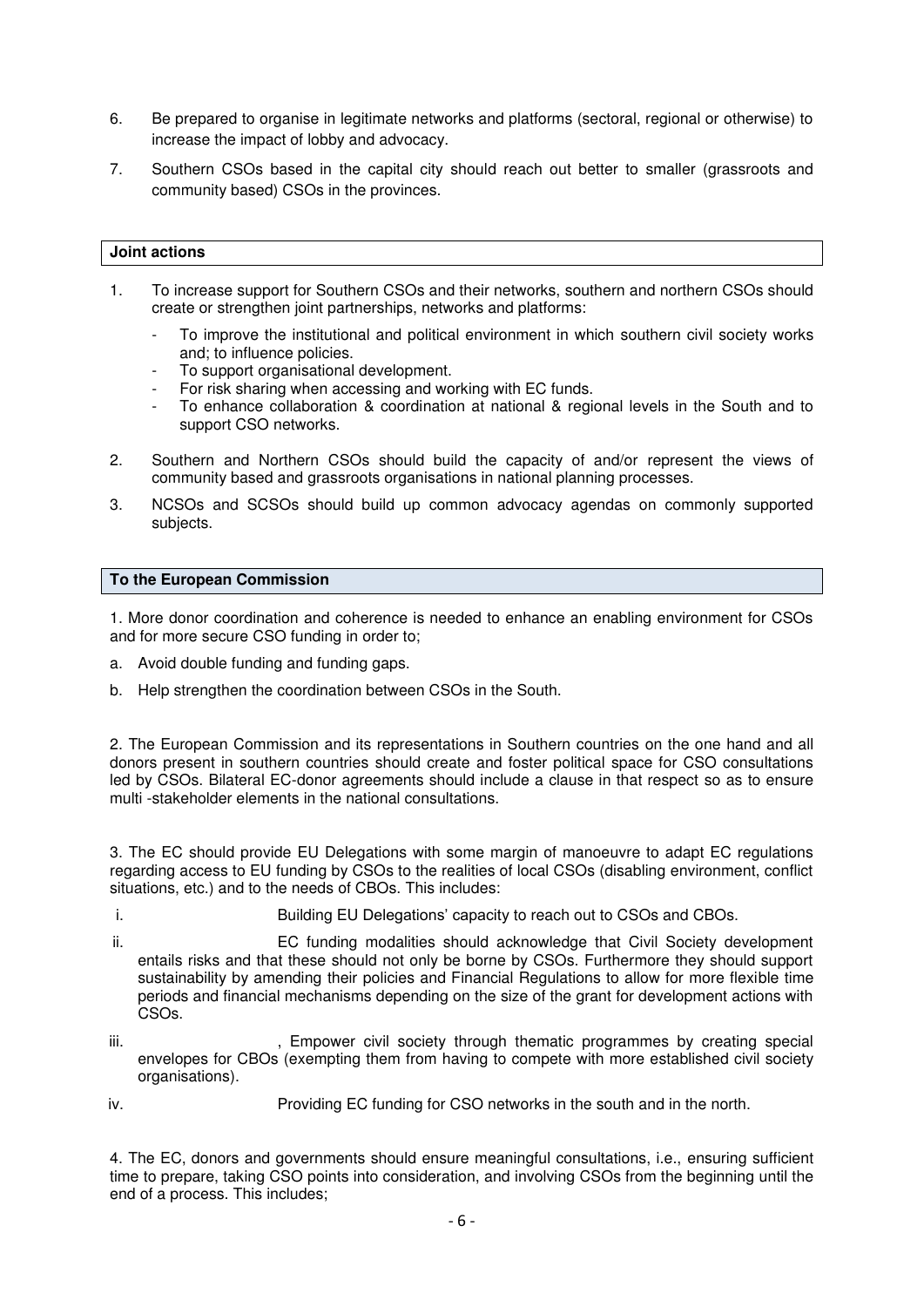- v. Continuing to closely involve and enhance regular consultation with SNGOs and NNGOs in formulating country strategies.
- vi. Fostering more systematic consultations between Delegations and SNGOs.
- vii. Enhancing cooperation between parliaments and CSOs: highlighting the value of CSOs finding allies in their own parliaments over operating in isolation.

5. EC policy should be designed to make sure there is space for CSO-led CSO consultations as mentioned in Recommendation 2 above. EC policy should also be designed to ensure that grass root organisations – who should be recognised for their ability to articulate their needs and choices- are properly consulted. Sufficient resources should be provided to support NNGOs to build the capacities of SNGOs to this end.

viii. .

6. Disclose what is actually happening in the field; public disclosure of information is related to different kinds of processes and policy implementation.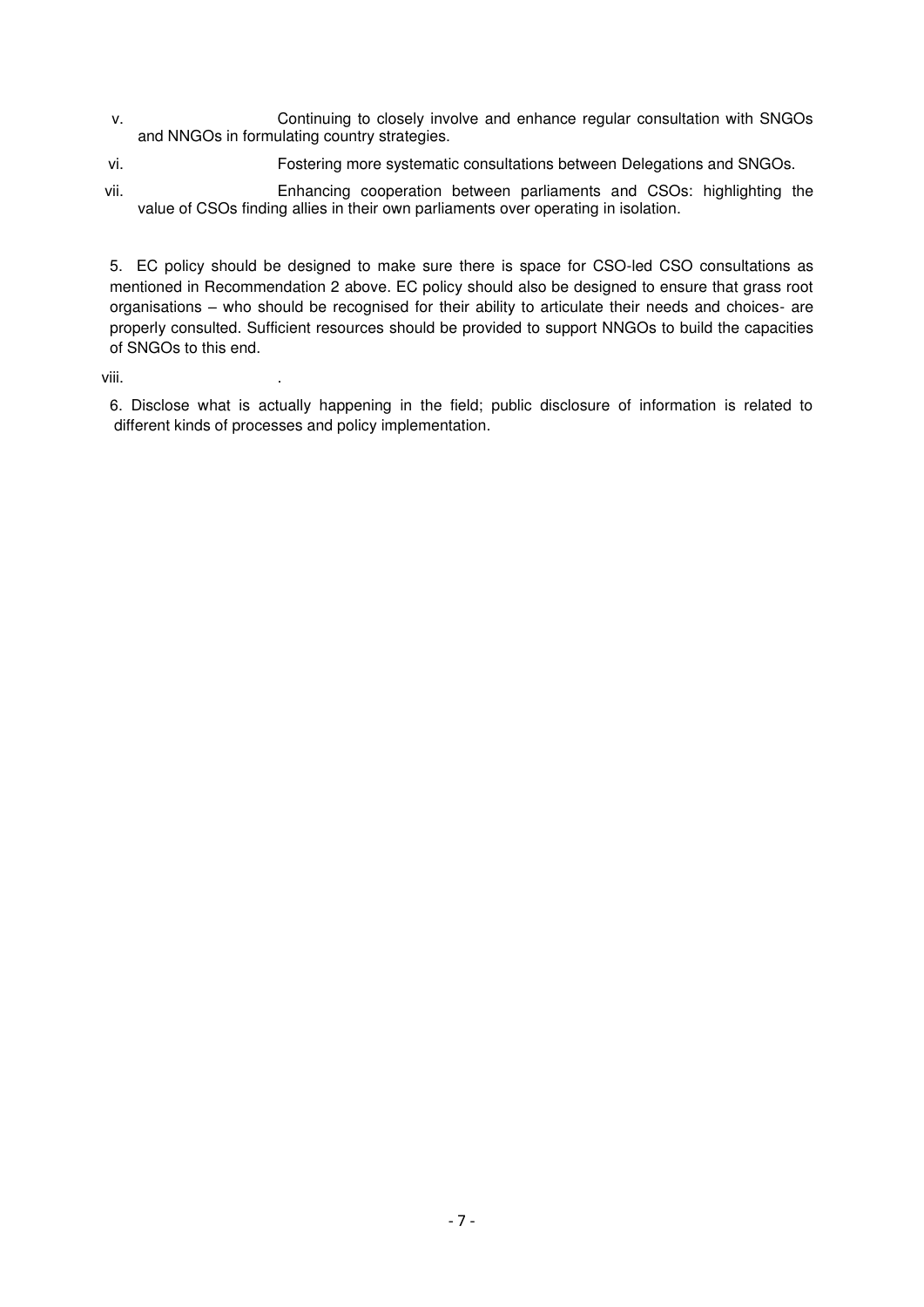## **Extract from the STATEMENT BY THE CIDSE – CARITAS NORTH – SOUTH FORUM ON DEVELOPMENT COOPERATION**

#### **EC Cooperation with civil society in the North and the South: creating an enabling environment for poverty eradication Conclusions and Recommendations Brussels, 4 March 2010**

# **The Forum agrees to the following recommendations:**

## *To the European Commission*

- 1. Ensure the autonomous role of CSOs and strengthen multi-actor approaches, especially in order to support parliamentary scrutiny of government policy and a conducive space for civil society where its role as an independent countervailing power is recognized;
- 2. Facilitate timely consultation processes between government and CSOs and strengthen consultation processes on policy between the EC and CSOs leading to sustained dialogue;
- 3. Promote clarification of the role of CSOs in new aid modalities;
- 4. Support public disclosure of information related to national development policies to allow effective involvement of local CSOs in these processes including roles in monitoring at local and national level;
- 5. To identify mechanisms for downward accountability to people living in poverty and to capitalize on the grass-root linkages of CSOs to strengthen policy approaches to poverty eradication conducive to the ethnic, cultural and historic realities;
- 6. To extend mapping exercises to CSO networks and to help strengthen greater coherence between activities through coherence created in development networks, whether between North and South, South – South or within countries;
- 7. To find modalities other than those based on risk-averse financing arrangements, with greater emphasis on impact of actions on society as a whole and in recognition of the greater political role of the EU in policy coherence and consistency in developing countries;
- 8. Formulate new, more flexible funding modalities that are met by appropriate funding volumes that allow EC headquarters and delegations to:
	- promote longer term support to provide predictability and facilitate sustainability
	- enable network-based activities that provide coordination and reduce duplication
	- build capacity of civil society organizations and network in developing countries.

## *To Civil Society Organizations:*

- 1. Manage CSO diversity by engaging in relevant networks, North South; South South and at national level;
- 2. Ensure genuine downward accountability to communities and people living in poverty and provide evidence of such accountability and differences made for communities or societies in networks and strengthen watchdog functions through networks;
- 3. To strengthen policy, research and analytical capabilities, organize learning in relevant networks;
- 4. Organize inclusive processes for meaningful dialogues with government at national level;
- 5. Acknowledge and help strengthen multi-actor processes to development and especially the support to national governments to provide scrutiny and oversight over national development processes to complement upward accountability to donors with stronger downward accountability to citizens;
- 6. Organize inclusive processes for meaningful dialogues with the European Commission on EU policies, in country and in thematic areas;
- 7. Identify concrete mechanisms that can replace the risk-averse, project-based funding by the European Commission with other credible alternative arrangements;
- 8. Strengthen effective communication of the priorities of the communities and people living in poverty and demonstrate the ability of the CSOs to work effectively with these groups of people to help overcome poverty.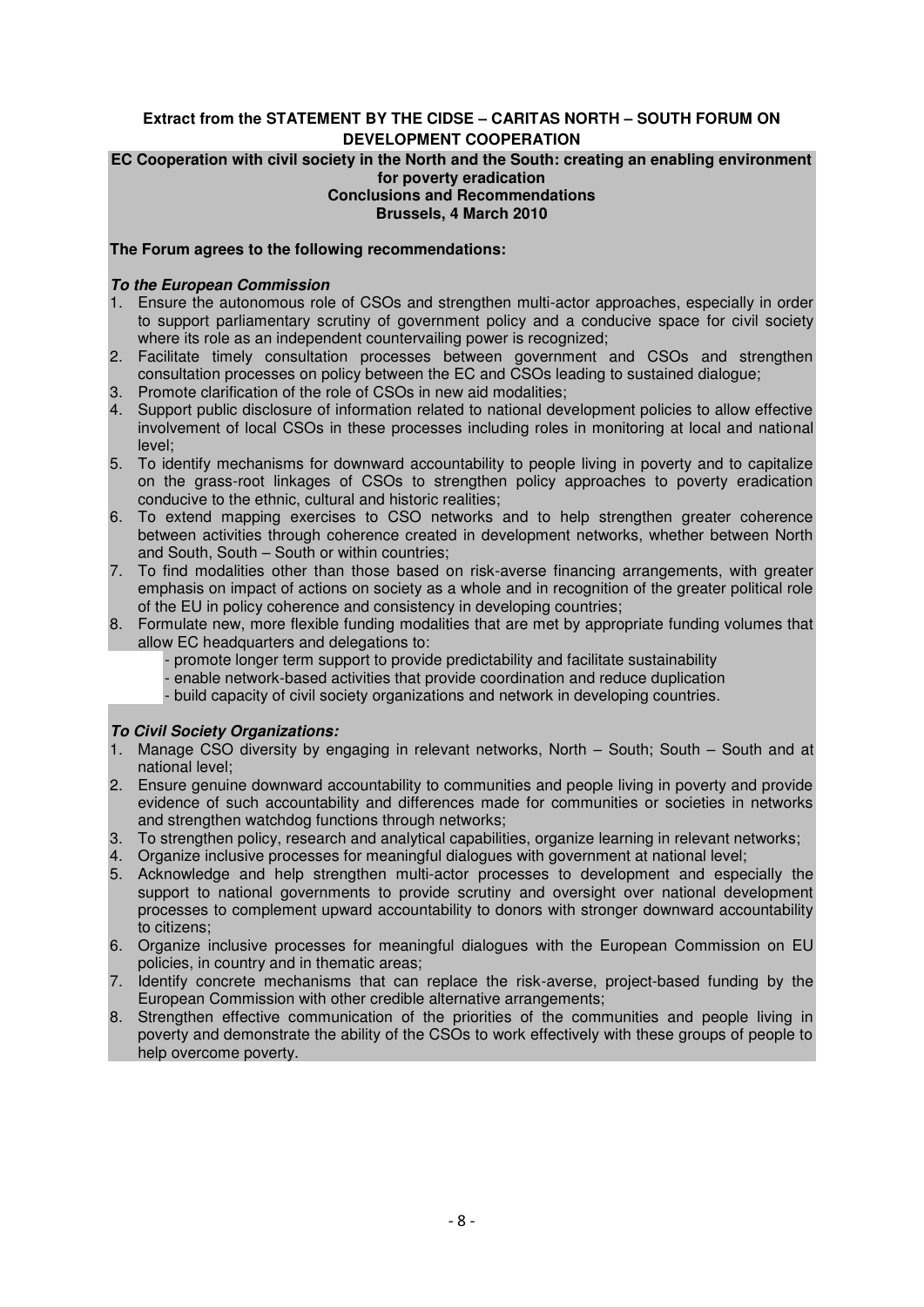#### **NORTH-SOUTH DEVELOPMENT FORUM**

From 2-4 March 2010, the CIDSE – Caritas Europa Forum was held in Brussels with 19 Civil Society Organisations from Africa, Asia and Latin America, representatives from 14 CIDSE and Caritas Europa member organisations and 2 representatives from their field offices. The participants came from Afghanistan, Austria, Bangladesh, Belgium, Brazil, Cambodia, Colombia, Cote d'Ivoire, DRC, Ethiopia, France, Germany, Honduras, India, Ireland, Italy, Malawi, Netherlands, Nicaragua, Nigeria, Rwanda, Spain, the UK and Zambia.

Officials from the European Commission (EC) participated in the second day of the forum and all participants benefited from the rich discussions that their participation brought in. We thank all Commission officials who participated, especially Mr. Aristotelis Bouratsis, Director Thematic Operations, EuropeAid, Ms. Dominique Dellicour, Head of Unit Quality of Operations, EuropeAid, and Mr. Olivier Luyckx, Head of Unit Aid Effectiveness, DG Development.

#### CONTEXT

 $\overline{a}$ 

The Paris Declaration of 2005 and the Accra Agenda for Action (AAA) of 2008 are donor-led frameworks. Yet they have set the Aid Effectiveness agenda in development cooperation with partner countries. The Paris Declaration implicitly and the AAA through Art. 20 explicitly recognises civil society as an actor in development in its own right. This recognition has triggered thinking and concrete actions to redefine the *roles* and *added value* of Civil Society actors, both in Europe and in the field.

The European Commission is one of the largest actors within the international donor community, and has exhibited keen interest in formulating strategies to implement the official aid effectiveness agenda. It uses policy and funding instruments (geographic, thematic, horizontal, vertical) for this purpose.

Illustrating this effort is the Commission's effort to broaden the eligibility of one of its instruments to implement its external assistance to enable emerging actors in development to access funds in its Financial Perspectives 2007-13, its multi-annual spending plan. Accordingly, eligibility to the thematic programme Non State Actors<sup>1</sup> and Local Authorities (NSA & LA) was extended to Northern civil society organisations, Southern based civil society organisations (CSOs), local authorities, trade unions, business associations and foundations. With this extension came increased competition for the same funding envelope.

Starting in 2009 the European Commission has undertaken midterm evaluations of its Financial Perspectives 2007-2013, including the NSA & LA thematic programme. Evaluations have also been done by the European Court of Auditors (2) and the EC itself (3 4) on EC aid delivered through Civil Society Organisations (CSOs).

 $^1$  Definition of the term non-state actors (NSAs) as to the Court of Auditors: The term "covers all aspects of society that do not form part of the private sector or the state. In the field of development cooperation, non-state actors include non-governmental organisations (NGOs) and also community-based organisations, farmers' associations, business or professional associations, environmental groups, universities, trade unions, chambers of commerce, and foundations as well as churches or faith groups." The terms NSA, CSOs and NGOs are used interchangeably in the report. NCSO = northern CSO, SCSO = southern CSO, NNGO = Northern NGO, SNGO = Southern NGO

**<sup>2</sup>** European Court of Auditors: *"The Commission's management of Non-State Actors' involvement in EC development cooperation",* Special Report No 4, 2009, 72p. <http://eca.europa.eu/portal/pls/portal/docs/1/2722293.PDF>

**<sup>3</sup>** European Commission: *"Evaluation of EC aid delivery through Civil Society Organisations (CSOs)."* Final Report, 2008. The contract of the December 2008.

[http://ec.europa.eu/europeaid/how/evaluation/evaluation\\_reports/2008/1259\\_docs\\_en.htm](http://ec.europa.eu/europeaid/how/evaluation/evaluation_reports/2008/1259_docs_en.htm)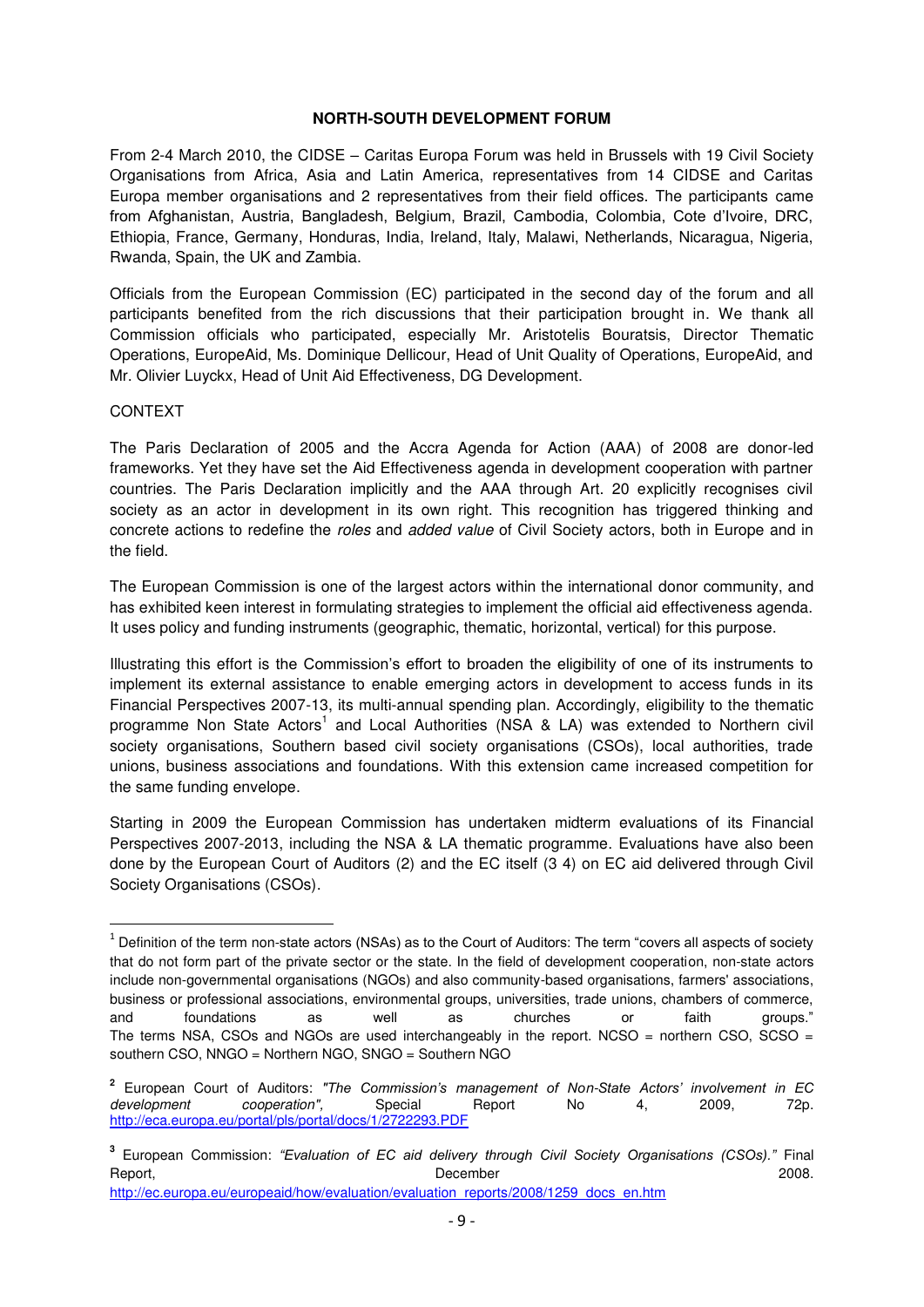The European Commission has responded to these evaluations and looked to redefine its future cooperation with Non State Actors (including CSOs). To this end it has launched a Structured [Dialogue/Quadrilogue](https://webgate.ec.europa.eu/fpfis/mwikis/aidco/index.php/Structured_dialogue) between the European Commission, European Parliament, Member States and NSA&LA representatives.

The aim of this process is:

- to build a consensus on civil society organisations' contribution to building, monitoring and delivering EC development policies.
- to explore practical ways to improve future EC funding mechanisms.
- -to strengthen aid effectiveness as defined in the framework of the Paris Declaration on Aid Effectiveness and Harmonisation and the Accra Agenda for Action.

The multi-stakeholder Structured Dialogue was officially launched on 23 March 2010. Consultations will continue through the year with a final conference scheduled in Spring 2011. The outcomes of this process, taking into account the wider context of changes to the EU brought about the Lisbon Treaty – e.g. the establishment of an European External Actions Service– will define for a great deal the building blocks of future cooperation between CSOs and the European Commission at all levels.

## PURPOSE

l

The Forum was organised to respond to these developments based on the expertise CIDSE and Caritas Europa has built up, with our distinct perspective as faith-based organisations. It aimed to address challenges we encounter due to the new trends in EC co-financing and EC cooperation with civil society in the North and South.

The Forum aimed to develop concrete recommendations for the European Commission and for ourselves to improve EC-CSO cooperation at political and operational levels, in Europe and in the field.

## PROCESS & PROGRAMME

Being the fifth joint CIDSE - Caritas Europa Forum, this event also builds upon previous Forums in Brussels (since 2003) and Arusha (2007), all addressing our cooperation with the European Commission and also other donors and current trends in the aid environment.

The Forum's first day allowed for internal exchange of experiences between Northern and Southern NGO partners as to define what the challenges and opportunities are with regard to our cooperation with the EC. On the second day, officials from the European Commission joined the discussions. Participants appreciated the direct exchange during the workshops, which were organised along the lines of the four main topics (see below). In the morning of day three, participants resumed the findings of the previous days and produced a joint statement on the main challenges, opportunities and recommendations for improved EC-CSO cooperation, which was to be presented at the European Parliament in the afternoon. A highlight of the Forum was the public panel discussion organised at the European Parliament where the statement was presented to a wider audience of EU decision-makers

<sup>&</sup>lt;sup>4</sup> European Commission: "The European Union's EDF Programme for ACP Countries. Capitalization Study on Capacity Building Support Programmes for Non State Actors under the 9<sup>th</sup> EDF." Final Report, June 2009, 151p. [http://ec.europa.eu/europeaid/what/civil-society/documents/final\\_rep\\_capit\\_study\\_en.pdf](http://ec.europa.eu/europeaid/what/civil-society/documents/final_rep_capit_study_en.pdf)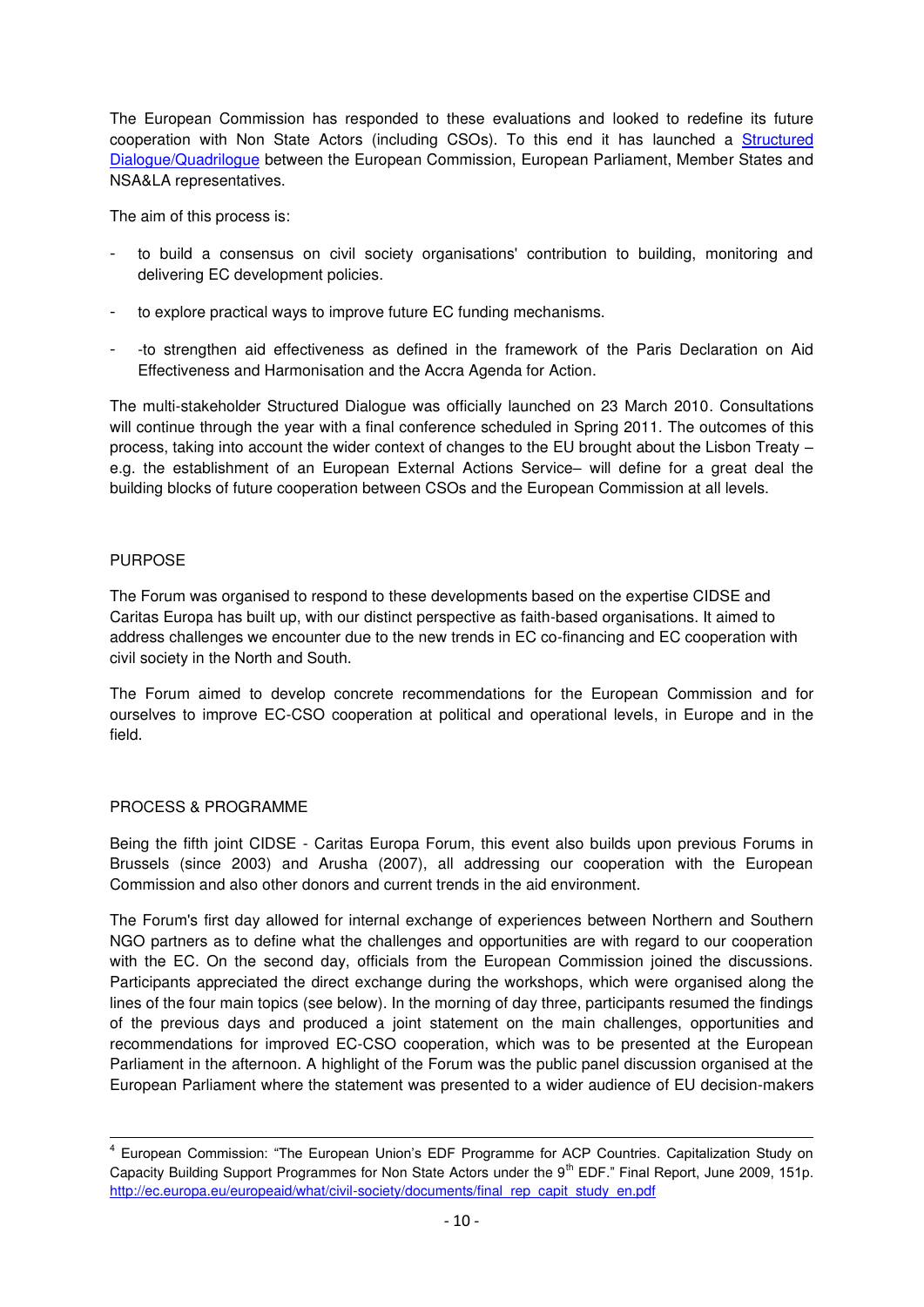and CSO stakeholders and handed to Koos Richelle, Director General of EuropeAid, and hosting MEPs Thijs Berman (Socialists) and Anna Záborská (EPP).

Lastly, the final Forum session was devoted to a first exchange with our partners on how change happens and how we could strengthen and better measure the impact of our work. The dynamics created by the international aid effectiveness agenda resulted in CIDSE and Caritas looking closer at CSO development effectiveness and being involved in related processes at network and at the global level.

With the Forum and further advocacy based on its outcomes, we aim to:

- Ensure that future modalities of the European Commission for cooperation with CSOs respond effectively to the needs of the poor and that they allow for strengthened and more effective collaboration between the European Commission and Civil Society actors.
- Ensure that the importance of this debate is fully appreciated by CSOs (whether active in the North or South) in an environment where EC funding is of ever increasing importance and that these stakeholders are fully involved in the debate and have ownership of its conclusions.
- Ensure that the added value of CSOs in development and the partnership ethos they share is fully appreciated by the European Commission in setting its future aid modalities.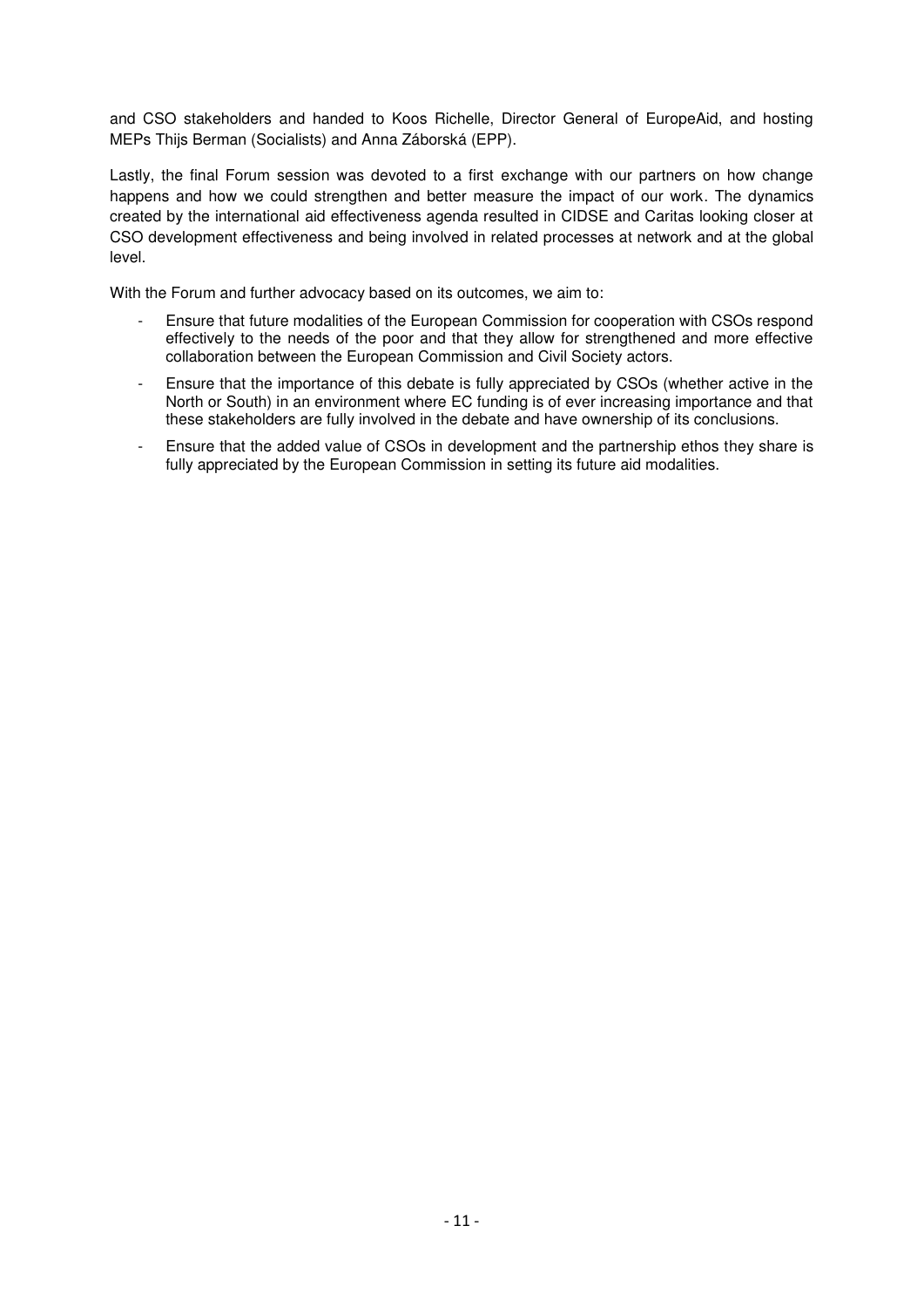# **2 March**

## **CURRENT TRENDS IN THE AID ENVIRONMENT**

<span id="page-11-0"></span>Following the opening by the Secretary Generals of CIDSE and Caritas Europa and the presentation of the facilitators, the first day of the Forum started with an exchange among participants on **experiences with EC funding** and an informative session on current aid trends and the resulting challenges and opportunities for CSOs.

In the exchange on experiences with EC funding, recurring issues raised were the **problem of sustainability of project funding** and the **need for capacity building by donors as well as northern CSO partner(s)**. A partner from Afghanistan pointed out: 'health care needs never end, but projects do'. Once an EC grant phases out, there is no possibility to apply for a new grant. Generally, in the case of unsuccessful proposals, there is frustration about the wasted resources and even more so as the criteria for rating applications are often unclear.

A Cambodian partner from Development and Partnership in Action reported on a positive experience of cooperation with the EC where EC officials visit the funded project once a year and give useful feedback; they were open for requests for clarification.

It was underlined that the expertise of northern partners to enhance advocacy capacity was essential in addition to the training provided for by the EC. Caritas Bangladesh also highlighted the important role that CIDSE/CE member organizations played in building their capacity to write proposals to access EC funds, which increases the likelihood of the project being accepted. Another way of strengthening local partners was by relationship-building with the EU Delegation. Also, the trend toward multi-actor applications in EC funding was noted. However, in general, new architecture is needed wherein the South leads instead of taking the lead from the EU.

## **External dimension: Civil Society Organisations in EC Development Cooperation – Trends and Developments**

Izabella Toth, Policy Officer for Institutional Funds with Cordaid, co-convenor of the Working Group of CIDSE and Caritas Europa Co-Financing Officers and Chair of the Financing for Development and Relief Working Group of CONCORD, started by giving an overview of the present aid context.



The aid environment is shaped by the **international aid effectiveness agenda** – the international governmental agreement on aid effectiveness contained in of the Paris

Declaration of 2005 and the Accra Agenda for Action (AAA) of 2008, which confirmed the principles of the Paris Declaration: ownership, alignment, harmonisation, managing for results and mutual accountability. For the first time CSOs are acknowledged as development actors in their own right in Article 20 of the AAA,. There is also an emphasis on new and more effective partnerships to reduce the fragmentation of aid (hence, the EU donor division of labour). The deepening of government and donor engagement with CSOs and the attempt to extend the principles of the official aid effectiveness agenda to CSOs increases the pressure to show factual evidence of their work.

Funds are increasingly channelled through multilateral organisations like the UN and the World Bank; and international foundations, the private sector, civil society donors in southern countries as well as emerging donors (the BRIC) have become more and more important donors. All in all, these trends result in a very **competitive aid environment**. General Budget Support (GBS) decentralised funds (Sector Wide Approaches and thematic instruments of the EC) and multi-actor programmes were new modalities to channel development assistance that were a direct consequence of the aid effectiveness agenda, all with their specific challenges and opportunities for CSOs.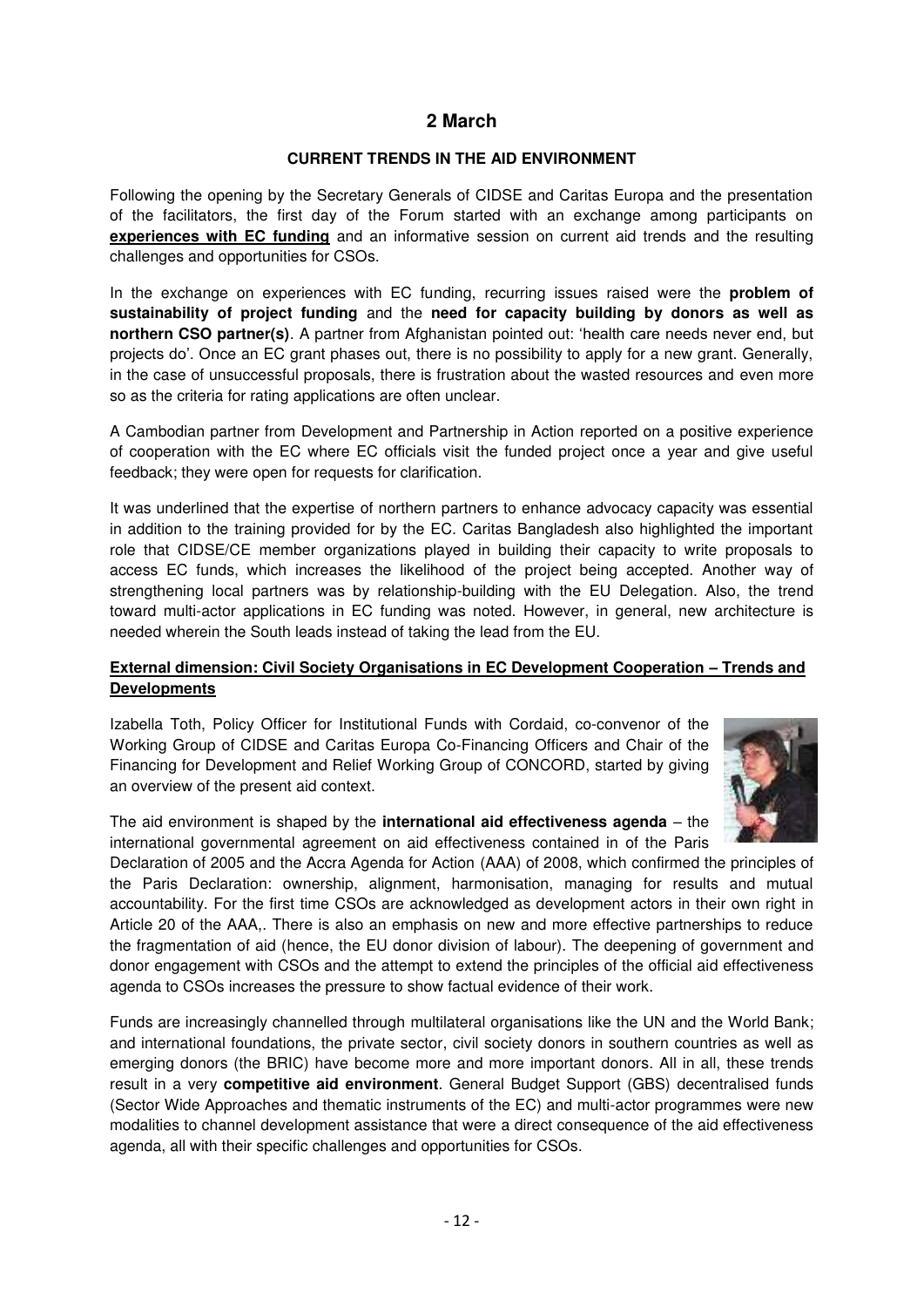The new EC approach in place since 2007 to directly fund local CSOs poses a number of challenges. Questions arise whether the access is really as direct as it is said to be, also looking at the administrative and financial criteria to apply and how this changes the dynamics of partnerships with northern CSOs. Within this environment, the **opportunities for CSOs** are the following:

- Capitalise on and highlight the niches/added value of the organisation.
- Identify which financing modality best fits the organisation, still allowing space for it to implement its own mission and vision.
- Develop a donor strategy (CSOs in the field should have a pro-active attitude in contacting potential donor organisations).
- Lobby the EC and EU member states (in Europe and the field) for a comprehensive strategy for cooperation with CSOs and for capacity strengthening programmes towards fulfilling a.o. their constructive watchdog role.

#### **Internal dimension: CSO development effectiveness**



The following speaker, Blandine Bouniol from Caritas Europa spoke in her position as, representative of Caritas and CIDSE in the GFG of the Open Forum, and co-chair of the CONCORD CSO Development Effectiveness Working Group. She presented the CSO designed alternative aid effectiveness agenda being outlined in the **Open Forum on CSO Development Effectiveness**. Whilst the Paris Declaration looks at aid effectiveness in a technocratic manner, aid should, be measured against the goals of development cooperation, i.e. determining its contribution to **tangible improvements in people's lives, sustainable impact and social change**. Moreover, aid can only truly serve development in association with other means of seeking justice, such as trade reforms. So far, different CSOs have addressed their effectiveness individually

or at network/ platform levels. CIDSE and Caritas together with partners have been working to improve the quality and impact of their work for many decades. Both organisations have joined the Open Forum process as a way to learn from each other on other CSOs, and jointly respond to governments questioning and have a common understanding of development effectiveness.

Launched in June 2008 and supported by the signatories of the Paris Declaration, the Open Forum process has brought together CSOs from around the world to discuss issues and challenges to their effectiveness as development actors. Its objective is to propose, ahead of the  $4<sup>th</sup>$  High-Level Forum on Aid Effectiveness in December 2011, a **global effectiveness framework for the CSO sector** including:

- Universal principles
- Guidelines how to apply these principles
- Documentation on good practice

A Global Facilitation Group (GFG) facilitates an international bottom-up and open process to reach an agreement on a framework suitable for CSOs by convening a series of national and regional consultations all over the world. Local civil society is invited to participate in their respective country consultations (thematic and sectoral).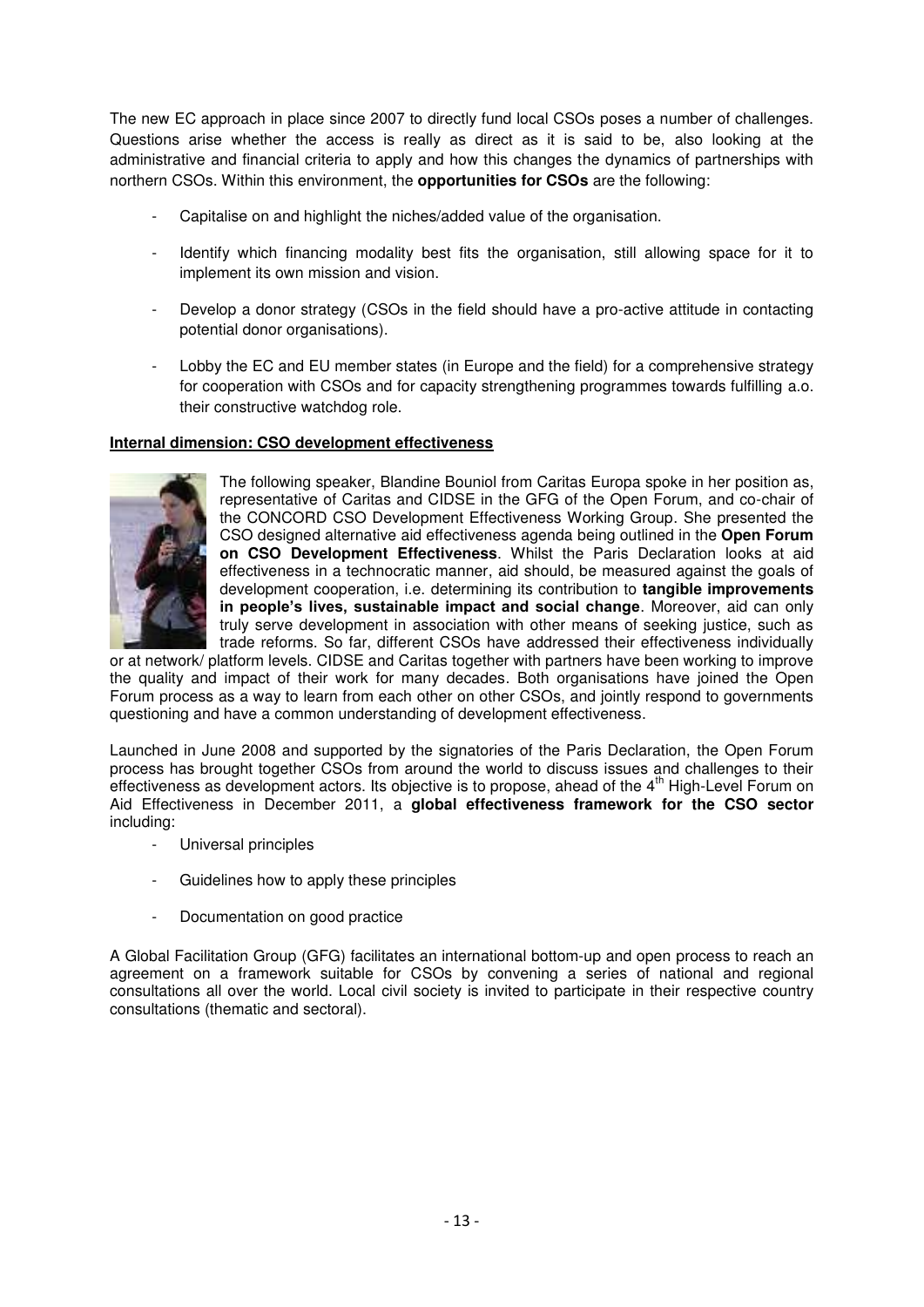## **3 March**

#### **DIALOGUE WITH EUROPEAN COMMISSION OFFICIALS**

#### <span id="page-13-0"></span>**Opening speeches**

On the second Forum day, emphasis was put on relating the outcomes of the first day to the point of view of European Commission officials.



**René Grotenhuis, CIDSE's President and Executive Director of Cordaid/Caritas Netherlands**, officially opened the Forum. He welcomed EC representatives present and thanked them for their readiness to address matters about quality in our respective work and mutual cooperation. He reiterated that development was never possible based on the intervention of a single actor and that multi-stakeholder involvement was indispensable. Civil Society Organisations like CIDSE, Caritas and partner organisations were executing three roles in development: 1) they help organise social transformation processes 2) they are watchdogs of their government and 3) they provide basic social services, independently and complementarily to government services. By that, they were the living proof and witnesses of what civil society could do in the process of development. However, they also had a number of constraints and limitations: CSOs were sometimes too

fragmented, focused on their own projects and programmes, too much entrenched in their ideological positions and not opening up to other actors, such as the private sector. And they were sometimes not rigorous enough in applying scientific evidence.

With regard to the long-lasting relationship between the European Union and CSOs, firstly, there was an urgent need to develop new accountability structures and procedures where upward accountability should be based on downward accountability. Concerned about the effectiveness of their funding, donors set up strict rules and conditions for civil society. Paradoxically, this would decrease the effectiveness and often create high barriers for grass root organisations to access funding. Secondly, the participation of civil society – as the experts in the development of their people – in the programming and in country policy dialogue needed to be enhanced. This conference, he concluded, offered the opportunity to see where we can overcome the gaps between the policies and the practice and how we can strengthen an enabling environment for the EC-CSO dialogue.

On behalf of the European Commission, **Aristotelis Bouratsis, Director of Thematic** 

**Operations at the EuropeAid Cooperation office** (AIDCO), assured participants of the EC's intention to work closely with civil society. While in the past the state was perceived to be the motor of development, the situation had evolved and CSOs – as well as local and national authorities – were now essential actors in the multi-stakeholder approach to development. In fact, both the EC and CIDSE/CE networks would share the same principles of subsidiarity and solidarity. The financial crisis highlighted the need for morality and justice to prevent those instrumental for such crises from benefiting from it, while people in poverty suffered consequences, which were not of their making. In that respect, the watchdog role of civil society was gaining even more importance beyond their ability to be close to the peoples' views and needs.



He recognised that CIDSE/CE were targeting main EC concerns. The four workshop background notes all had bearing on the past and present Quadrilogue processes, which addressed challenges of CSOs in participating in AIDCO programmes. One of the main results of the first Quadrilogue process (Palermo) was the simplification of the call for proposal system and the concept notes/two-stage calls. He expressed his belief that the presently ongoing process will define even better the framework of cooperation between the EC and CSOs (North and South). Yet, the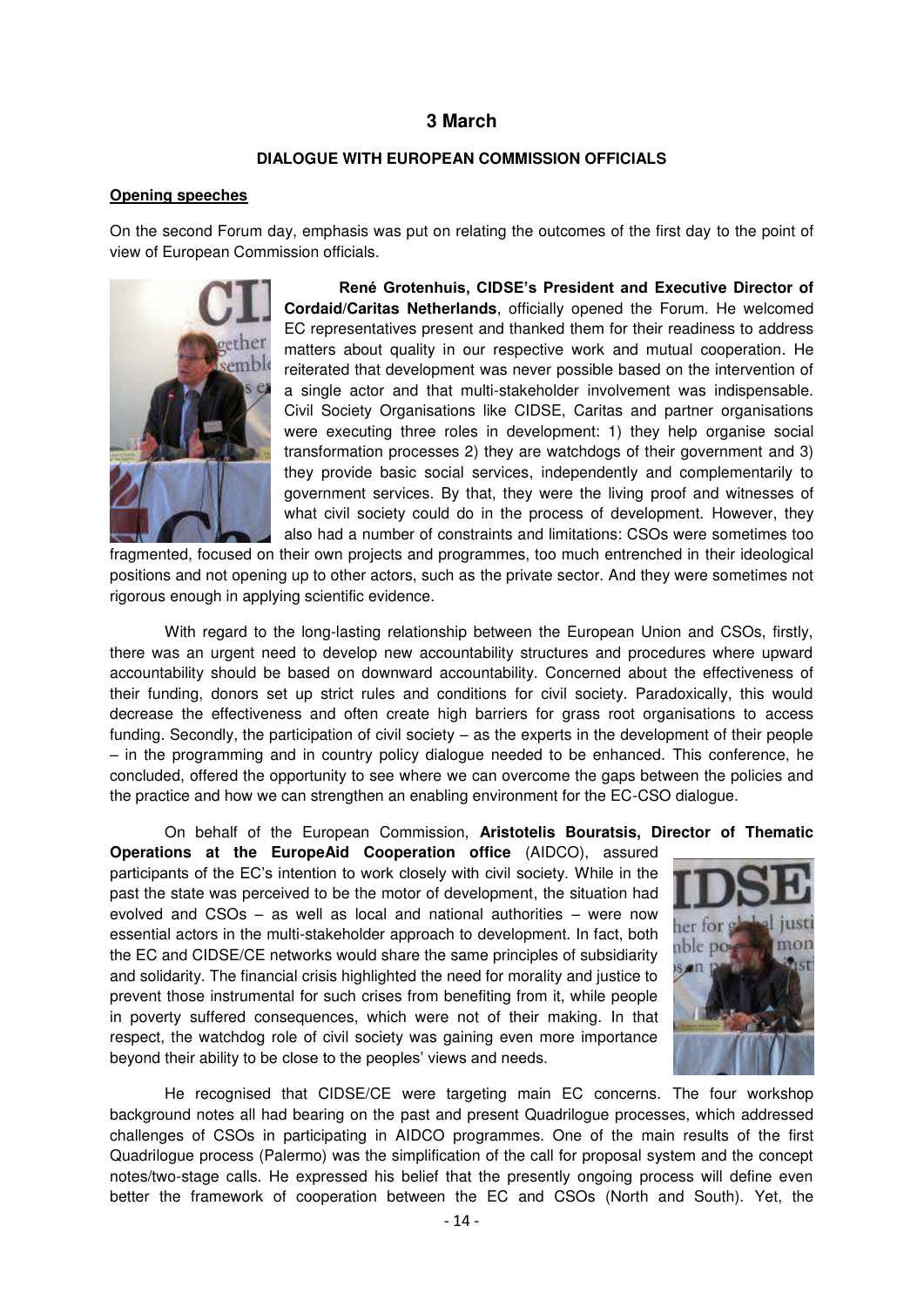Quadrilogue was not the only entry point for CSOs; the midterm evaluations of the thematic and geographic programmes were also open for dialogue with CSOs. Successful EC proposals required two things: first, ownership/appropriation of the project participation and second, national legislation needed to be taken into account and complementarity with the Country Strategy be ensured. Although the EC recognised that development was a long-term process, they had to face own constraints in limited project cycles and the Financial Perspectives.

### **Panel debate: Cooperation between the European Commission and Civil Society Organisations – mutual expectations around roles and responsibilities**

For **Dominique Dellicour, Head of Unit Governance, Security, Human Rights and Gender within the Directorate Quality of operations at the EuropeAid Co-operation Office**, CSOs were not only actors in service delivery but actors in the overall economic and social



development. To operationalise the multi-stakeholder approach the European Commission initiated mapping exercises to develop a clear understanding of the local civil society arena, in order to be able to engage with relevant actors at appropriate times. The increased role of southern CSOs would imply an emphasis for northern CSOs in technical cooperation and sharing their advocacy experiences. The EC was also looking to enhance Non-State Actors in the new aid modalities under the Thematic Programme NSA & LA. The added value of faith based organisations (FBO) like CIDSE and Caritas would lie in their strong networking and shared values like self-reliance.

**Olivier Luyckx, Head of Unit in charge of Aid effectiveness, Financing for Development,** 

**Relations with Civil Society and Local Authorities at DG Development**, stressed that development assistance was not mere charity but also about self interest to have reliable allies – it was a long-term response to long-term challenges. CSOs were indispensable as watchdogs and a critical voice participating in discussions on policy formulation. Yet, despite the recognition of these roles, there was a shared feeling that the present EC-CSO relationship was unsatisfactory. It was a challenge for the EC to see how to better involve CSOs, but



also trade unions, youth organisations and private enterprises in priority setting and policy formulation processes. Emerging donors already representing 15% of ODA had become important players and a challenge was how complementarity of their actions could be ensured. The EC as a publicly accountable institution had certain restrictions at political, operational and financial levels; however, creative ideas would be welcome to improve the current cooperation mechanisms.



**Alta Suzzane Hooker Blandford, the Rector of URACCAN** (University of the Autonomous Regions of the Nicaraguan Caribbean Coast), called for development with identity, where indigenous and afro-descendant peoples take ownership of change as defined by them to revitalise cultural identity. She was pointing to the ethnocentric policy and the difficulty this poses to southern organisations trying to work with such documents and applications for EC funding. To improve development outcomes and prospects, EC-CSO cooperation should be based on mutual respect, the building of reciprocal and trustworthy relationships built on the basis of good practices and joint responsibility.

**Daniel Verger, Director of the International Action Division with Secours Catholique – Caritas France**, reminded participants of the need to strengthen CSO dialogue with the European Parliament (EP), also in the framework of the Quadrilogue. He also pointed to the Cotonou Agreement where full CSO participation still needed to be realised under the  $10<sup>th</sup>$  and  $11<sup>th</sup>$  EDF.



To increase downward accountability from the government to the citizens was the main message of **William Chilufya, Advocacy Programme Officer with Civil Society for Poverty**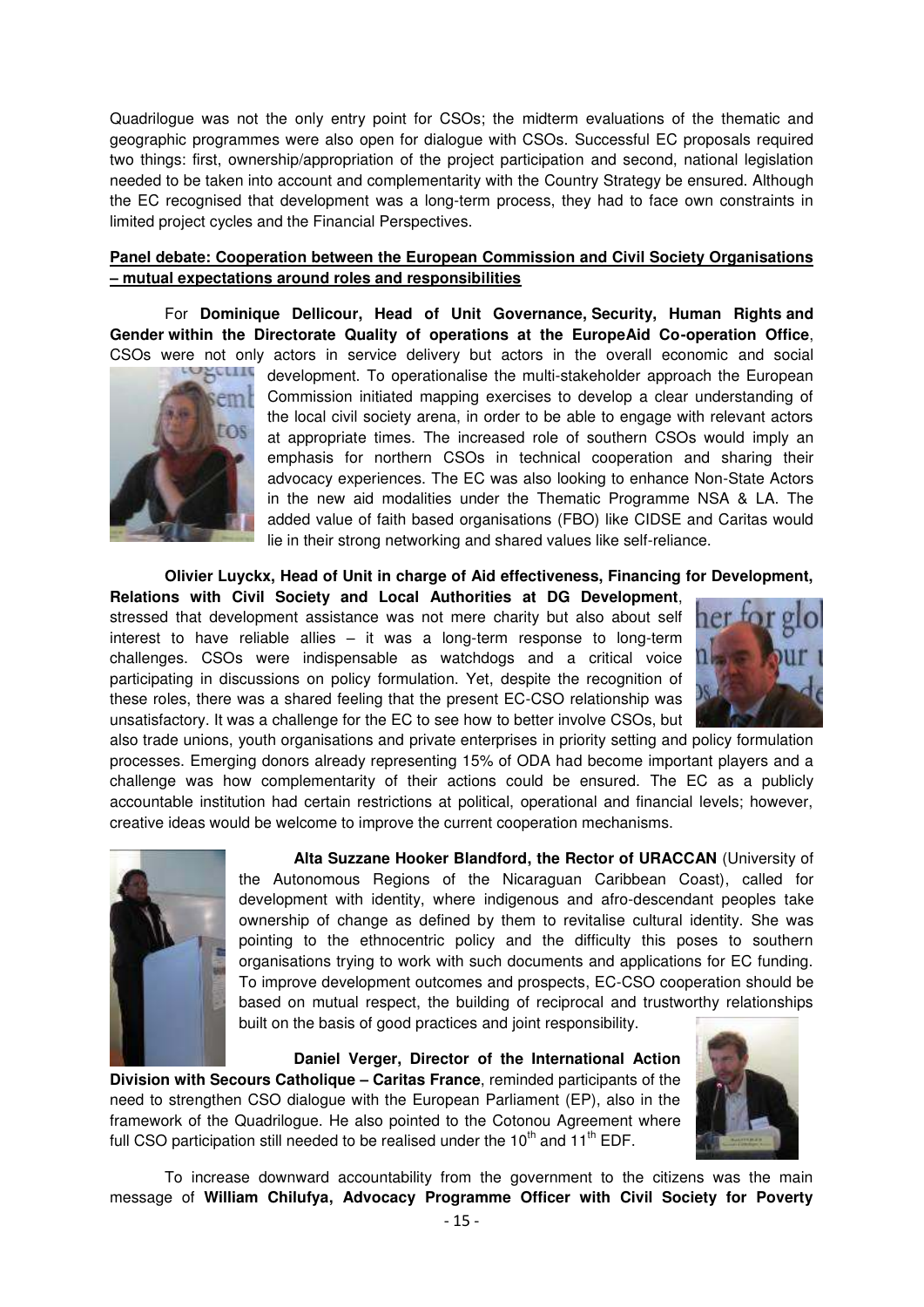

**Reduction (CSPR) in Zambia**. He expressed from his own organisations' experience the challenges given that the Zambian government feels more accountable to the donor (the EU) than to the population. CSPR being involved in a project on budget tracking of budget support, experiences the lack of information on the part of the government; the EU could support CSOs by including a clause in the contract with the government requesting that information be provided to CSOs on the spending of

budget support.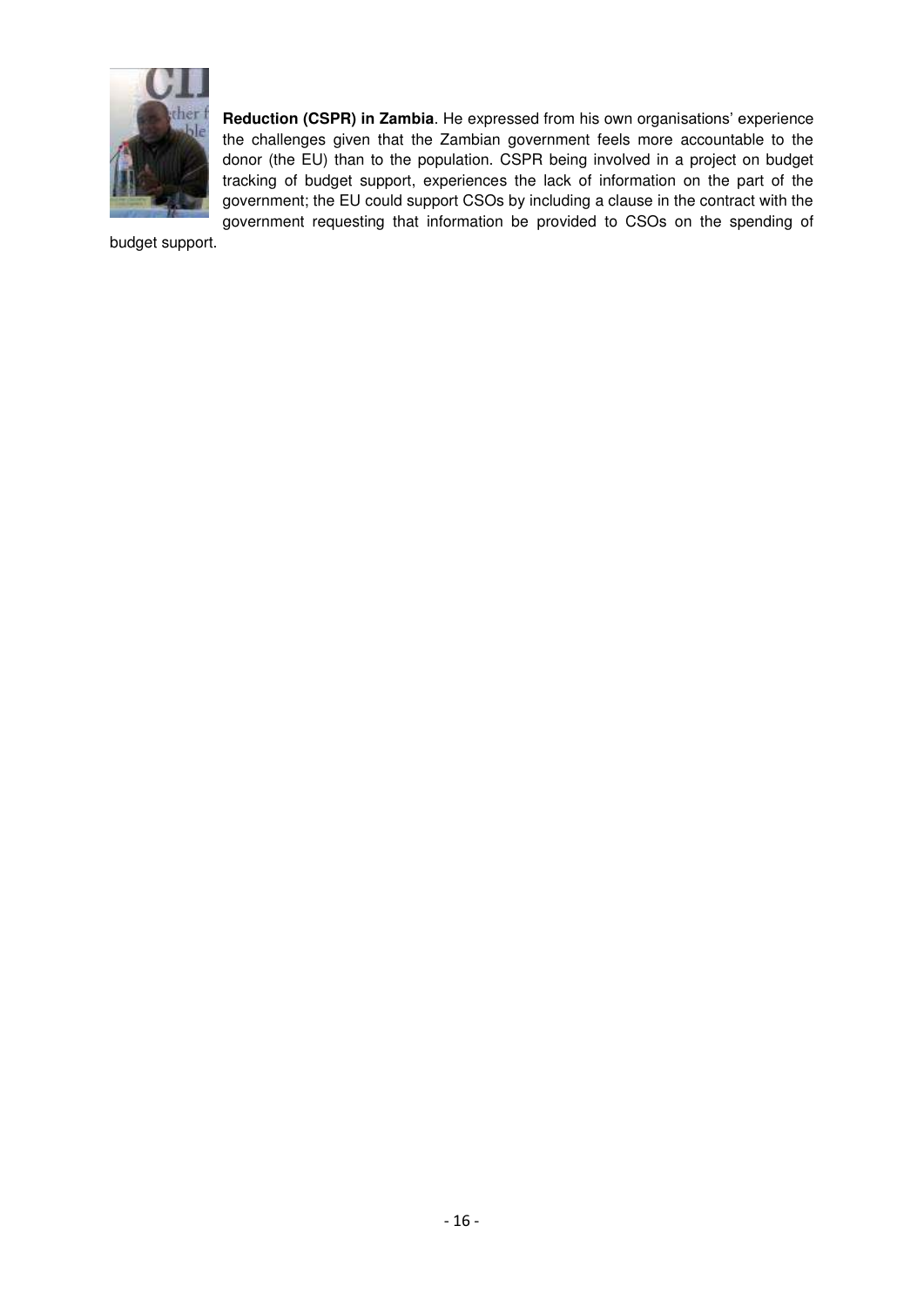### **WORKING GROUP DISCUSSIONS**

In the afternoon session of  $2<sup>nd</sup>$  March participants reflected on challenges and opportunities in the aid set-up in four workshops. Discussions were structured around questions raised in background papers written to guide the exchange. Each working group then reported the conclusions of their discussions in plenary.



In the afternoon sessions of  $3<sup>rd</sup>$  March, participants again met in four simultaneous workshops where the issues discussed the previous day were debated in more depth, now in conjunction with EC officials, with an overall aim of ascertaining how EC-CSO cooperation could be improved at the policy and operational level. Identified challenges and opportunities were presented to the EC officials and exchanges took place with

their input. The main points were then shared in plenary, which provided an additional opportunity for EC officials who had been attending different groups to give input more widely on the breadth of topics covered.

Discussions were structured around the following four topics:

- 1. **EC and CSOs: Challenges moving forward together:** When CSOs are an acknowledged actor, in the spirit of the AAA Art. 20, how far is the EC prepared to sustain an enabling environment for cooperation with CSOs, in Europe AND in developing countries?
- 2. **Space for CSOs in Aid Modalities:** How will the EC be able to provide for this?

#### 3. **North-South Cooperation:**

Changing roles between Northern and Southern CSOs; value added partnership concepts – ensure that the EC fully appreciates the partnership ethos CSOs share; Proposals for Funding Mechanisms

4. **Cooperation with other (Non) State Actors: the Multi-Actor Process:**  Division of labour between stakeholders: towards enhanced complementarity and sustainability of actions. How does the Right of Initiative of NGOs / CSOs stand up in this process?

These discussions proved very fruitful and partners valued the opportunity to share their varied experiences of receiving EC funding. Given the different backgrounds and working contexts of the attendees, experiences of working with funding from the EC varied substantially, however they were united in their desire to strengthen their collaboration with the EC in future aid modalities. Consensus was reached in plenary on  $4<sup>th</sup>$  March on key challenges, opportunities and recommendations. These are fully outlined in this report on pages 4-7.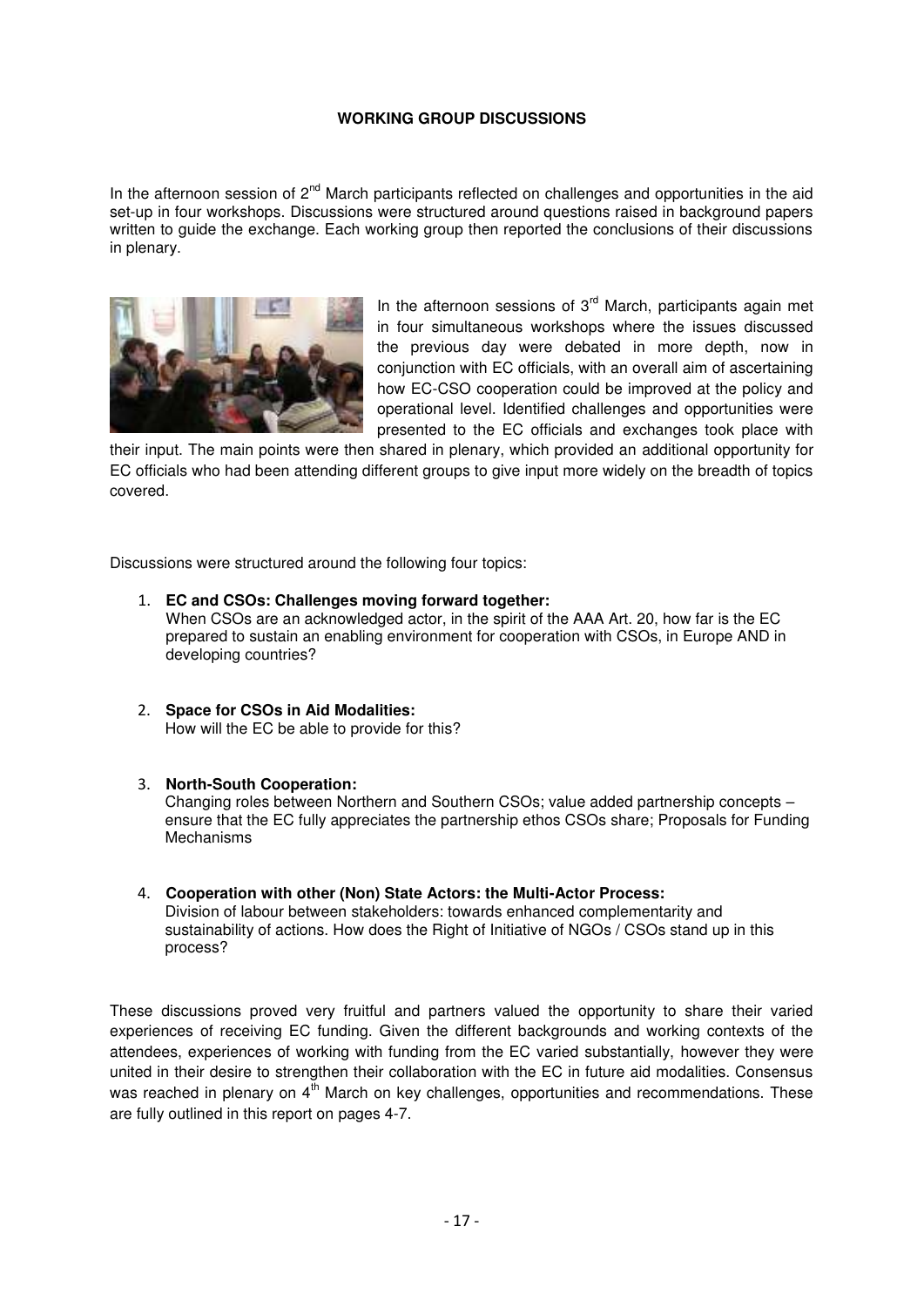## **Working Group 1**

## **EC and CSOs: Challenges moving forward together -**

#### **Mutual expectations around roles and responsibilities**

### **BACKGROUND PAPER**

#### <span id="page-17-0"></span>**Context**

For several decades, the European Commission (EC) has recognised the specific role of Civil Society

Organizations (CSOs) in development processes and has applied policies and instruments to ensure the involvement of **CSOs as implementing partners**, **particularly of northern CSOs who used to be the direct recipients of EC funding**. The (Non-Governmental Organisations) NGO co-financing budget line B7-6000 (later 21 02 03, and



since 2007 called Non State Actors & Local Authorities in Development) is the EC's main and explicit channel for CSO funding.

In 2002, the EC launched the so-called **Palermo Process**. It took the form of an informal dialogue process between the EC, European NGOs, members of the European Parliament (EP) and representatives of the EU Member States (MS). The process had a **real impact on the procedure of cooperation** and supported the **multi-stakeholder approach**.

The Palermo Process and other important developments (e.g. enhanced role of EC Delegations in the management of CSO/NSA funds, the Accra Agenda for Action etc.) contributed to the introduction of **new EC aid instruments and of access to direct funding for local stakeholders in 2007**: a wider range of CSOs is now eligible for direct funding, including Southern Non State Actors (NSA) and Local Authorities (LAs) worldwide. However, the level of available funds has not increased. In 2007 the EU funds directly attributed to NSA were approximately 915 million Euros and represented 10% of the total aid to developing countries.

In 2010, the EC is re-launching a dialogue process on CSOs and Local Authorities involvement in EC external cooperation. It will again take the form of a dialogue between four parties – Quadrilogue, involving EC, EP, MS and NSA&LA. This time, the basis for the dialogue is broader, as several evaluations of EC commitments towards cooperation with CSOs are available. Also it takes place at a time of economic crisis when aid levels are under threat. **The Quadrilogue Process aims at defining the future building blocks of EC cooperation with CSOs (from the North and South)**. CIDSE/Caritas will be represented in the Quadrilogue through its membership to CONCORD – the European NGO Confederation for Relief and Development.

#### **Challenges**

EC and CSOs attach a number of mutual, challenging expectations to the Quadrilogue process:

- To ensure that the value-added of both European NGOs, and their Southern partners, and the partnership ethos they share, is fully appreciated by EC in setting its future aid modalities.
- To ensure that future EC modalities respond effectively to the needs of both European NGOs and their partners in the field, and that these modalities truly allow for strengthened and more effective collaboration between the EC and Civil Society actors.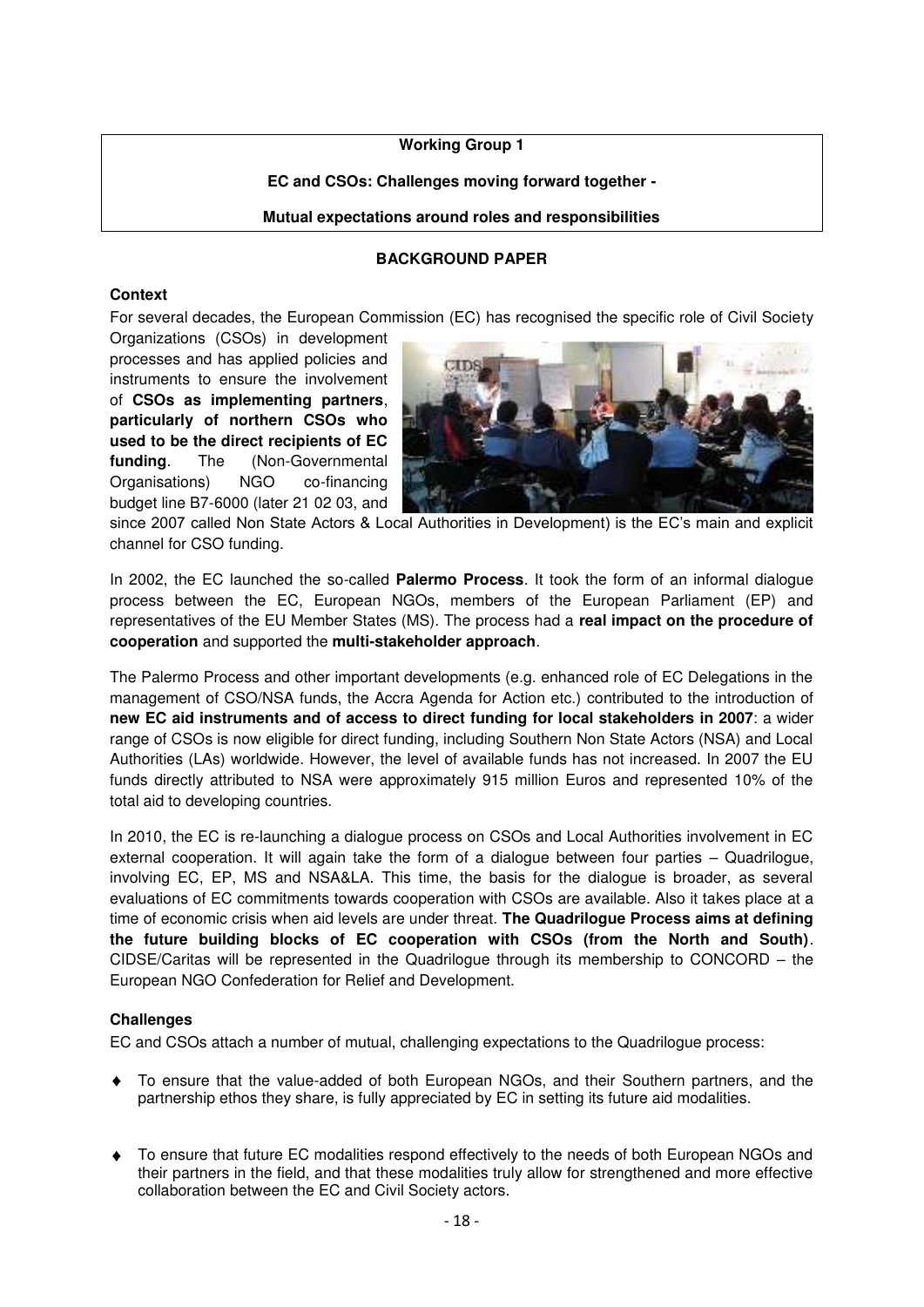- To ensure that the importance of this debate is fully appreciated by European NGOs and their partners in an environment where EC funding is of ever increasing importance and that these stakeholders are fully involved in the debate and have ownership of its conclusions.
- To better characterise the roles, added value and division of labour between all stakeholders (State & Non State Actors, various categories of CSO & LA like NGOs, trade unions, political foundations, etc.) and to ensure complementarity in approaches and programmes to reach more sustainability.
- To identify the role of European stakeholders (EC, MS but also northern NGOs) to promote an enabling environment for Civil Society at the country level.
- To identify possible ways to adapt EC aid delivery mechanisms towards a more strategic use for the CSO & LA channel.

#### **Questions**

- 1. How to support an enabling environment for political cooperation and solidarity between Northern and Southern Civil Society that allows both to maximise their added value?
- 2. How are subsidiarity and division of labour between all stakeholders (State & Non State Actors, various categories of Civil Society organizations, Local Authorities) worked out in practice? And what particular role do Civil Society organisations play in development – in both, field work and advocacy/campaigning - and how is that complementary to other development actors?
- 3. How does the EC support the engagement of Civil Society in the country to discuss issues (not just funding) with donors and (especially) with their government?
- 4. How can European stakeholders (EC, EU Member States but also Northern NGOs) support the development of Civil Society capacity - particularly in the South?
- 5. Programme design, decision making, monitoring and impact assessment: How can the different actors (European Commission, Civil Society and other Non State Actors, Local Authorities) work transparently and collaboratively together on the development and implementation of the programme?

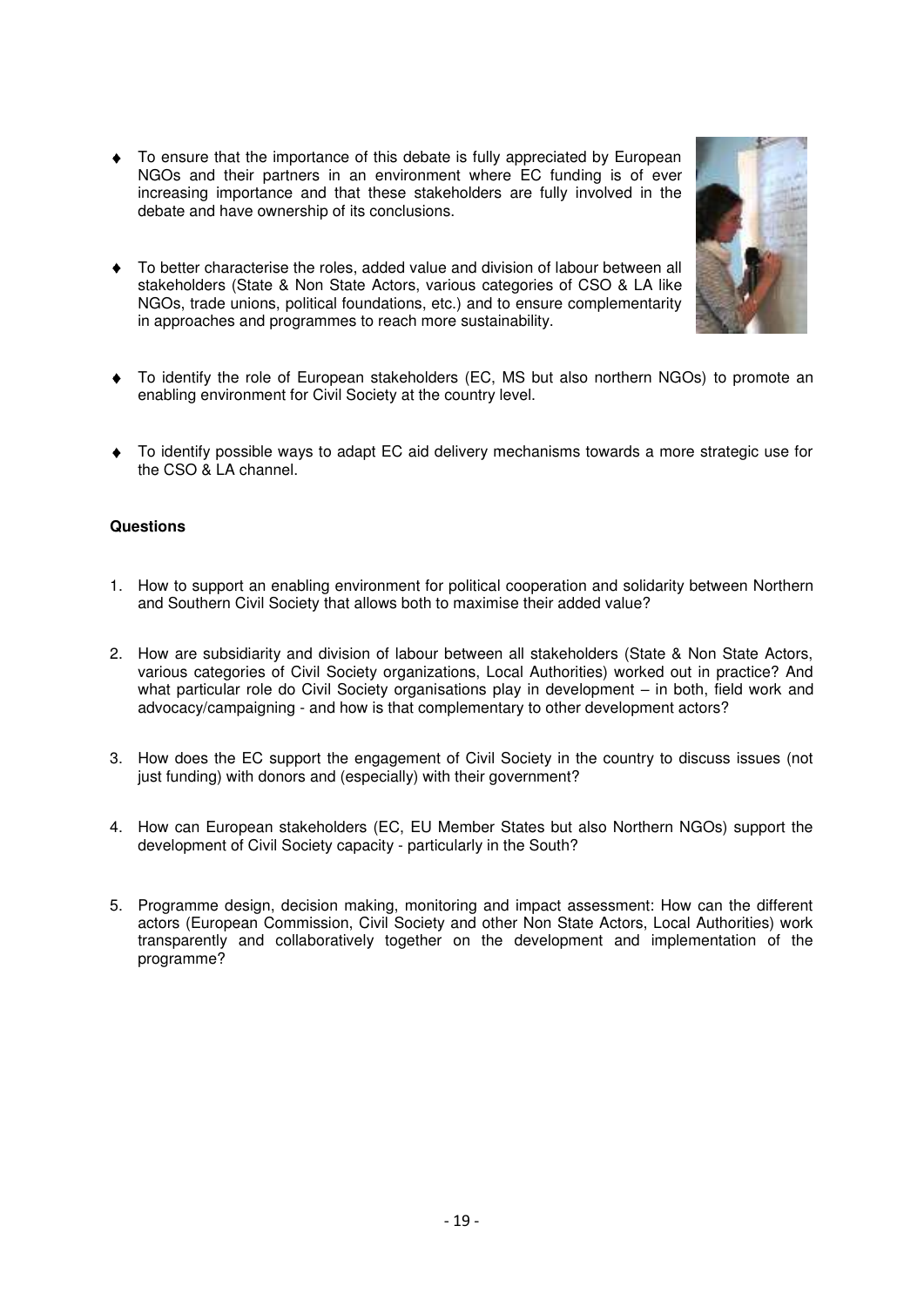### **OUTCOMES WG 1**

#### **Challenges**

- EC modalities foster competition between Northern and Southern CSOs: More actors are eligible for funding but the amount of funding has not increased.
- It is challenging for Northern and Southern NGOs to develop joint positions to influence the debate on future EC-CSO cooperation.
- EC aid delivery mechanisms for civil society are complex, especially for Southern CSOs and the support provided by In-Country Delegations are not sufficient and varies significantly (perceived as arbitrary).
- Consultative meetings with CSO are organised by the EC, but the level of meaningful dialogue is limited, as these are often just information dissemination sessions.

Challenges mentioned by EC officials

- S-NGOs have with the EC a new partner with a completely different working environment; how much do CSOs want to invest in making it work?
- Challenge for CSOs/CIDSE to develop a common agenda
- Building/strengthening CSO platforms on in-country level (<> not only building public institutions)
- Complexity of EC contractual and other documents.

#### **Opportunities**

- $\triangleright$  There is scope for stronger partnerships between Northern and Southern NGOs as the relationship is less about funding, since partners can get direct funding from EC, and more about accompaniment and representation. The partnership is more like a 'marriage'.
- > There is an increasing "watchdog" role for Northern NGOs: They accompany Southern NGOs in fulfilling this "watchdog" role in the South and represent their interests in the North.
- $\triangleright$  CSOs can influence other emerging actors (such as trade unions, business) to be more pro poor.

#### **Recommendations**

- 1. The EC should be more flexible in relations with S-NGOs to better respond to needs in (unstable) local environments.
- 2. The EC should help strengthen coordination between NGOs in the South.
- 3. NGOs should invest in relations with the EC that go beyond a donor-recipient relationship.
- 4. NNGOs should facilitate the communication between S-NGOs and Delegations.
- 5. More flexibility is required on the financial mechanisms depending on the size of the grant.
- 6. Both the EC and NNGOs should foster more systematic consultations between Delegations and S-NGOs.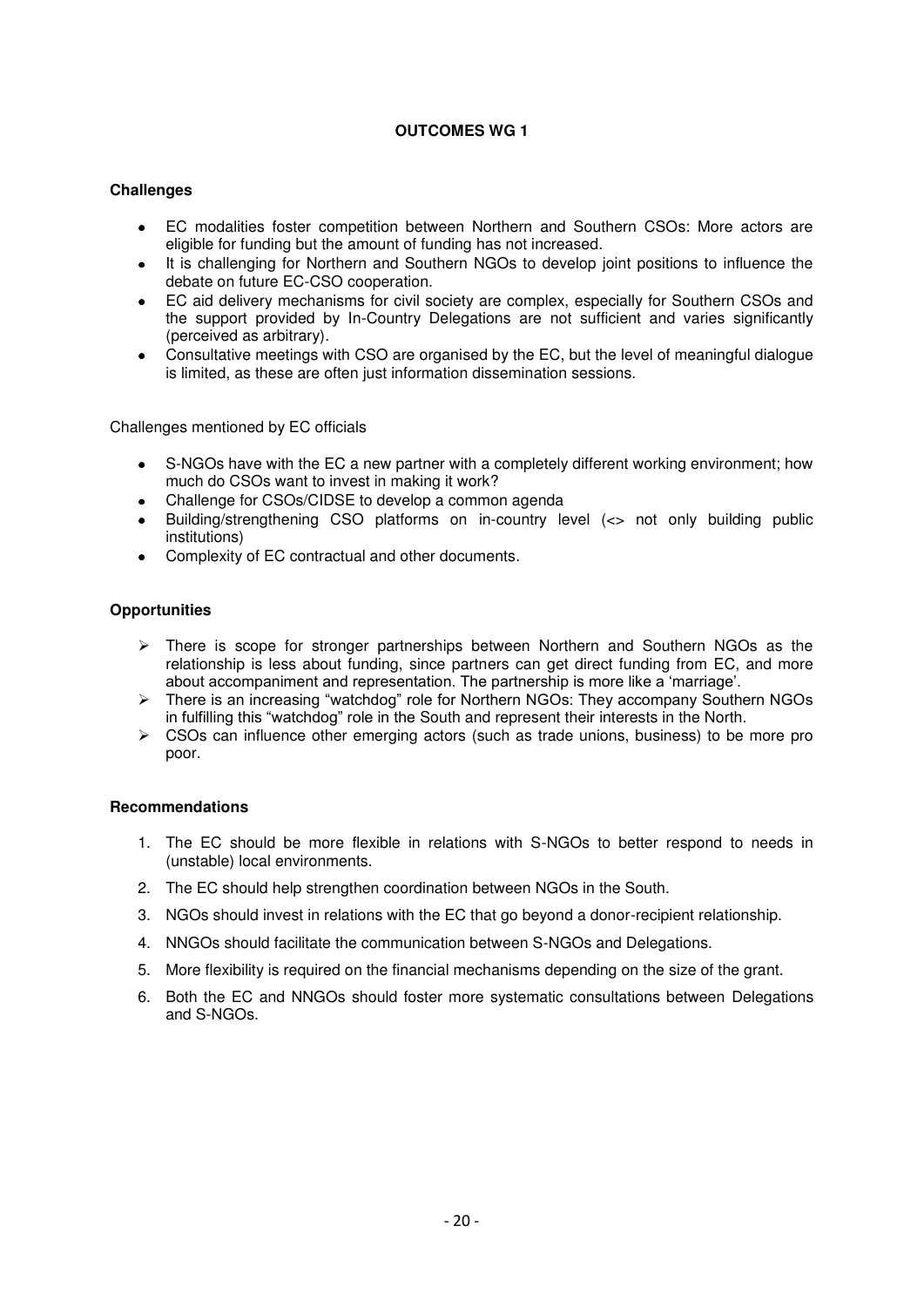#### <span id="page-20-0"></span> **Working Group 2**

#### **Space for CSOs in Aid Modalities**

### **BACKGROUND PAPER**

#### **Context**

Following the Paris Declaration (2005) and the subsequent Accra Agenda for Action (2008), the international aid environment has been continuously changing, bringing about trends that could include opportunities and challenges for development NGOs (both North and South). Probably the most widely-discussed and important trend in international aid delivery is the growing reliance of the ODA donor community on



**General Budget Support (GBS)** and **Sector Wide Approaches (SWAPs)**.

**General Budget Support** is a donor to national government funding scheme based on supporting the implementation of a national development plan, via a direct transfer of funds to the treasury of the recipient government, following eligibility by specific conditions (e.g. regarding implementation of national development plans, macro-economic strategies and public financial management reforms). In 2004, the World bank delivered over half (52,2%), and the European Commission more than one third (35,1%), of their ODA through GBS, with an intention to deliver more then 50% from 2010. GBS appears to be an easily-manageable instrument for donors to comply with commitments to raise ODA, and it is expected to be more effective than program/project aid, especially regarding transaction costs, ownership, accountability and donor coordination. Evaluations of GBS experiences, however, deliver a mixed picture of the performance of DBS as a strategy for development aid, especially in the areas of poverty reduction and democratic governance. Since GBS strengthens the recipient government's role and responsibility, the effectiveness of GBS depends on the quality of the national development strategies to be financed in the recipient countries. Many Civil Society Organisations (CSOs) engaged in development are facing challenges as they see the range of activities they have been traditionally involved in reduced to at best advocacy and empowerment of local civil society.

The **Sector Wide Approach** (SWAPs) encourages local cooperation between different stakeholders (recipient government, donors and CSOs) to develop and implement sector policy in a given country (e.g. health systems strengthening at national levels). The development of a sector programme includes elements of policy and strategy, budget and the sector coordination framework (the latter including coordination between the government, non-state actors and donors, whereby the national government is still the leading party). In some countries and sectors where CSOs play a specific role in policy and service delivery and work in partnership with government, their involvement in sector policy and strategy should be regarded as an essential condition for determining if a proper sectoral policy is in place.

Within various policy documents, the European Commission has made commitments to support and strengthen the role of CSOs (as part of Non State Actors) in development processes, following on the spirit of Article 20 of the Accra Agenda for Action, which recognises CSOs as development actors in their own right, as equal partners, no longer mere beneficiaries or implementers of development projects. As a result, the EC is currently researching its approach to new aid modalities, so that CSOs / NSAs can be included in new aid modalities – from programme design at national level, to implementation and monitoring of results.

#### **Challenges**

Following the new trends in the aid architecture, CSOs will face (or are already facing) different expectations from the donor community and their governments, that do not always concur with their traditional visions, missions and modus operandi.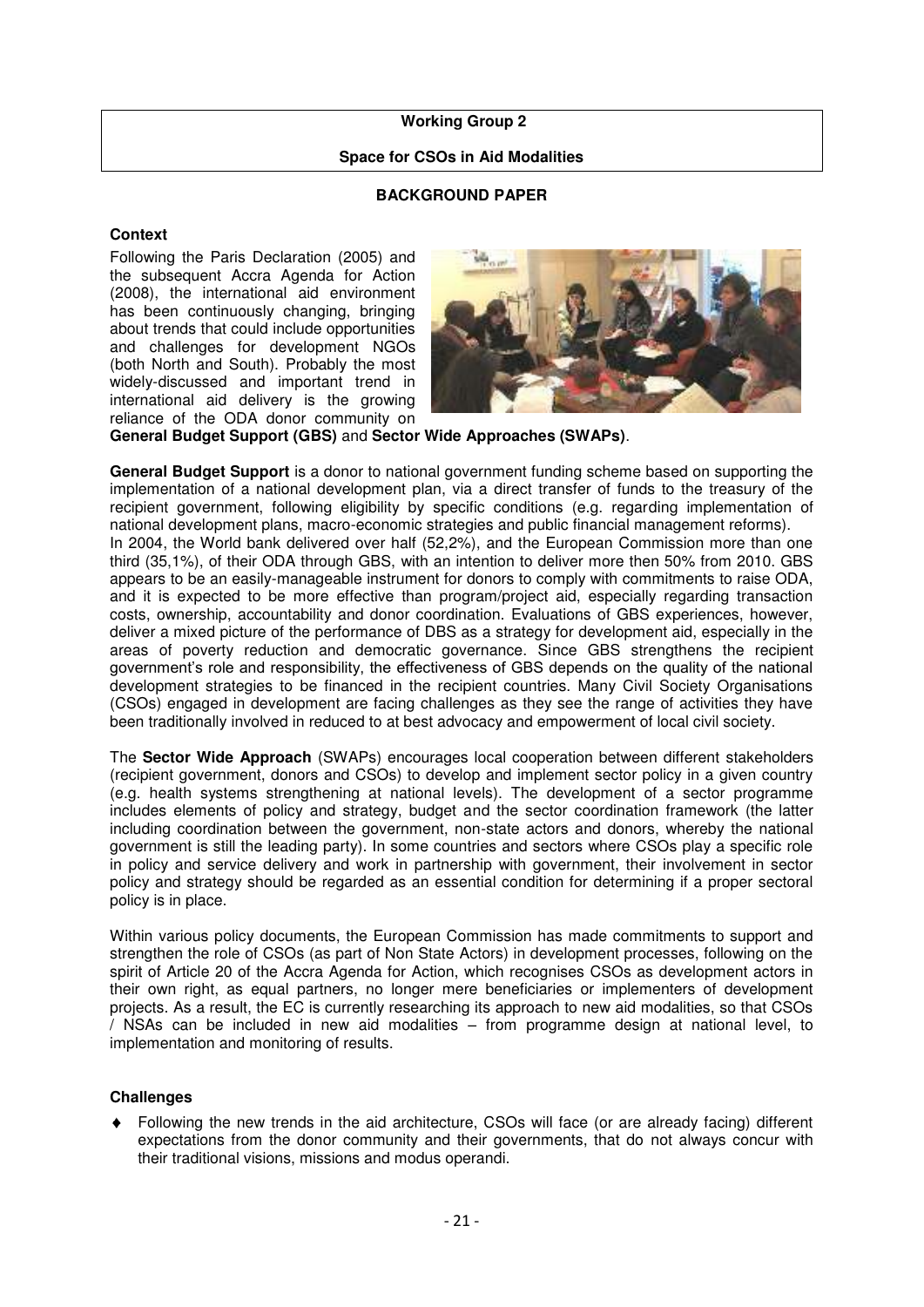Whilst CSO participation in policy dialogue on national / sectoral development policies is a precondition for responsible national planning, this prerequisite remains a challenge, since national governments do not feel compelled to dialogue with their own CSOs and / or do not recognise the added value of their participation.



- At the same time, CSOs are concerned that the new aid modalities as laid out above would weaken the role of CSOs, reduce the space available for them in the decision making process and seriously decrease the funding available to support CSOs development activities.
- Whilst CSO participation in thematic programs of the EC (NSA&LA, Investing In People, Human Rights etc)

is secured by the very nature of the complementary funding instruments of the European Commission, there is a concern about the possible 'operationalisation' of engagement of CSOs in national strategy planning, due to the reserve of the Government and Donor to include CSOs in these process. Reasons mentioned being the difficulty to include "proper, representative, legitimate" CSO actors, as well as fears about the actual capacity of these actors to fully participate.

- The successful implementation of new aid modalities can be undermined by limited government capacity. The assumption that government systems can be reinforced and the capacity improved during implementation does not always reflect reality. In these settings, supporting and reinforcing the capacity of CSOs can contribute to more effective implementation.
- CSOs find it a challenge that the European Commission (along with other donors), relies heavily on the project approach and call for proposals for funding CSOs instead of truly capitalising on the capacity of this strand of actors to be engines for transformation in their own setting.

#### **Questions**

- 1. What impacts do the trends have on NGOs' structures, their missions and visions?
- 2. Are there other new factors that impact on development NGOs and their conditions for access to funding?
- 3. What are the opportunities and challenges for NGOs (N and S) if they are to shift activities from service delivery towards capacity-building and advocacy/lobbying? What does this shift require?
- 4. What changes are needed at the level of the European Commission in order to facilitate proper inclusion of CSOs / NGOs in local processes with Government at times of national strategy formulation?
- 5. Which modalities can the EC propose for better inclusion? What level of political space does the EC have in developing countries at times of dialogue with Governments, in order to induce the inclusion of CSOs in national policy formulation? How far would you go for that?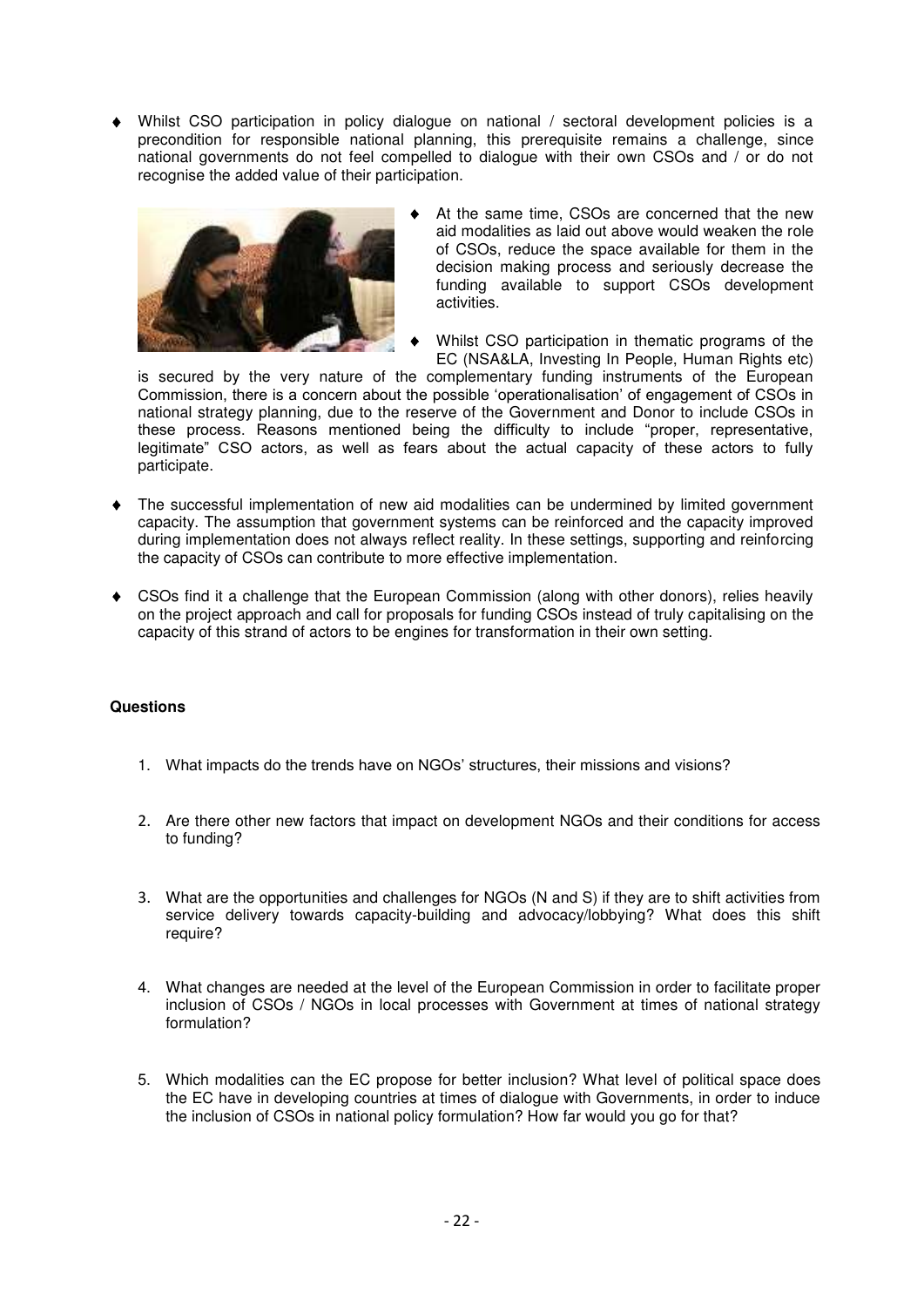## **OUTCOMES WG 2**

### **Challenges**

- For Southern organisations and some organisations with a relatively high proportion of cofinancing, changes in aid modalities are a challenge, as they perceive they have to change their own organisations and ways of working in order to respond to the organisational and political requirements of the new frameworks of the modalities.
- The consultation process is perfectly designed, but implementation remains lagging behind. CSO participation is just a window dressing exercise, not meaningful. Agendas are sent in the morning for an afternoon meeting. CSOs do not know what is done with the feedback they are giving.
- The relative difference of weight in views of local small NGOs as compared to northern small NGOs.
- Vocal advocacy organisations are often seen as a threat by the own government.

#### **Opportunities**

- CSOs need to reflect on sustainability beyond donors (for southern organisations it could be just about having a core budget insured).
- $\triangleright$  Involvement of CSOs in monitoring implementation should be a requirement in the donorgovernment negotiation on direct budget support; CSOs should be in the room when donors are talking to their governments.
- $\triangleright$  Service delivery organisations that have proven credibility are consulted.

#### **Recommendations**

- 1. Public Disclosure of information related to different kinds of processes and policy implementation: this requires the EC and governments and us to disclose what is actually happening in the field.
	- Need for northern organisations to invest in providing accessible information.
	- Use best practice of the Right to Information Act in India
- 2. CSOs need support not only at project level, but also for research and reflection, in order to digest the lessons learnt; this falls for a great deal within the realm of organisational development.
- 3. Create space for consultation with grass root organisations: they can make resolute choices and are very well able to identify their needs.
- 4. As representativity of a local CSO network is not always clear to those behind them and a target population, it is advisable to be careful with introducing "cascading effects" where the feed-in and feedback mechanisms between CSOs/ NSA are not in place.
- 5. Donors in southern countries should create space for CSO consultations led by CSOs. Bilateral donor-EC agreements should include a clause in that respect as to ensure multistakeholder elements in national consultations.
- 6. NNGOs can contribute to capacity building also with respect to the interpretation of information.
- 7. Enhanced cooperation between parliaments and CSOs: the EC and NNGOs should stress more that it is useful for CSOs not to operate in isolation, but to find allies in their own parliaments.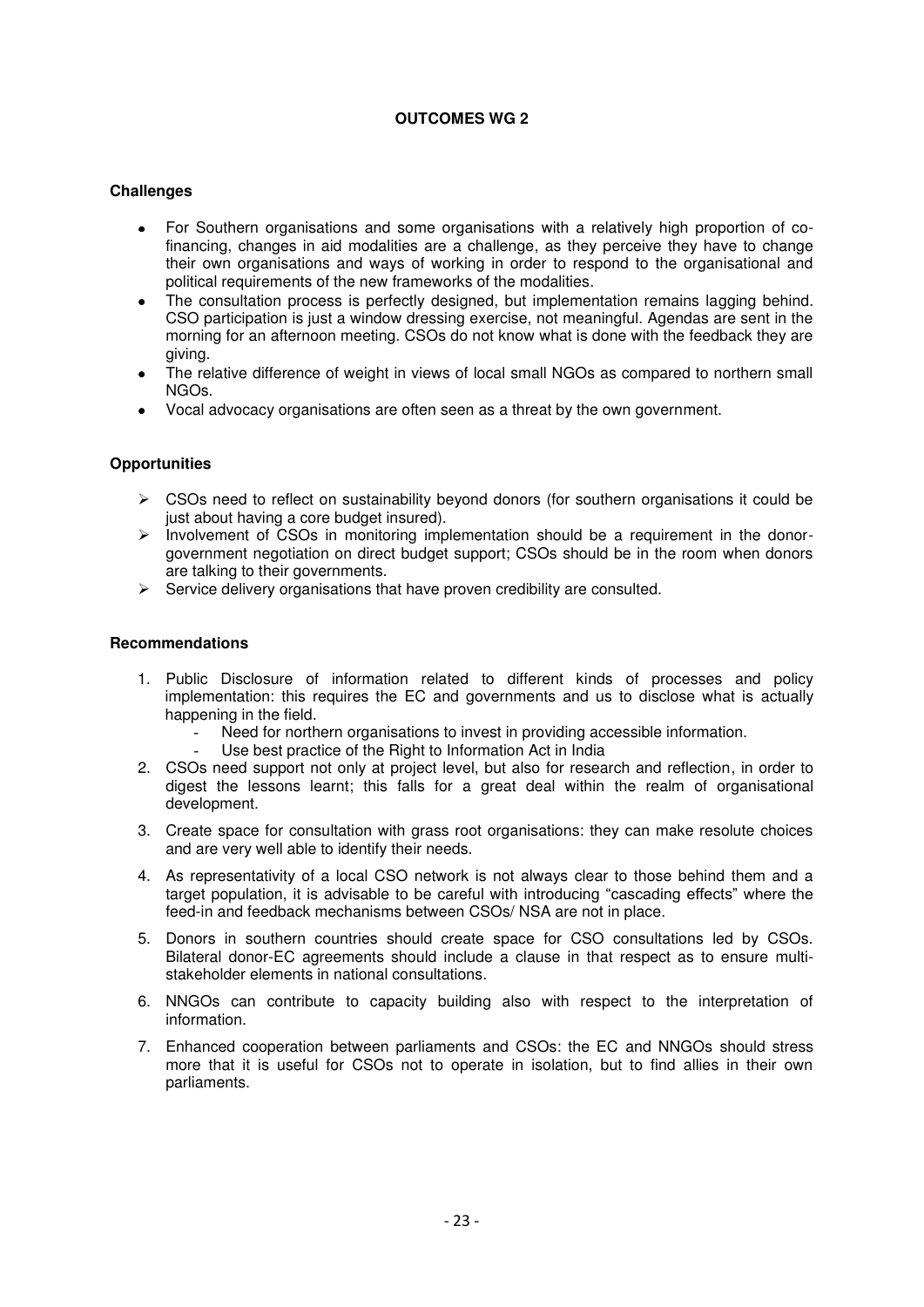#### <span id="page-23-0"></span> **Working Group 3**

### **North South cooperation (changing roles)**

### **BACKGROUND PAPER**

### **Context**

Prior to the launch of the 2007-2013 EC financial perspectives, European NGOs and not for profit organisations were the only eligible applicants for EuropeAid CSO funds. As a result of this the type of relationship between Northern and Southern NGOs in connection with EC funds was in large part a funding relationship, with the Northern NGO (NNGO) receiving and then transferring



the EC funds to the Southern NGO (SNGO). The NNGO effectively added the EC funding to its own funding of Southern partners.

The term 'added value' was rarely used in the development arena, and more specifically in EC application processes, since the 'value' of the NNGO was clear. The NNGOs provided 'development aid' with the SNGO being the receiver and the NNGO the 'giver'. Often guoted as an 'unequal partnership', it is important to note that as faith-based NGOs, the values of solidarity and being members of 'one family' have helped to promote equality in N-S partnerships, however, it is still true to say that funding was and is often a major feature within this relationship.

Since 2007, when the EC widened its direct funding channels to Southern Non state actors as well as state actors, there has been a change in the roles of both Northern and Southern NGOs. The role of NNGOs is changing from one based more on funding, to one based more on capacity building, on facilitating learning and on representing Southern causes in the North. The role of the SNGOs is evolving into that of implementing agency as well as contract manager, and SNGOs are holding more direct relationships with EC Delegations and representatives.

Although this is no surprise given the role that NNGOs have played to support SNGOs in becoming more independent, the different degrees that the roles have changed across the spectrum of NGOs in development has meant that the actual split between N-S roles is quite murky, and the respective space for N-S CSOs in aid modalities is not clear.

#### **Challenges**

 $\overline{a}$ 

This changing context brings with it a number of challenges for both Northern and Southern NGOs. These include:

- NNGOs are establishing themselves in the South, which seriously affects the capacities of indigenous NGOs to exist.
- SNGOs need more institutional support and core sustainable funding, rather than project linked funding – this is increasing the competition for available funds to cover core costs.
- NNGOs need to increasingly demonstrate their added value to access EC funds, such as information sharing and mutual learning, helping Southern voices to be heard in the North, and helping Southern partners interact better with their own Governments. But are these the roles that Southern partners want Northern partners to play?

<sup>&</sup>lt;sup>5</sup> Source: 'Approaches to North-South, South-South and North-South-South Collaboration by Peter Rosseel et al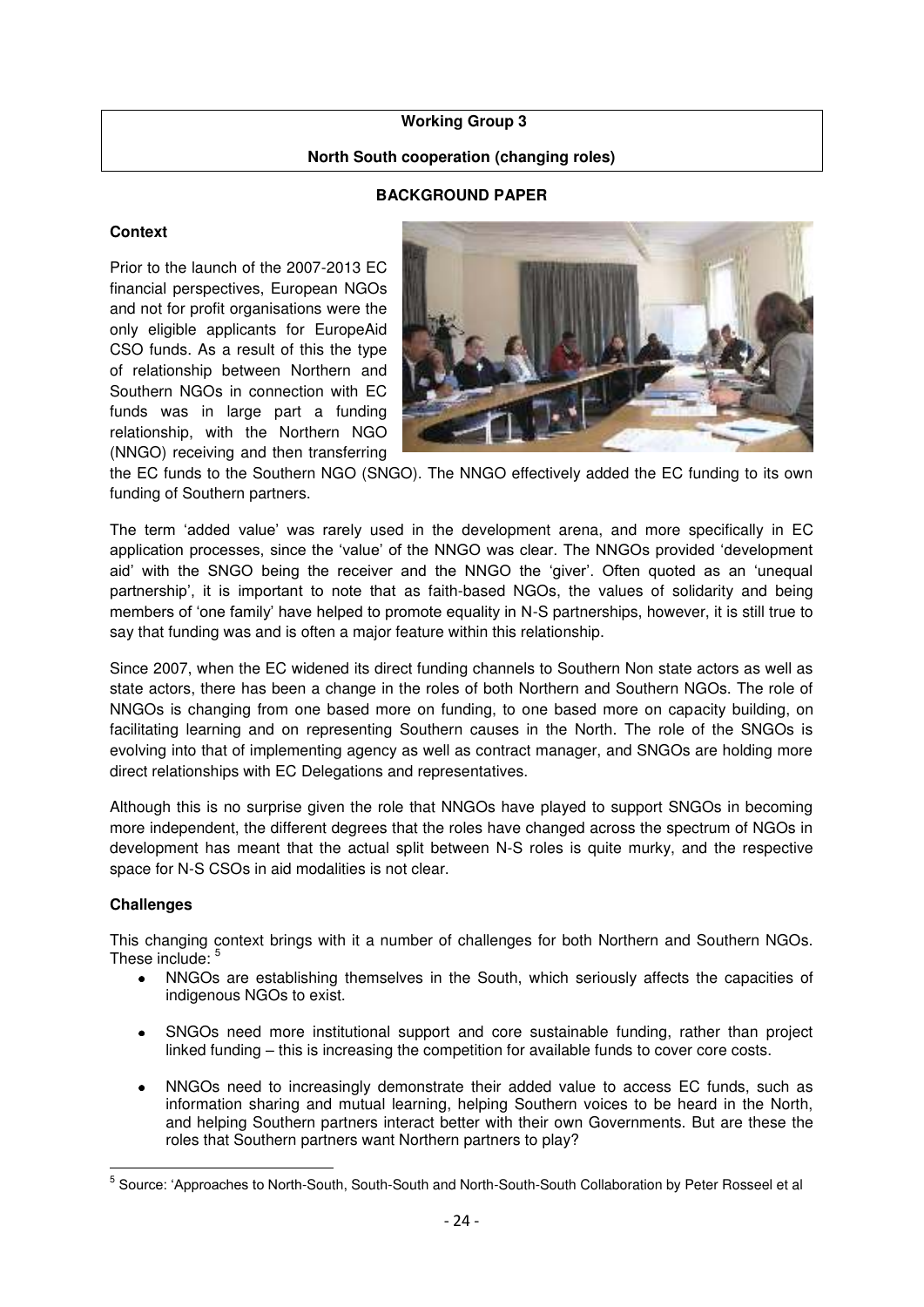- With roles changing, NNGOs and SNGOs will experience inevitable demands such as:
- increased responsibility on SNGOs to monitor calls for proposals and have in-house expertise



- on how to develop and plan programmes for EC funding proposals, set up sufficient financial and M&E systems, provide appropriate donor reports and manage funds according to EC requirements.
- more scrutiny and control from their own constituencies and governments, as well as international donors.
- more pressure on the cash flow of SNGOs without the prefinancing contributions sometimes provided by NNGOs.

## **Questions**

## **At present**

- 1. What characterises Northern-Southern NGO relationships at present?
- 2. Do the existing EC funding mechanisms enable Northern and Southern NGOs to fulfil their respective roles in development?
- 3. Does the EC fully appreciate the capacity-building role that NNGOs often play in assisting SNGOs in receipt of EC funds?
- 4. NNGOs with a partnership ethos: are NNGOs clear on their own added value as legitimate actors in the development chain? Can they move on from focusing on NNGOs and SNGOs to focusing on Global Civil Society, with its strength being in the diversity of its members?

#### **Looking forward**

- 1. How do you see N-S NGO relationships changing in the coming years?
- 2. What can the new role of NNGOs be in this new environment? Do they need to play more of a capacity-building / technical advisory role vis-à-vis EC funding (eg M&E, EC application procedures, gender, DRR etc)? If so how will such work be funded? Will they have a role of consortia-builder and behind-the-scenes capacity builder?
- 3. Whilst some SNGOs may be able to go-it-alone, is there a danger that other smaller less experienced ones will be left behind, without the capacity to lead on funding proposals?
- 4. How can we ensure that SNGO needs feed into donor policies at a local level (ie quality consultation for donor policy setting)?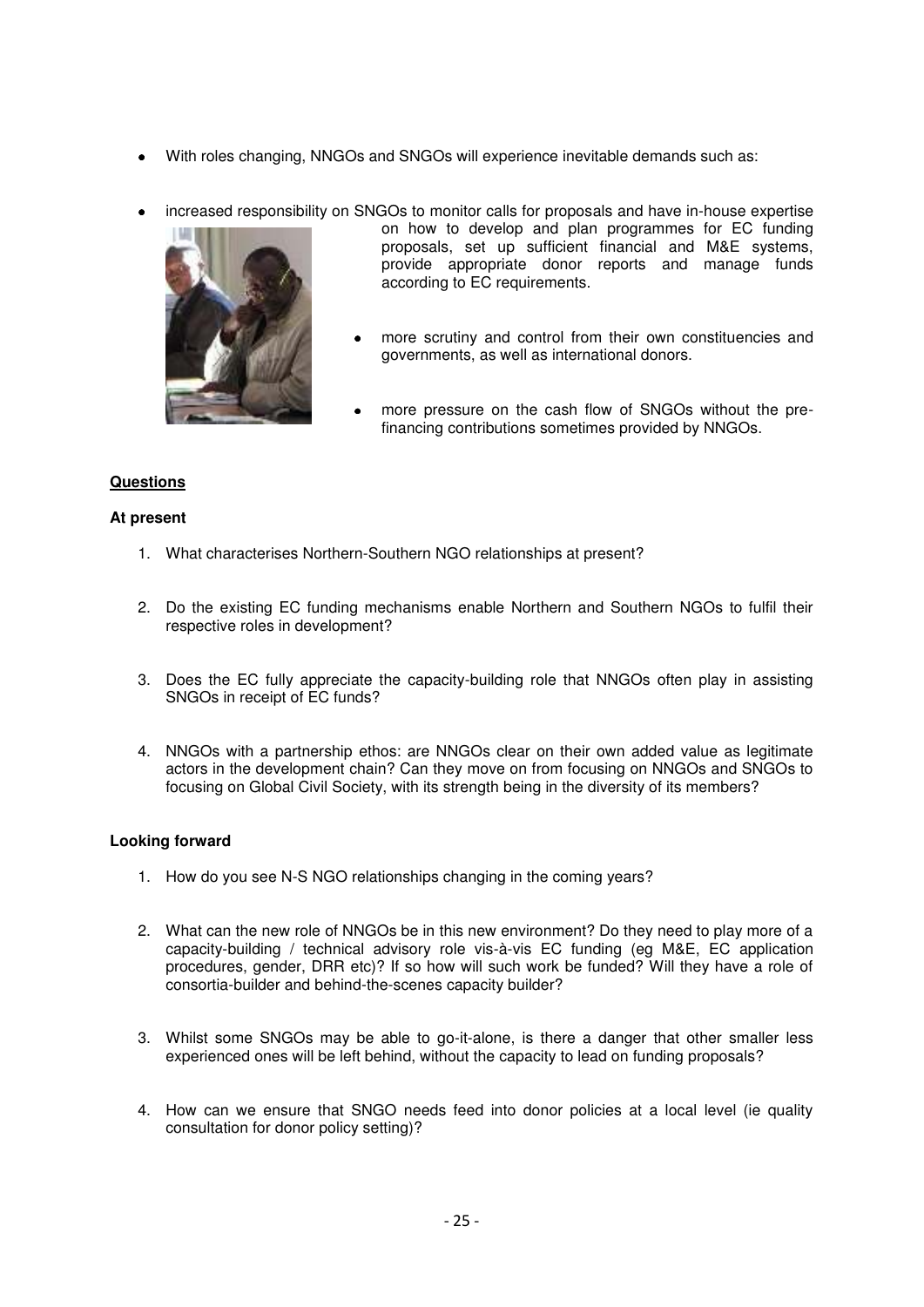### **OUTCOMES WG 3**

## **Challenges**

- SNGOs need support to access EC funds as the process is resource and time consuming; in addition, in numerous countries the operational environment is unconducive to CSO operations.
- The lack of resources can induce competition instead of collaboration and capacity development of Southern partners. There is limited funding available for organisational capacity-building.
- Sustainability of projects is limited as EC funding is short term and follow-on grants in the same communities are uncommon.
- Current EC consultation with Civil Society can be excellent but equally can vary in levels of engagement and true partnership.

## **Opportunities**

- $\triangleright$  NNGOs have experience and good practices to support SNGOs, especially in technical EC programme development and cooperation, as well as advocacy and policy expertise.
- $\triangleright$  The emerging funding environment provides NNGOs and SNGOs with an opportunity to discover a new focus in their way of working and added values in the development process.
- $\triangleright$  The EC could demonstrate more effectiveness if their procedures are more adapted to CSO (and development) realities regarding risks and sustainability.
- $\triangleright$  The acknowledgement by the donor community and other stakeholders of the importance of CSOs as a development actor can be translated into concrete action in the South.

#### **Recommendations**

- 1. To both SNGOs and NNGOs together to reinforce & create: - joint ways of collaborating for enhanced support for SNGOs and their networks in improving the institutional and political environment in which they work, and influence policies. - joint ways of collaborating for enhanced support for SNGOs for their organisational development and risk sharing when accessing and working with EC funds. - increased collaboration & coordination at national & regional levels in the South and support CSO networks. *For example in Honduras NNGOs and SNGOs have worked together on a thematic network basis supporting coordinated EC funding proposals and ensuring that important work not funded by the EC has possibilities to access other funding sources.*
- 2. EC: policy should encourage and facilitate the two above recommendations, and in particular provide resources to support NNGOs to capacity-build SNGOs
- 3. EC funding modalities should acknowledge that Civil Society development entails risks and that these should not only be borne by CSOs. Furthermore they should support sustainability by amending their policies and Financial Regulations to allow for more flexible time periods for development actions with CSOs.
- 4. The EC should continue to closely involve and enhance its regular consultation with SNGOs and NNGOs in formulating country strategies.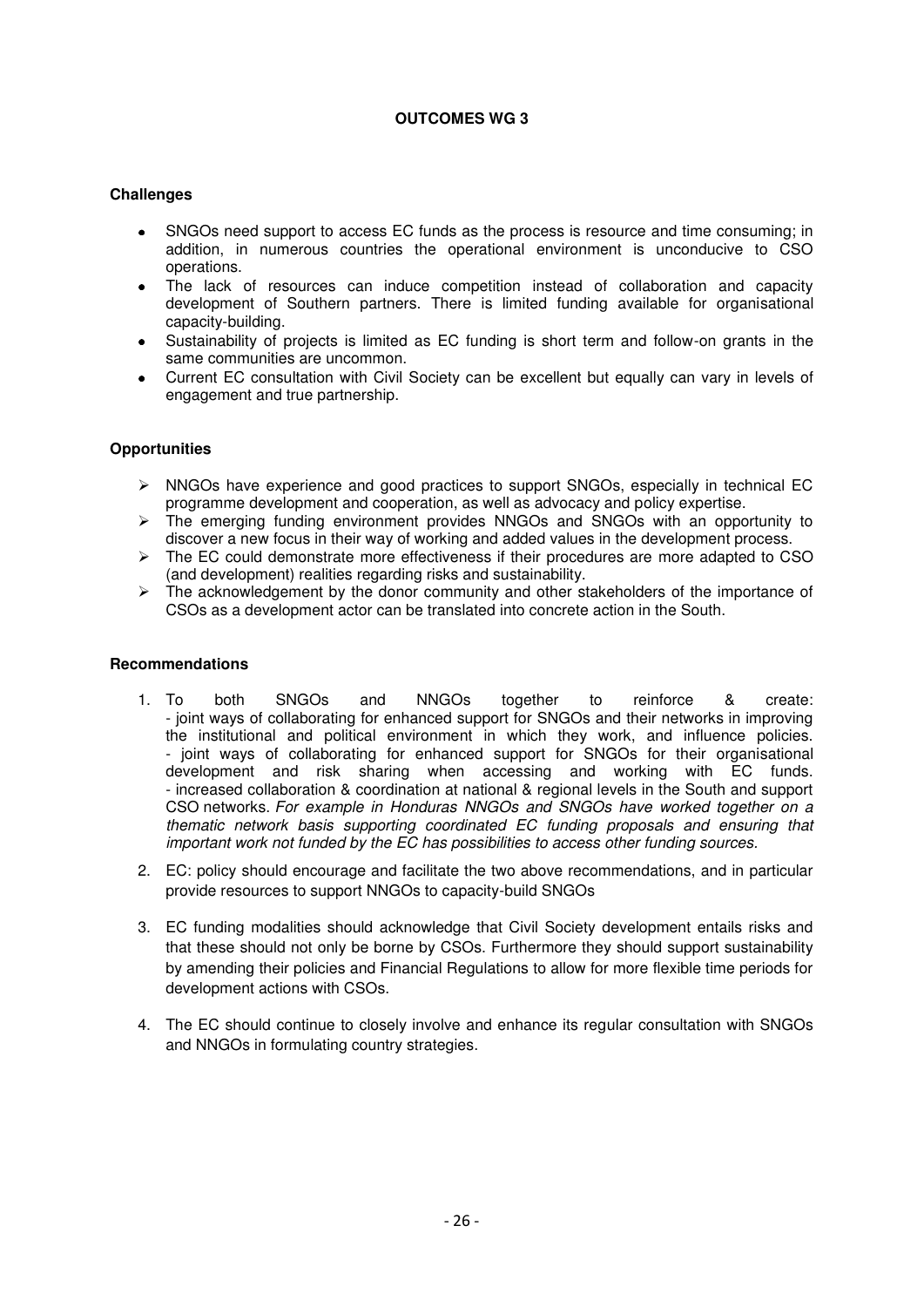#### **Working Group 4**

#### <span id="page-26-0"></span>**Cooperation with other (Non) State Actors: the Multi-Actor Process / Multi-stakeholder approach (MSA)**

Compared to the other working groups, there was seemingly less interest to discuss the multi-

stakeholder approach, as for a number of participants, it was the first time they had read about it (thanks to the background paper n° 4). Moreover, the multi-stakeholder issue can be seen in a very broad way. Indeed, MSA can happen on different levels; and different concepts of MSA are possible. Nevertheless, key words mentioned during the discussions were: coordination, cooperation, participation, partnership, dialogue, ownership, good governance and democracy.



On the second day, there was a strong involvement of EC

representatives in the debate. They made clear how they see the MSA during the EC consultations. They stressed the fact that for them civil society is an equal partner in a consultation process (although they prefer to talk about dialogue). Finally, the group came up with concrete recommendations on how to increase the quality of this dialogue and on how to generate more impact through the multistakeholder approach.

#### **BACKGROUND PAPER**

#### **Context**

When attempting to define the Multi Stakeholder Approach, one must go back to its origins. The Stakeholder Theory is a theory of organisational management and business ethics that addresses morals and values in managing an organisation. It was originally laid out by R. Edward Freeman in his book "Strategic Management: A stakeholder approach", and identifies models of different actors that are "stakeholders" of a corporation, and gives recommendations as to sound management, attempting to address the idea of "who or what really counts" for the success of an action (towards deliverable measurables). This message from "the basis" is very relevant when trying to elaborate on complex multi stakeholder processes, especially in the context of development cooperation.

Within developmental circles it is widely recognised that long term development very often goes hand in hand with a multi stakeholder approach, whereby different strands of actors, \*government, other donors, CSOs, private businesses and others\* work together towards a well defined goal, capitalising on the specific added value and strength of the individual stakeholders.

It is recognised that the definition of "one size does not fit all" does not apply for partnerships; hence the success of the action lies in the tailor made formulas of partnerships for specific purposes.

In practice it is often a challenge to formulate a common goal for ALL stakeholders, due to lack of clarity about the inclusion of the right partners, lack of a clear definition of the purpose of working together and uneven power relations between the partners. This debate is even more opportune within the context of the Aid Effectiveness agenda (donors, governments, CSOs, etc).

**The European Commission** emphasizes within various policy papers the added value of a multi stakeholder approach. This can be capitalized on at times of dialogue between all key actors, with the goal to have a much stronger strategic focus, to harness the added value of all partners and encourage complementarity with schemes at the level of European Member States. During the Paris seminar on Impact (2004) the stakeholders (CSOs, EC, EP and MS) pleaded for *an independent multiactor "service" of support for impact evaluation and capitalization* that would enable dialogue to be built around concrete practices and make common commitments at different levels of intervention, thereby improving the quality of actions. The same seminar produced the following recommendations for improving impact of actions through multi stakeholders approaches:

• Recognise that cooperation is a means to build a common future in the North and the South.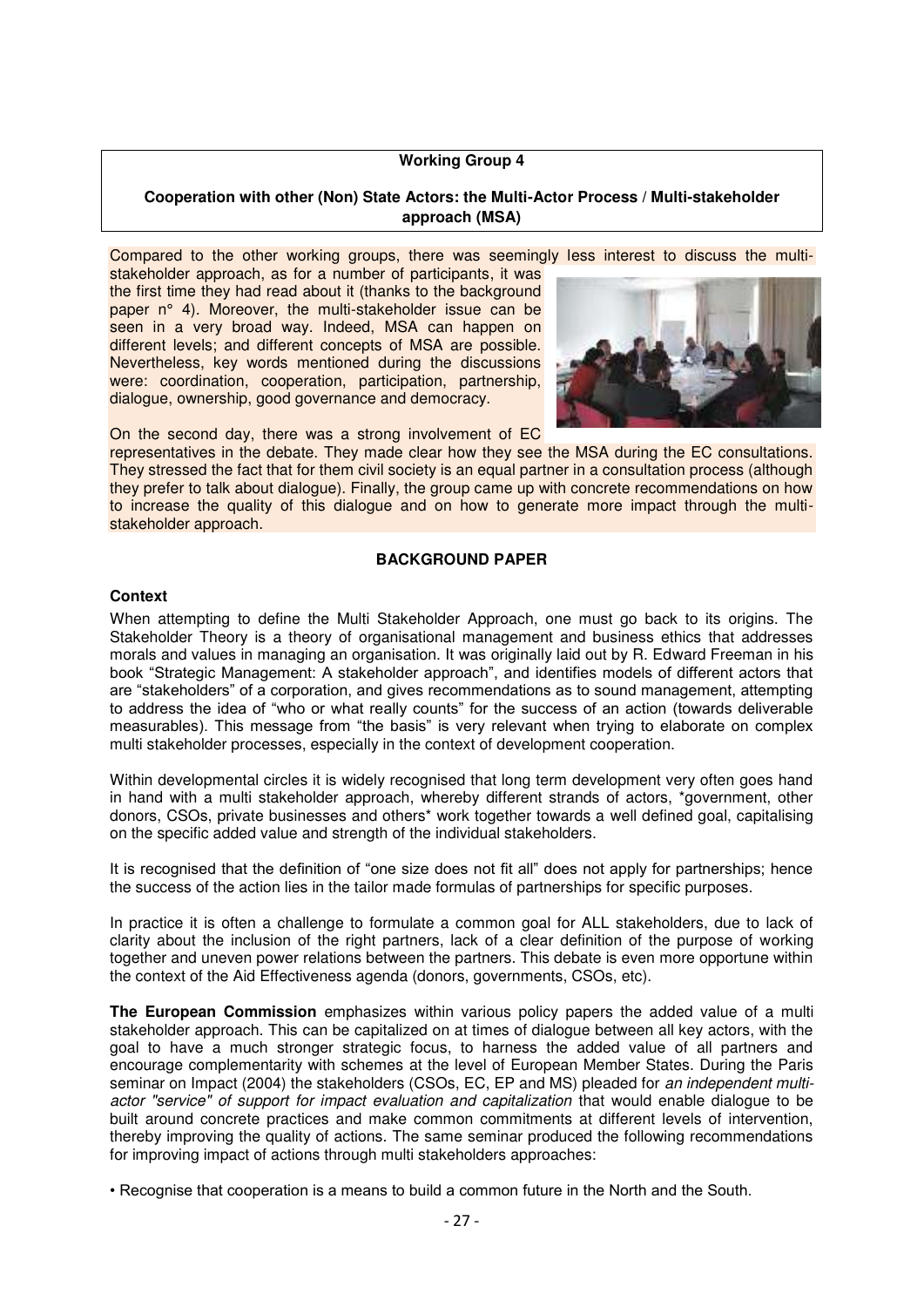• Examine the impact of procedures and methods within a process of co-responsibility. Change in representations and approaches are required; support must be given to this.

• Give priority to relations between actors that are based on the junction of "interests" and of expectations, on listening, and dialogue, especially between the North and South, and establish trust.

• Be sustainable and be part of a process (projects **n** programs neasures). These cooperation processes must incorporate the actions in the South, lobbying/advocacy, and development education.

• Build alliances between NGOs and other non-state actors (North/South) and take into account the specific role of the varied NGOs.

#### **On the Right of Initiative of CSOs:**

European NGOs have long pleaded for their and their partners' right of initiative with regard to areas of intervention, with few results. It is therefore important to reflect on *whose right of initiative?* If NGO activities are not properly grounded in local and national strategies, they could be seen as interesting

activities, but ones for which legitimacy and sustainability could be questioned. The accountability and transparency of these activities would have to be justified on an increasing basis.

The main point of consensus in the discussion around right of initiative is the need to enhance dialogue with national and local policy makers, including government at every level, so that the voices of civil society are heard at all stages.



On the other hand, CSOs need to engage more deeply in multi-stakeholder processes. This will inevitably also decrease an individual organisation's room for initiative, potentially threatening the space for civil society to act and be an actor in its own right.

#### **Challenges**

- How to develop a balanced analysis, incorporating the key principles (including multi-actor approach, taking into account the assessment of impact / result to be achieved)?
- Find a common understanding of the roles and added value of CSOs / NGOs in multistakeholder processes, whilst the basic mission and vision of the actors can be still respected.
- Donor policies and operational mechanisms often strongly drive multistakeholder approaches, leaving little space and choice for reflection at the level of stakeholders.
- Donor regulations are not flexible enough to deliver development impact through multistakeholder partnerships.

#### **Questions**

1. When the Aid Effectiveness principles are leading the policy debate, how is it possible to translate the policy into viable practice, with mechanisms that allow factual division of labour, and support a multi stakeholders approach? What can the EC concretely do towards this request, in its cooperation with the European Member States and Multilaterals?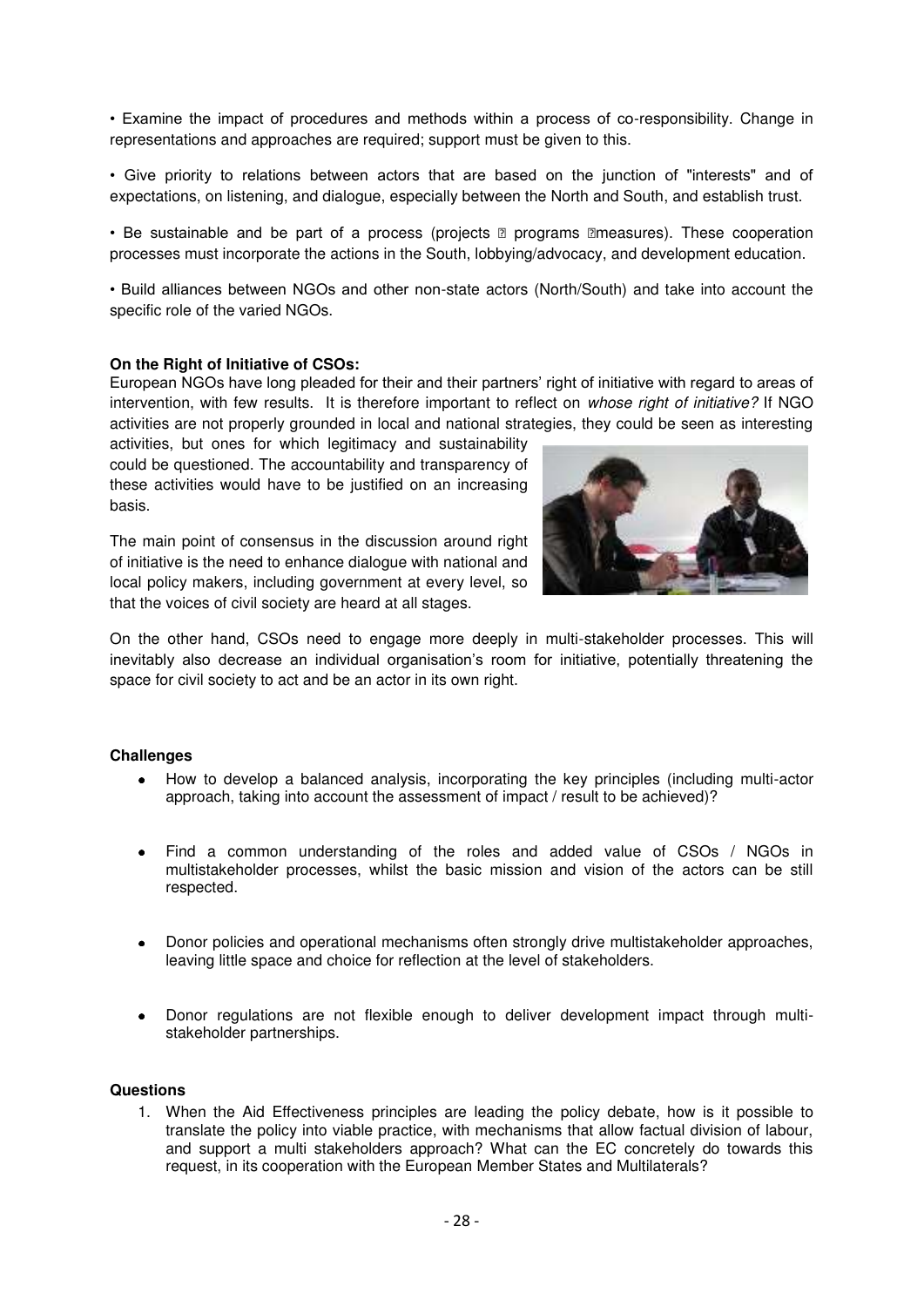- 2. How compatible is the Right of Initiative of CSOs with the Aid Effectiveness principles and the Paris Declaration / Accra agenda?
- 3. How to work more closely together with other stakeholders (such as academic / research organisations in the North and the South) directly in response to evolving needs and donor priorities (not always following a natural flow of developments)?
- 4. When donor regulations are not flexible enough: How to secure funding for the multi stakeholder approach?

## **OUTCOMES WG 4**

#### **Challenges**

- Multi-stakeholder (M/S) dialogue is often reduced to one short consultation, where one stakeholder (usually donors) consults all the stakeholders, but there is not always genuine and sustained M/S dialogue after the consultation.
- There is the need to define a common goal for an M/S dialogue. It should be a bottom-up process; the entry point should be the common goal that must be specific enough.
- The local context: the attitude between the different partners is not always positive. There may be a lack of trust between the Governments, CSOs, business, donors. The M/S approach is a new concept in many (non-democratic) environments. NGOs need to become familiar with it also.
- The M/S approach needs to be contextualised so that it is not a concept imposed from outside (no one size fits all): The approach should largely use existing local channels for dialogue and take place at appropriate and different levels (nationals, regional, district, village).
- Different ways of organising M/S dialogue should be implemented depending on the topic that is discussed (easier to agree on health, than on strengthening CSOs).
- Donor regulations have to be adapted to enable M/S partnerships in practice: Multistakeholder approaches may be happening for the design of policies and programmes but may be no longer used for implementing these policies and programmes, because donors' funding regulations may not allow any longer the participation of some stakeholders, such as community based organisations, in the implementation phase (because they can't have access to donor's funding – lack of capacity, etc).
	- Lack of flexibility in EC funding to take account of different CSO situations and to take on new initiatives from CSOs.
	- Diversified access to funding: e.g. funding channel should be managed so that the different stakeholders involved in the M/S process have access. Funding should not be monopolised by one single stakeholder,
	- The role of each actor should be clearly defined at the beginning of the M/S process so that the added-value of each actor's contributions is clearly understood and rightly evaluated. This will help enhancing ownership of the M/S process and outcomes and affirm the CSO's right of initiative.

#### **Examples of multistakeholder involvement:**

After 1994, the government in **Rwanda** obliged NGOs to get organised (recognised are only those that provide an annual report). Those NGOs in place were then able to feed into the national development strategy. Further, NGOs organised themselves in clusters according to their expertise, e.g. health, in order to be able to advocate on specific issues and hold the government to account.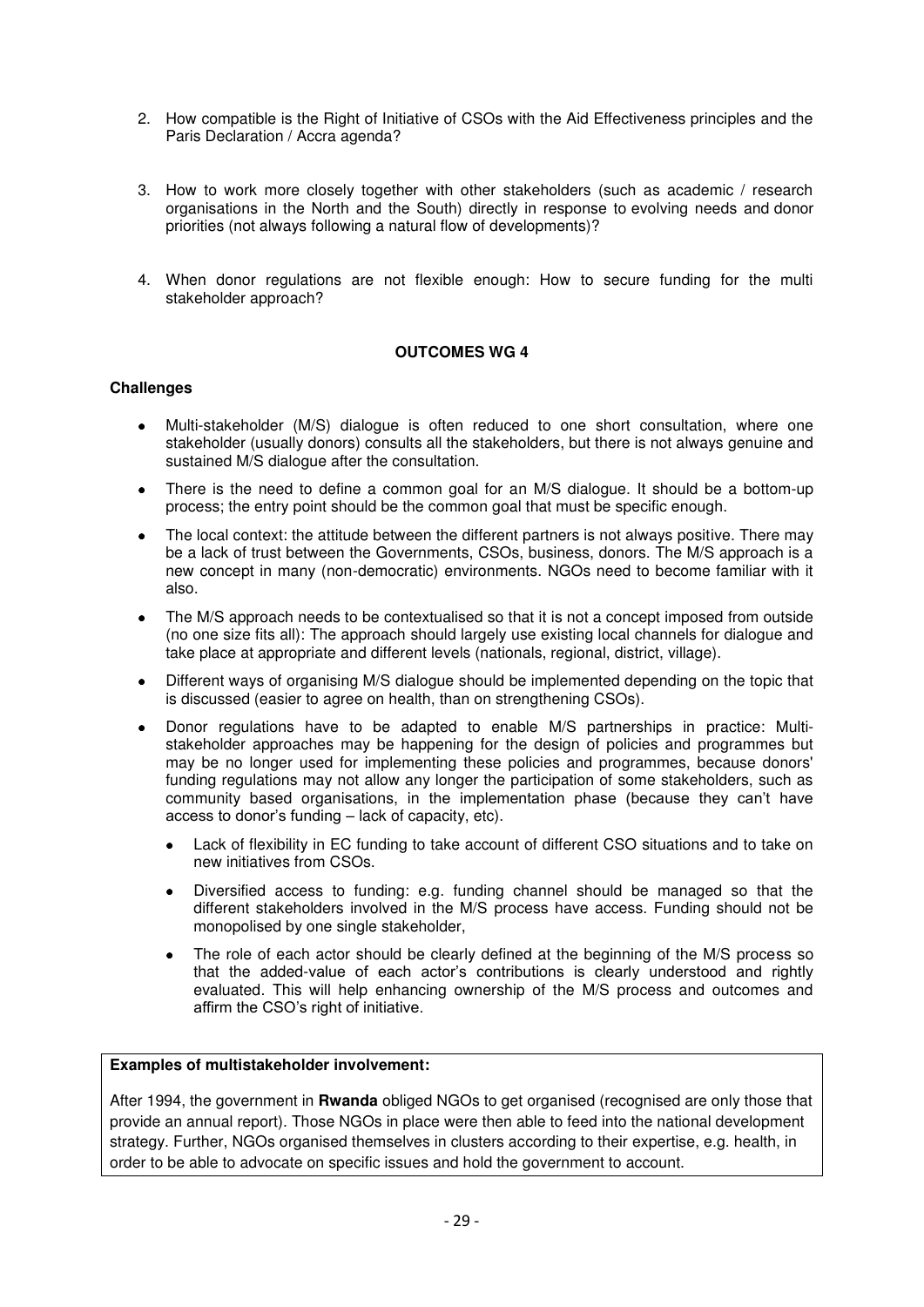The health sector in **Afghanistan** is divided among three main donors: the EC, the World Bank and USAID each covering a share of the 34 provinces. The policy-making at the Ministry of Health is carried out with the involvement of donors, NGOs and the Parliament. Each donor pursues a different funding approach; the World Bank is channelling funds through the government in a very flexible way; the EC prefers channelling funds through NGOs, which is much better, however, the challenge for NGOs was that the EC does not make transparent how amounts for a certain population are calculated and that the funding is granted for a short period of time.

Challenges mentioned by EC officials

- The negative side of M/S approach: bureaucratic heaviness, problem of flexibility in case of small organisations (how to integrate them in consultation processes) , time consuming,
- EC policy for alignment on national development strategy. This means a challenge for CSOs when they have not been involved in national strategy planning.

## **Opportunities**

- $\triangleright$  Genuine M/S approach is necessary and is viewed as an appropriate instrument to maximise impact.
- $\triangleright$  Genuine M/S approach is an important process to ensure sustainability, effectiveness and coherence.
- $\triangleright$  Genuine M/S approach should always be based on the principles of coordination, cooperation and participation and be based on the equality of stakeholders.
- $\triangleright$  Genuine M/S dialogue is a way to develop a democratic culture in the country, because it creates opportunities for sustained dialogue in which all stakeholders are considered equal and development actors in their own right.

#### **Recommendations**

- 1. In order to make the maximum use of resources: More donor coordination and coherence is needed to enhance an enabling environment for CSOs and for more secure funding for CSOs.
	- Traditional donors and governments should include non-traditional stakeholders in M/S dialogue (e.g. the Chinese government, private businesses).
	- The EC and other donors should avoid double funding and funding gaps.
	- CSOs should bring up in the M/S dialogue issues of good governance.
- 2. Empowered civil society and participation of smaller CSOs in M/S dialogue (for national strategy planning): Increase capacity of S and N CSOs and of CSO networks to engage in M/S and take an active part in policy making and funding programming.
	- Through thematic programmes, the EC should empower civil society by creating special envelopes for CBOs (excluding them from the higher competition).
	- EC funding for CSO networks in the S and in the N is needed.
	- N + S NGO should engage in creating partnerships, networks and platforms.
	- N NGOs should build capacity of S CSO partners for policy dialogue, advocacy and access to EC funding.
	- S CSOS based in the capital city should reach out to smaller CSOs in provinces.
- 3. For a proper consultation process involving all stakeholders, the quality of the M/S dialogue needs to be improved.
	- The EC, donors and governments should ensure meaningful consultations: sufficient time to prepare, take CSO points into consideration, involve? CSOs from the beginning to the end of a process.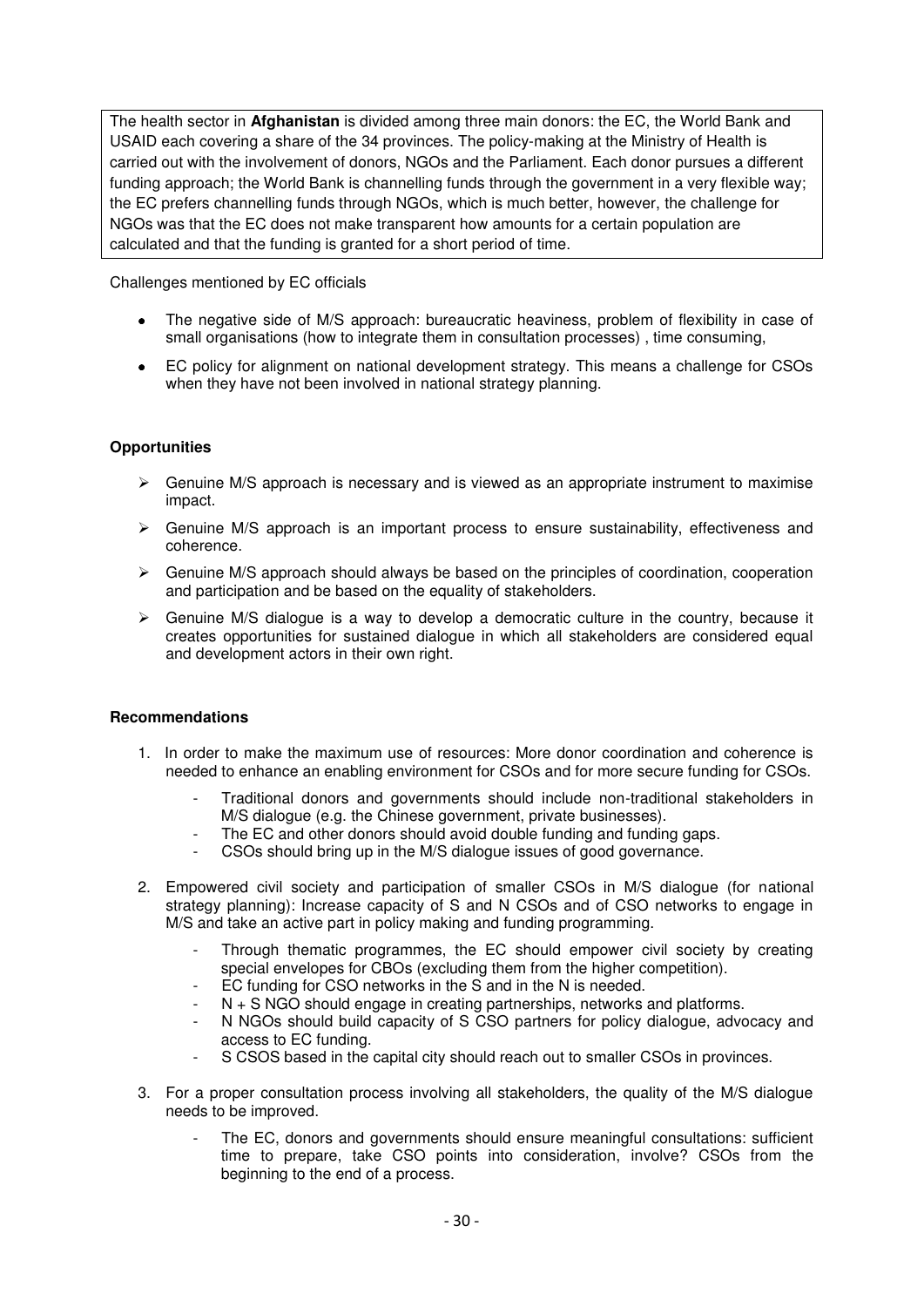- N+S NGO should build capacity and / or take the views of community based and grassroots organisations up to national planning process.
- 4. Funding for CSOs to empower civil society to be able to take part in the design, implementation, monitoring and evaluation of national strategy, EU policies and EC funding programming: More flexibility in EC funding modalities to ensure participation of CSO's (including CBOs) in the implementation of policies which are a result of M/S dialogue.
	- The EC should build the capacity of EU Delegations to reach out to CSOs and CBOs.
	- The EC should provide EU Delegations with some margin of manoeuvre to adapt EC regulations regarding access to EU funding by CSO to the realities of local CSOs (disabling environment, conflict situations, etc) and to the needs of CBOs.
	- S CSOs should build their own knowledge and capacity for accessing EC funding, e.g. sound management, transparency, accounting, accountability mechanism.
	- N CSOs should help S CSOs to build their capacity for accessing EC funding.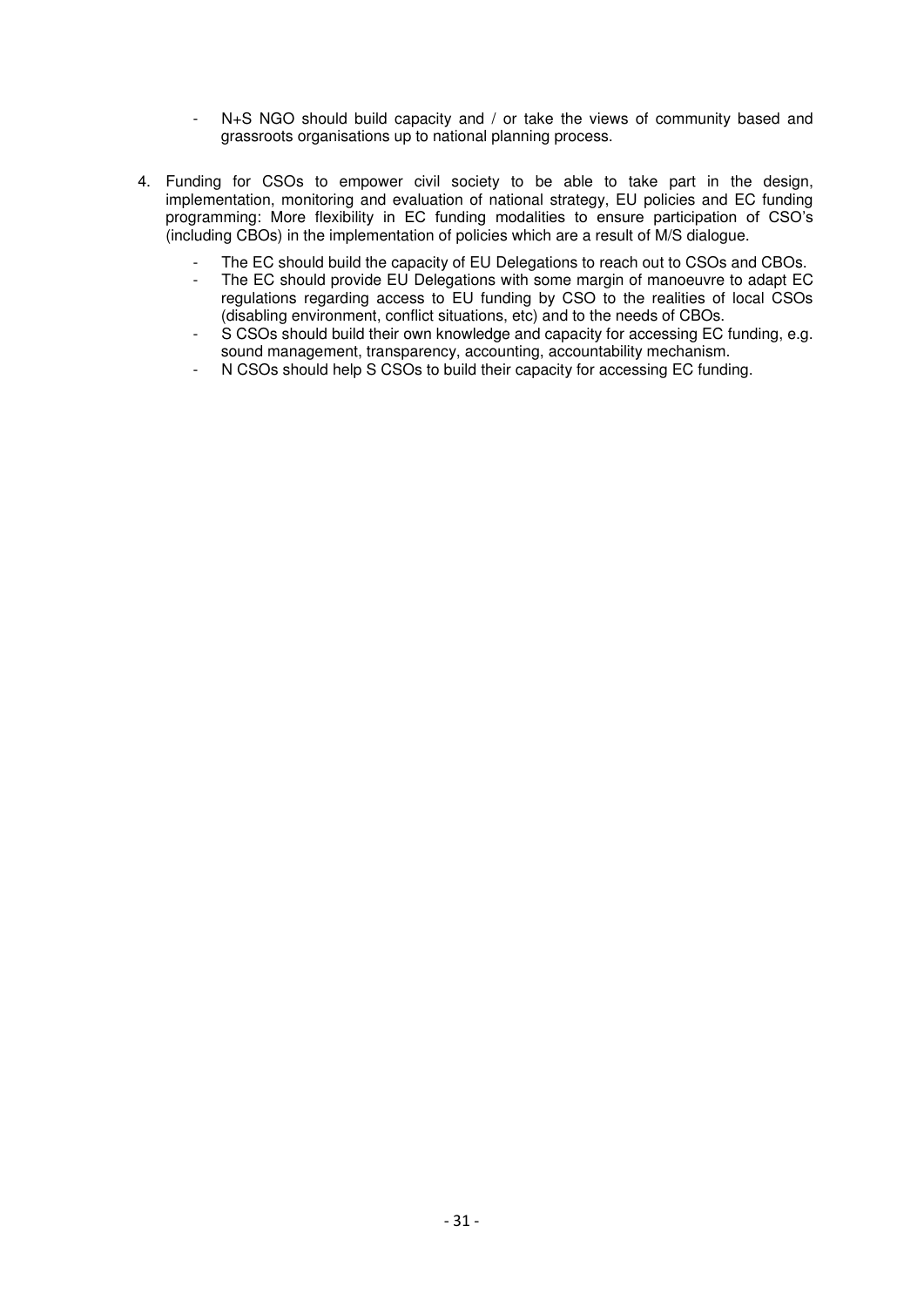## **4 March**

The plenary met in the morning to evaluate and capitalise on the outcomes and recommendations of the two previous Forum days and to formulate a commonly supported [statement.](http://www.cidse.org/WorkArea/linkit.aspx?LinkIdentifier=id&ItemID=1638) Using a system of coloured cards, participants agreed on the most important challenges, opportunities and recommendations towards the EC and CSOs. The group then moved to the European Parliament, where a debate was organised in order to present the outcomes to EU decision-makers and other CSO stakeholders and interested public in development. The event was hosted by the two Members of European Parliament and members of the Development Committee, Thijs Berman (S&D Party) and Anna Záborská (EPP Party), and moderated by Mirjam van Reisen. To give a practical example of successful North-South cooperation, the CIDSE EPLA (Extractives and Poverty in Latin America) project was presented to the audience in the form of the video entitled '[Private wealth, public poverty](http://www.youtube.com/user/CIDSEonline#play/all/uploads-all/2/-i9NP7dVNZk)'. Below is a summary of the contributions of the debate.

## <span id="page-31-0"></span>**CONFERENCE IN THE EUROPEAN PARLIAMENT "North-South CSO Cooperation: How will the European Commission create an enabling environment?"**

**René Grotenhuis, CIDSE's President and Executive Director of Cordaid/Caritas Netherlands**, delivered the opening address and handed over the Forum statement to EC and EP panelists. At the outset he admitted that there has been a massive increase in the number of NGOs the EU has to engage with. Official agencies could not be expected to establish relationships with each NGO on an individual basis. The Quadrilogue was a welcome mechanism to organise this dialogue between donors, partner governments, northern and southern civil society. The Forum was CIDSE/Caritas Europa's way of feeding into the Quadrilogue directly.

Reflecting on discussions at the Forum, he pointed out that they had once again underlined that development work had to be set in the context of a broader agenda of social issues and increasingly urgent challenges such as climate change, conflict, migration etc. Additionally, the role of 'nontraditional' donors was becoming more visible. The aid environment is increasingly complex. The capacity of civil society to face up to this changing environment required investment. This in turn required changing funding mechanisms. Projectised funding, for instance, did not allow for longer term investment, which was necessary for capacity building.

Aid effectiveness, he stressed, was as much a priority for civil society as it was for donors. But CSO views on aid effectiveness did not fully correspond to the official agenda as expressed in the Paris Declaration and the Accra Agenda for Action. Our concern was the actual impact of aid on people's lives. Afghanistan was a good example. A multi-donor Trust Fund has been set up. Questions whether it would benefit the neediest arose given how disbursements under the Fund have actually taken place. The challenge was to demonstrate the first order and second order results of our work. Does aid really have an impact on people's lives? Additionally, issues of consultation, transparency and accountability were crucial for civil society in relation to aid effectiveness.

In conclusion, he noted that civil society was working to address issues that stood in the way of official development assistance achieving its desired impact. Most important were issues of donor commitments on aid volumes, quality and effectiveness on the one hand. On the other hand, CSOs were promoting political change to ensure that developing countries had access to sufficient resources to become increasingly self-reliant.

The next speaker **Koos Richelle, Director General of Europe Aid Cooperation Office**, acknowledged that the EU valued their relationship with civil society. This relationship had changed. Ownership has become a key word: the people living in a country needed to be the *owners* of the process defining

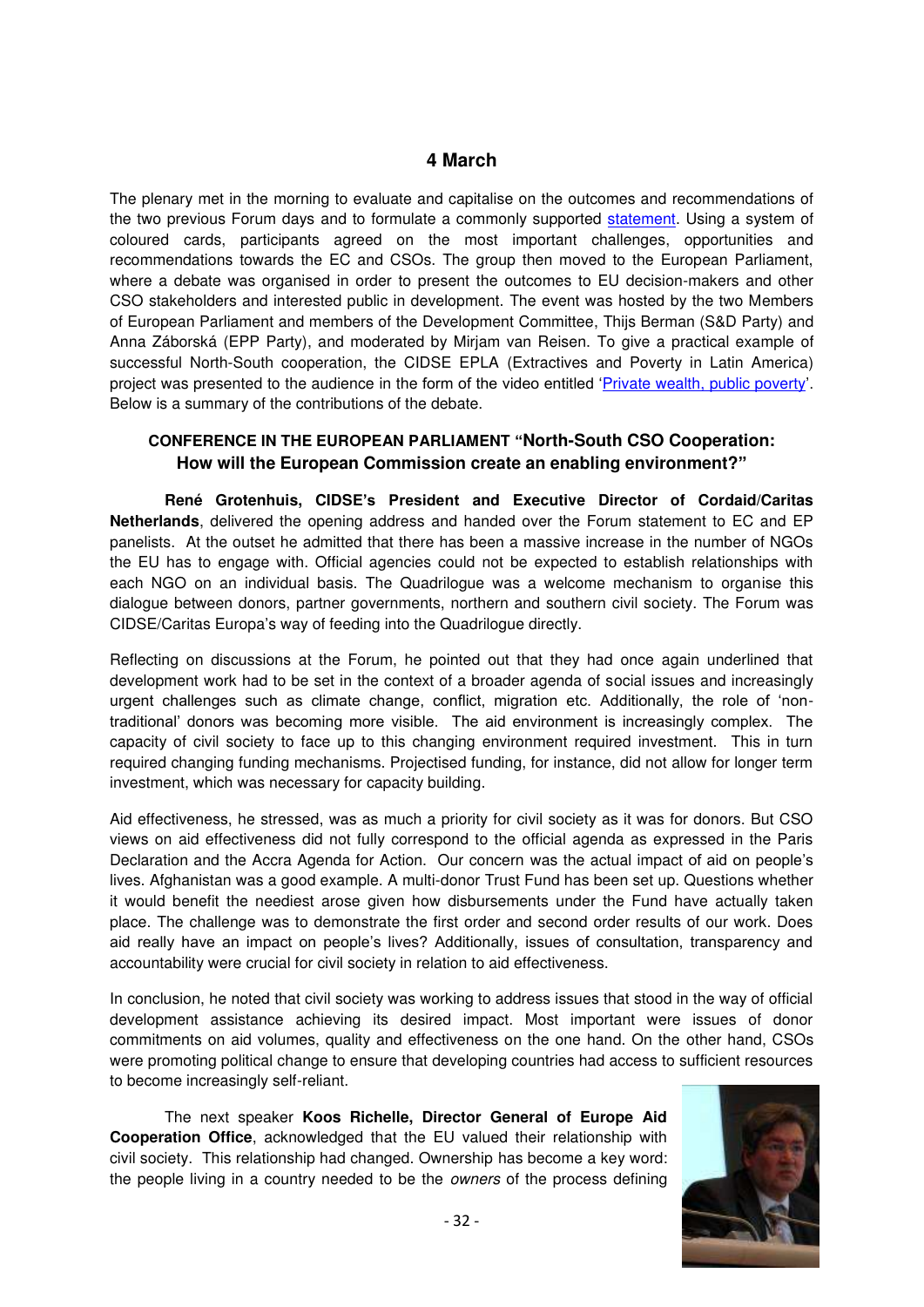what was needed for their development. NGOs were not the only stakeholders in this process. Local authorities and parliaments also had a stake in this discussion. The results of the actions were also very important, as impact needed to be demonstrated to prevent the basis of aid from being eroded. A holistic approach was needed for impact to be realised and sustainable. This included multiple forms of cooperation with different NGOs within a sector on a larger scale. This would also require going beyond the eternal debate of grants versus loans. Participation or 'voice' was important. A crucial question in this regard was legitimacy, and he believes that the questions of legitimacy could also be addressed to NGOs.

The EU's division of labour was not a technical discussion as much as it was a political one. Decisions on ‗which donors would be active in which countries' were political. Developing countries needed to participate in such a political discussion, whereby accountability remains a key issue.



In his intervention **Mohammad Fareed, Deputy Director of Afghan Health and Development Services**, expressed appreciation for the north-south cooperation he encountered. He acknowledged that the concept of an NGO was new to Afghanistan. The health sector was of a nature that required sustained technical and financial support. He recognised the specific value of the EU support for 10 out of the 30 health centres in the country.

In his intervention, **Pierre Efoé Aholouvi, Executive Director from Caritas Man in Côte d'Ivoire**, welcomed the solidarity he felt between northern and southern civil society. It was reassuring to note that there was no competition on the ground between north and south. On behalf of Caritas Man, he was able to contribute to the Poverty Reduction Strategy and  $10<sup>th</sup>$  EDF for the region of Man; however, CSOs in other countries would not necessarily be given that opportunity. The EC should be vigilant to see that CSOs were associated in such consultation processes. Also, CSOs working to achieve behavioural changes and positive impact in the long-term were exposed to high financial risk relying on 2-3 year co-funding from the EC. Caritas Man could only exist thanks to the long-term support of the northern CSO partners. This vital question of financial sustainability should be addressed when setting new EC aid modalities.

Describing the Structured Dialogue process, **Aristotelis Bouratsis, Director in Europe Aid Cooperation Office**, pointed out that one aim of the process was to strengthen the dialogue with EU Delegations in-country and to ensure that officials recognise the role of civil society within a commonly agreed agenda. Situating the Quadrilogue in a progressive evolution in the quality of dialogue on aid effectiveness, he pointed out that while gains have been booked through the Paris Agenda on Aid Effectiveness and the first round of EU dialogue with different stakeholders on aid issues, it is now essential to involve local actors and national authorities in the debates and the actions.

On the role of the European Parliament in EU's aid discussions, **MEP Thijs Berman**, pointed out that next to the Development Committee, the Budget committee played an important role. Additionally, the EP sought to safeguard the coherence of all EU policies whether on development, trade, agriculture or other fields. It was important for civil society to 'use' the Parliament - being an ally for development - to address their concerns in order to 'give voice to the voiceless'.





Asked about the added value of faith based organisations, **MEP Anna Záborská**, said that she had a lot of admiration for organisations like CIDSE and Caritas, who have a positive impact because they commit themselves either financially or politically and work often in dire circumstances. Furthermore, the added value of being a faith based development organization can be seen in the high degree of personal commitment that individual believes, including religious views can create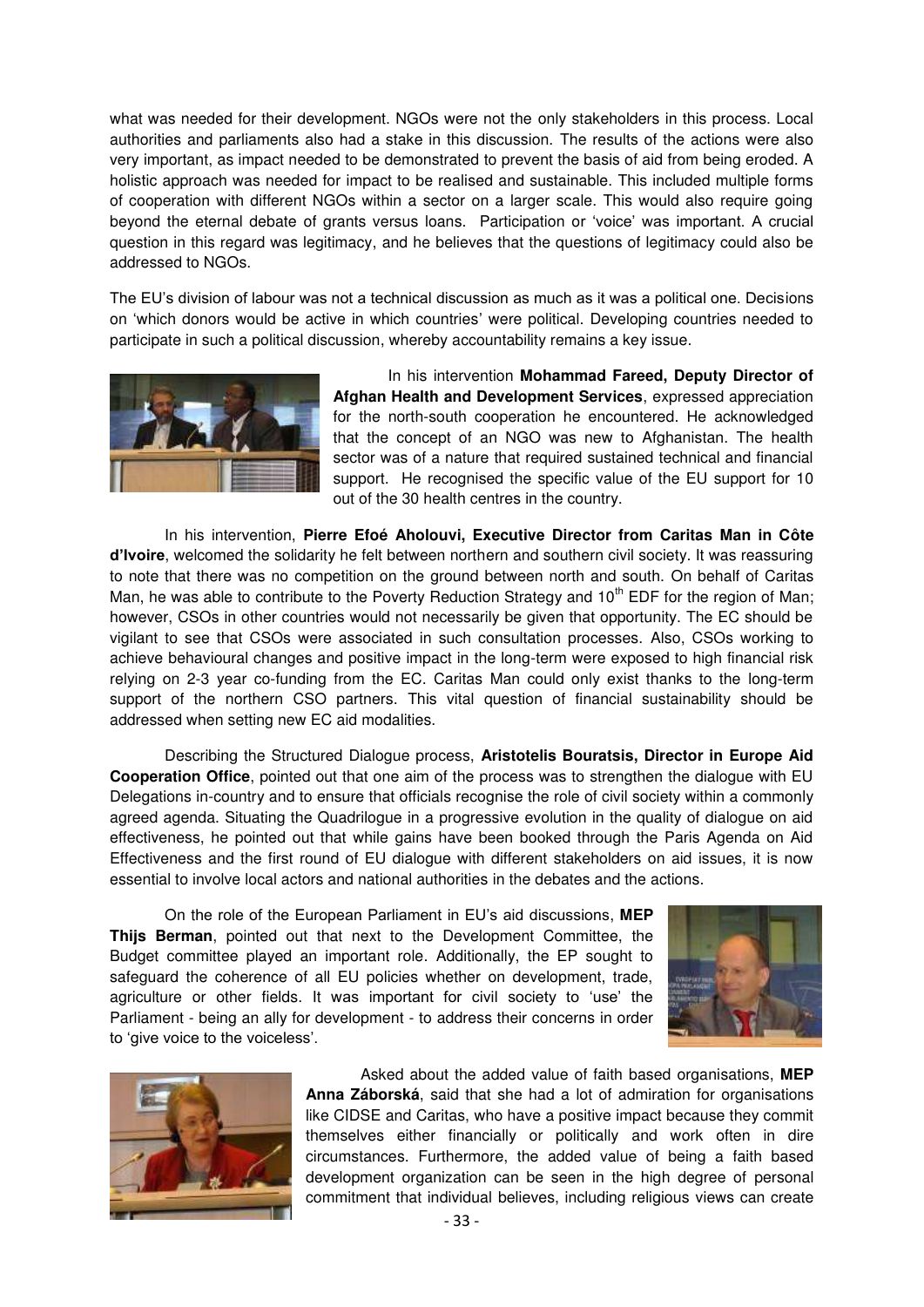in favor of a better world. Also, as member of both the Women's Rights and the Development Committee, concern and space should be given to gender aspects in development taking into account that women are the first victims of poverty.

Regarding the changes to EU aid after the adoption of the Lisbon treaty, MEPs agreed that the value of the Lisbon treaty is that the EU can now speak with one voice on the world stage. There is a possibility that development cooperation would be mainstreamed into the EU's external policy under the new EU External Action Service. Yet, much remains for discussion with respect to the implementation of the treaty. The EU must realise that it must prove itself to be a reliable partner in its development cooperation relationships with developing countries and NGOs. It is important to remain vigilant and critical but optimistic at the same time.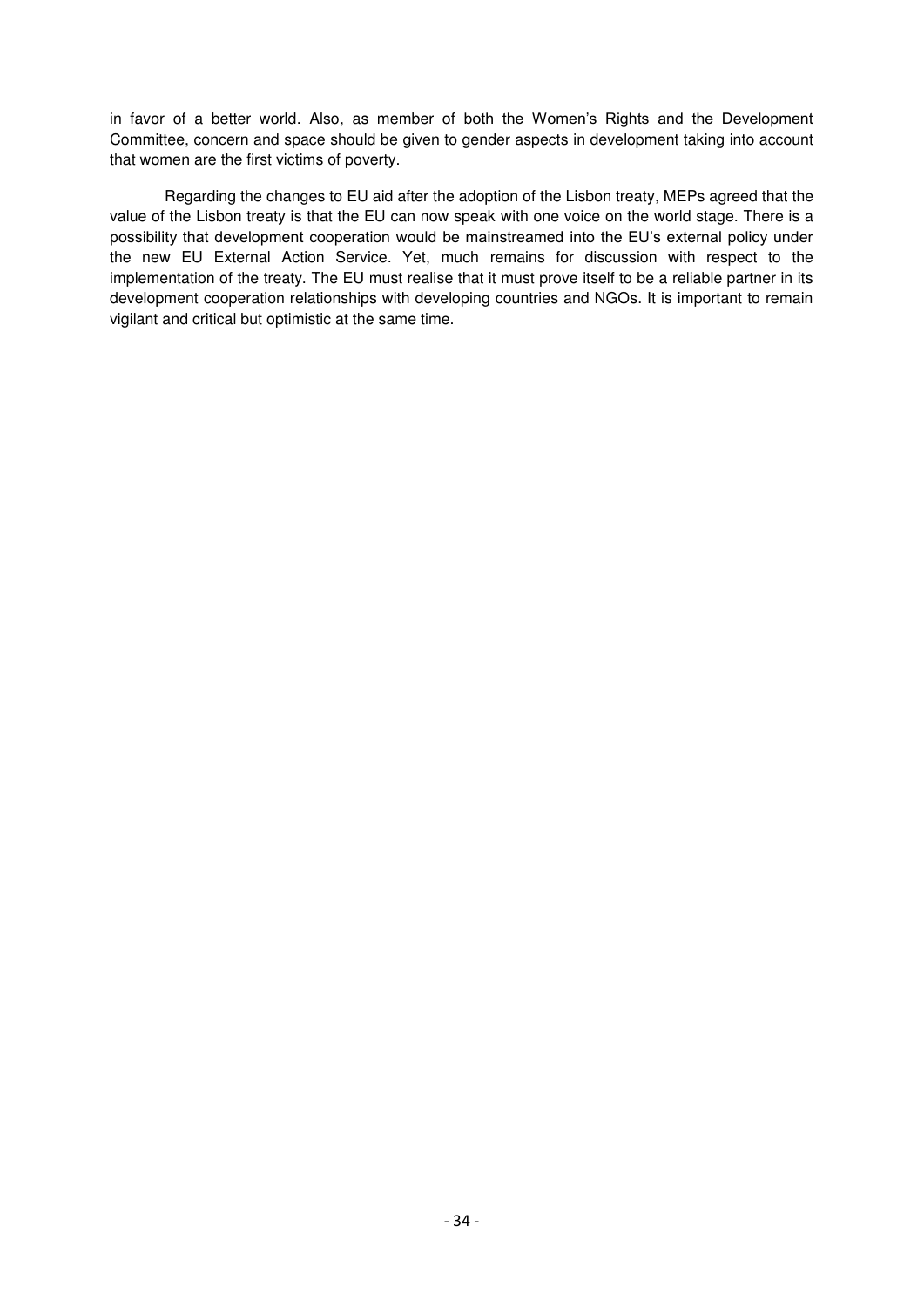# **LIST OF PARTICIPANTS**

# **CIDSE – Caritas Europa Forum, 2 – 4 March 2010, Brussels/Belgium**

<span id="page-34-0"></span>

| <b>ORGANISATION</b>                                        | <b>NAME</b>                        | <b>POSITION</b>                                   | <b>E-MAIL ADDRESS</b>               | cc        |
|------------------------------------------------------------|------------------------------------|---------------------------------------------------|-------------------------------------|-----------|
| Broederlijk Delen                                          | Jef Demolder                       | Programme Coordinator                             | jef.demolder@broederlijkdelen.be    | BE        |
| Broederlijk Delen                                          | Els Lauriks                        | EC Co-financing Officer                           | els.lauriks@broederlijkdelen.be     | <b>BE</b> |
| CAFOD                                                      | <b>Andy Waites</b>                 | Head of Programme & Partner Support               | awaites@cafod.org.uk                | UK        |
| CAFOD                                                      | Sophie Arcedeckne-Butler           | Programme Devt and Funding Officer                | sarcedeckne-butler@cafod.org.uk     | UK        |
| CAFOD                                                      | James Lambert                      | Programme Devt and Funding Officer                | jlambert@cafod.org.uk               | UK        |
| CAFOD                                                      | Lorna Fielding                     | Programme Officer, Brazil                         | lfielding@cafod.org.uk              | <b>UK</b> |
| <b>CAFOD Rwanda</b>                                        | Simon Nsabiyeze                    | Programme Officer                                 | snsabiyeze@cafod.org.uk             | <b>RW</b> |
| Uyisenga n'Manzi                                           | Chaste Uwihoreye                   | <b>National Coordinator</b>                       | uyisenga@rwanda1.com                | <b>RW</b> |
| Caritas Bukavu                                             | Serge Bingane                      | <b>Executive Director</b>                         | caritas_bukavu@yahoo.fr             | <b>CD</b> |
| Caritas Colombia                                           | Margalida Rueda Gomez              | EC Programme Coordinator                          | margalidarueda@cec.org.co           | CO        |
| Movimento de Defesa do Favelado (MDF)                      | Sueli de Fatima Almeida<br>Machado | EC Programme Coordinator                          | mdfsp@uol.com.br                    | <b>BR</b> |
| Caritas Austria                                            | <b>Barbara Reiterer</b>            | Co-financing Officer                              | Barbara.Reiterer@caritas-austria.at | AT        |
| Caritas International Beligum                              | <b>Marc Somers</b>                 | Head International Cooperation Department         | m.somers@caritasint.be              | <b>BE</b> |
| Caritas International Beligum                              | Bernadette van Raemdonck           | Deputy Head Intl Cooperation Department           | b.vanraemdonck@caritasint.be        | BE        |
| Adigrat Diocese Catholic Secretariat (ADCS)                | Tewelde Haileselassie<br>Gebre     | <b>Assistant Secretary General</b>                | adcs@ethionet.et                    | ET        |
| <b>CCFD-Terre Solidaire</b>                                | Alain Bachelart                    | Head of Co-financing Department                   | a.bachelart@ccfd.asso.fr            | <b>FR</b> |
| <b>CCFD-Terre Solidaire</b>                                | Pierre Bastid                      | Co-financing Officer                              | p.bastid@ccfd.asso.fr               | <b>FR</b> |
| Cordaid                                                    | René Grotenhuis                    | <b>CIDSE President/Executive Director Cordaid</b> | Rene.Grotenhuis@cordaid.nl          | <b>NL</b> |
| Cordaid                                                    | Izabella Toth                      | <b>Institutional Funds Policy</b>                 | izabella.toth@cordaid.nl            | <b>NL</b> |
| Cordaid                                                    | <b>Marlou Geurts</b>               | Senior Programme Officer                          | marlou.geurts@cordaid.nl            | <b>NL</b> |
| Cordaid                                                    | Albert van Hal                     | Senior Programme Officer Afghanistan              | Albert.van.Hal@cordaid.nl           | <b>NL</b> |
| Cordaid                                                    | Myschka Smit                       | <b>Financial Expert</b>                           | Myschka.Smit@cordaid.nl             | <b>NL</b> |
| Cordaid Afghanistan                                        | Dr. Rohullah Amin                  | Interim Cordaid Representative                    | rohullah.amin@cordaid.net           | AF        |
| Afghan Health and Development Services (AHDS)              | Dr. Mohammad Fareed                | Deputy Director                                   | fareed@ahds.org                     | AF        |
| Rural Rehabilitation Association for Afghanistan<br>(RRAA) | Amanullah Jawad                    | Deputy Director                                   | jawad aman@live.com                 | AF        |
| Civil Society for Poverty Reduction (CSPR)                 | William Chilufya                   | Advocacy Programme Officer                        | william@cspr.org.zm                 | ZM        |
| Malawian Equity Health Network (MHEN)                      | <b>Charles Gwengwe</b>             | <b>Board Chairperson</b>                          | charlesgwengwe@africa-online.net    | <b>MW</b> |
| SDN (Stakeholder Democracy Network)                        | Inemo Samiama                      | Director                                          | inemo@stakeholderdemocracy.org      | <b>NG</b> |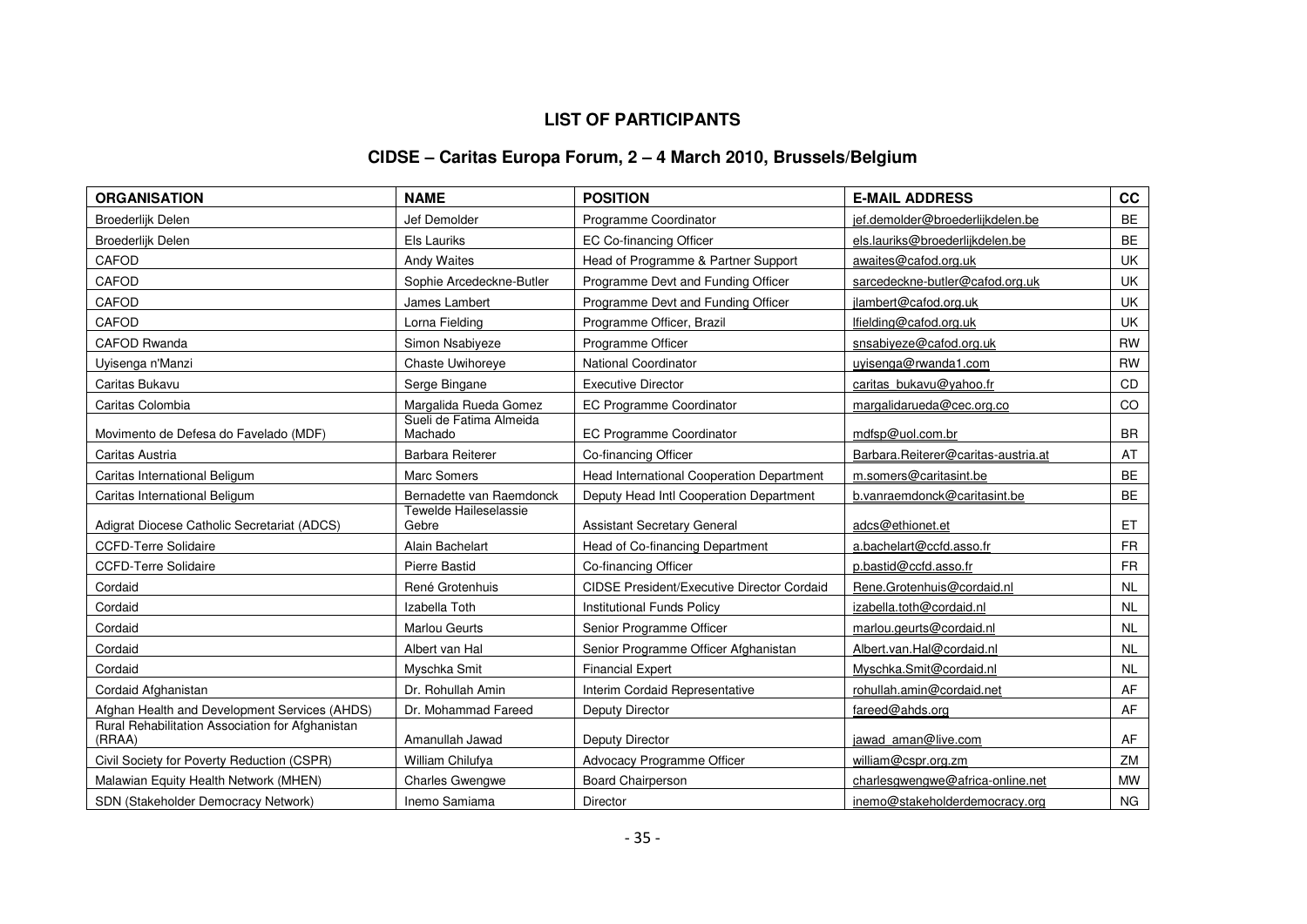| Health, Development and Performance (H.D.P.)                                    | Christian Habineza                      | <b>Executive Director</b>                    | habineza.christian@hdp-rw.org               | RW        |
|---------------------------------------------------------------------------------|-----------------------------------------|----------------------------------------------|---------------------------------------------|-----------|
| Caritas Bangladesh                                                              | <b>Prodip Stanley Gomes</b>             | Administrative Director                      | ad@caritasbd.org                            | <b>BD</b> |
| Caritas Bangladesh                                                              | <b>Francis Atul Sarker</b>              | Development Director                         | dd@caritasbd.org                            | <b>BD</b> |
| Caritas India                                                                   | Fr.Abraham Varghese<br>Mattamana        | <b>Executive Director</b>                    | director@caritasindia.org                   | IN        |
| Caritas India                                                                   | Sunil Thottathil Mammen                 | Team Leader Disaster Management              | sunilmammen@caritasindia.net                | IN        |
| Entraide et Fraternite                                                          | <b>Florence Thibaut</b>                 | Head of Institutional Funding                | Florence.thibaut@entraide.be                | <b>BE</b> |
| FOCSIV - Volontari nel Mondo                                                    | Sergio Marelli                          | Secretary General                            | internazionale@focsiv.it                    | IT.       |
| Horizont 3000/KOO                                                               | Elisabeth Schreiber                     | Programmes/Projects & EU Funding Officer     | Elisabeth.Schreiber@horizont3000.at         | AT        |
| Horizont 3000/KOO                                                               | <b>Thomas Vogel</b>                     | Head of Programmes & Projects Department     | Thomas.Vogel@horizont3000.at                | AT        |
| <b>URACCAN</b>                                                                  | Alta Suzzane Hooker<br><b>Blandford</b> | Rector                                       | Rectoria@uraccan.edu.ni                     | NI.       |
| Social and Development Commission Ehtiopian<br>Catholic Secretariat (ECS-SADCO) | Dr. Daniel Keftassa                     | Assistant Executive Director / Consultant    | dankef@ethionet.et                          | ET.       |
| Manos Unidas                                                                    | Adela González Gallego                  | Technical coordinator Co-financement Dept    | cofistec@manosunidas.org                    | ES        |
| Manos Unidas                                                                    | María González-Dyne                     | Technical coordinator Projects Department    | cofistec@manosunidas.org                    | ES        |
| Misereor                                                                        | Dorothee Klueppel                       | Head, Africa and Middle East Department      | Dorothee.Klueppel@misereor.de               | DE        |
| Misereor                                                                        | Maria Klatte                            | <b>Evaluation Officer</b>                    | maria.klatte@misereor.de                    | DE        |
| Inades                                                                          | <b>Francis Ngang</b>                    | Director General                             | ngangfrancis@yahoo.fr                       | CM.       |
| <b>SCIAF</b>                                                                    | Robert Angove                           | Programme Manager                            | rangove@sciaf.org.uk                        | UK        |
| Development and Partnership in Action (DPA)                                     | Sambath Mam                             | <b>Executive Director</b>                    | mam.sambath@everyday.com.kh                 | KH        |
| Secours Catholique - Caritas France                                             | Daniel Verger                           | Director International Action                | dir-internationale@secours-catholique.org   | <b>FR</b> |
| Secours Catholique - Caritas France                                             | <b>Fabienne Bathily</b>                 | Responsible coordination cofinancements      | fabienne-bathily@secours-catholique.asso.fr | <b>FR</b> |
| Caritas Man                                                                     | Pierre Efoé Aholouvi                    | <b>Executive Director</b>                    | efoep@yahoo.fr                              | CI        |
| Trócaire                                                                        | Michela Lupi                            | Co-financing Coordinator                     | mlupi@trocaire.ie                           | IE        |
| Trócaire                                                                        | Denis Mahonev                           | Programme Manager - Operations               | dmahoney@trocaire.ie                        | IE        |
| Grupo de Sociedad Civil                                                         | <b>Héctor Soto</b>                      | <b>Executive Director</b>                    | hsotocaballero@gsc.hn                       | <b>HU</b> |
| Caritas Europa                                                                  | Marius Wanders                          | Secretary General                            | MWanders@caritas-europa.org                 | <b>BE</b> |
| Caritas Europa                                                                  | <b>Harald Happel</b>                    | Humanitarian Officer                         | HHappel@caritas-europa.org                  | <b>BE</b> |
| Caritas Europa                                                                  | <b>Blandine Bouniol</b>                 | Policy Officer for International Cooperation | bbouniol@caritas-europa.org                 | <b>BE</b> |
| Caritas Europa                                                                  | Elisabet Carlsson                       | Intern                                       | ECarlsson@caritas-europa.org                | <b>BE</b> |
| <b>CIDSE</b>                                                                    | <b>Bernd Nilles</b>                     | Secretary General                            | nilles@cidse.org                            | BE        |
| <b>CIDSE</b>                                                                    | Steffi Rosenbusch                       | EU Co-financing Policy Officer               | rosenbusch@cidse.org                        | <b>BE</b> |
| CIDSE                                                                           | Jean Letitia Saldanha                   | Policy and Advocacy Officer                  | saldanha@cidse.org                          | <b>BE</b> |
| <b>CIDSE</b>                                                                    | Fanny Liesegang                         | Policy and Advocacy Officer                  | liesegang@cidse.org                         | BE        |
| <b>CIDSE</b>                                                                    | Cavetana Carrion                        | Programme Cooperation Officer                | carrion@cidse.org                           | <b>BE</b> |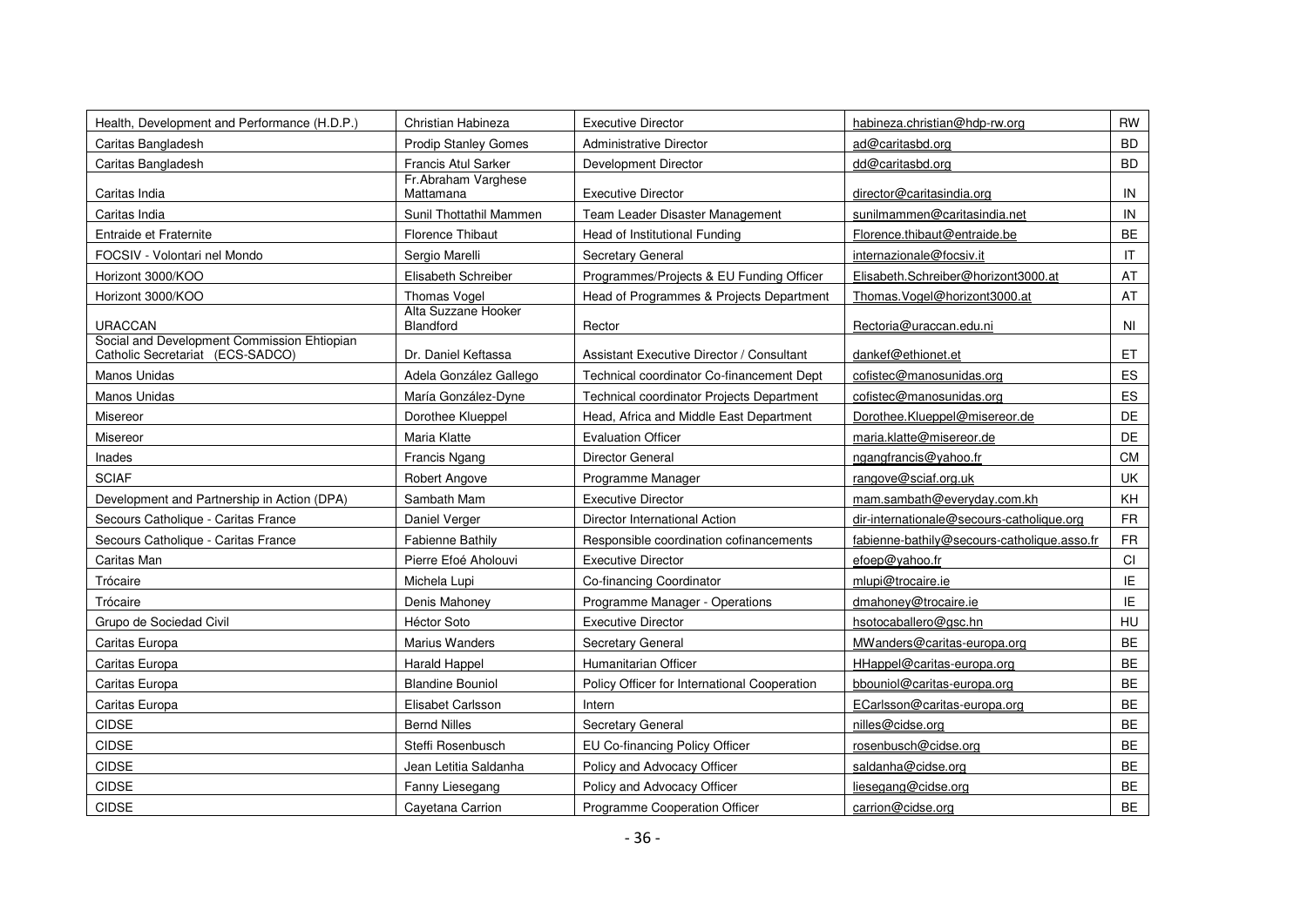| <b>CIDSE</b>        | Anissa Ben Brahim Garcia      | Assistant to the Secretary General | garcia@cidse.org           | <b>BE</b> |
|---------------------|-------------------------------|------------------------------------|----------------------------|-----------|
| <b>CIDSE</b>        | Edurne Catalina Portillo Soto | Advocacy and Programme Assistant   | portillo@cidse.org         | <b>BE</b> |
| <b>CIDSE</b>        | Neil James Thomas             | Intern campaign and communication  | neil@cidse.org             | <b>BE</b> |
| <b>Facilitation</b> |                               |                                    |                            |           |
| <b>EEPA</b>         | Mirjam van Reisen             | <b>EEPA Executive Director</b>     | mvreisen@eepa.be           | <b>BE</b> |
|                     | Rosien Herweijer              | Consultant                         | rosien.herweijer@gmail.com | <b>BE</b> |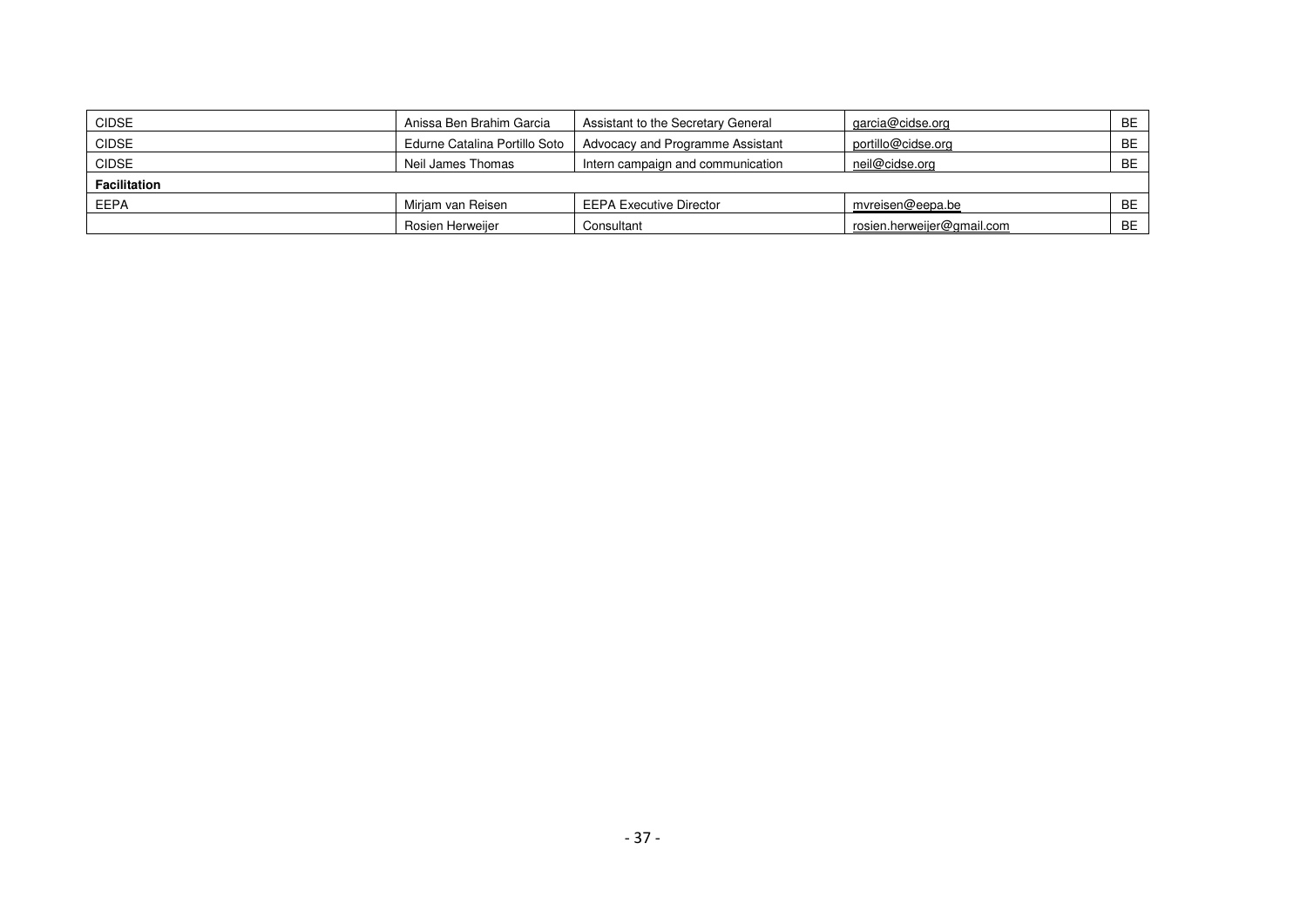# **EUROPEAN COMMISSION REPRESENTATIVES (3 MARCH 2010)**

# **CIDSE – Caritas Europa Forum, 2 – 4 March 2010, Brussels/Belgium**

| <b>NAME</b>              | <b>DIRECTORATE</b>                           | <b>UNIT</b>                                                                                                             | <b>TITLE</b>                                                                                             |
|--------------------------|----------------------------------------------|-------------------------------------------------------------------------------------------------------------------------|----------------------------------------------------------------------------------------------------------|
| Aristotelis Bouratsis    | <b>Europe Aid Cooperation Office</b>         | F - Thematic operations                                                                                                 | <b>Director</b>                                                                                          |
| Dominique Dellicour      | Europe Aid Cooperation Office                | E4 - Quality of Operations for Governance,<br>security, human rights and gender                                         | Head of Unit                                                                                             |
| Olivier Luyckx           | Development and Relations<br>with ACP States | A2 - Aid effectiveness and relations with<br>Member States and EEA States                                               | Head of Unit                                                                                             |
| Davide Bonvicini         | Development and Relations<br>with ACP States | A2 - Aid effectiveness and relations with<br>Member States and EEA States                                               | Policy Officer - Non States Actors and<br><b>Local Authorities</b>                                       |
| Corinne André            | Europe Aid Cooperation Office                | E4 - Governance, security, human rights<br>and gender                                                                   | <b>Quality Management Officer</b>                                                                        |
| André Debongnie          | Europe Aid Cooperation Office                | E4 - Governance, security, human rights<br>and gender                                                                   | Civil Society, gender, vulnerable<br>groups                                                              |
| <b>Markus Pirchner</b>   | Europe Aid Cooperation Office                | F1 - Relations with civil society, central<br>management of thematic budget lines NSA-<br>LA under DCI and coordination | Programme Manager - External<br>Relations                                                                |
| Maxime Montagner         | <b>Europe Aid Cooperation Office</b>         | F1 - Relations with civil society, central<br>management of thematic budget lines NSA-<br>LA under DCI and coordination | International Aid / Cooperation Officer<br>- Relations with civil society and<br>coordination            |
| Pieter Bangma            | Development and Relations<br>with ACP States | A2 - Aid effectiveness and relations with<br>Member States and EEA States                                               | International Coordination Officer -<br>policy officer- NGO Liaison                                      |
| Clodagh O'Brien          | Development and Relations<br>with ACP States | D3 - Relations with the countries and the<br>region of Central Africa and the Great Lake                                | <b>International Relations Officer - Desk</b><br>Officer Cameroon and coordinator on<br>EPA negotiations |
| Donatella Montaldo       | Europe Aid Cooperation Office                | C1 - Geographical coordination and<br>supervision for ACPs                                                              | International Aid/Cooperation<br>Assistant for Ethiopia & Djibouti                                       |
| Susann Mende             | Europe Aid Cooperation Office                | C2 - Geographical coordination and<br>supervision for ACPs                                                              | International Aid/Cooperation Officer<br>for Burkina Faso and Ivory Coast                                |
| Marie-Danièlle Dal Molin | <b>External Relations</b>                    | H5 - South-East Asia                                                                                                    | <b>International Relations Officer - Desk</b><br>Officer Thailand and Cambodia                           |
| Christoph Wiesner        | <b>External Relations</b>                    | G3 - Andean Community                                                                                                   | International Relations Officer - Desk<br>Colombia                                                       |
| Genoveva Hernandez-Uriz  | <b>External Relations</b>                    | H4 - Pakistan, Afghanistan, Sri Lanka,<br>Bangladesh, Maldives                                                          | <b>International Relations Officer - Desk</b><br>Bangladesh                                              |